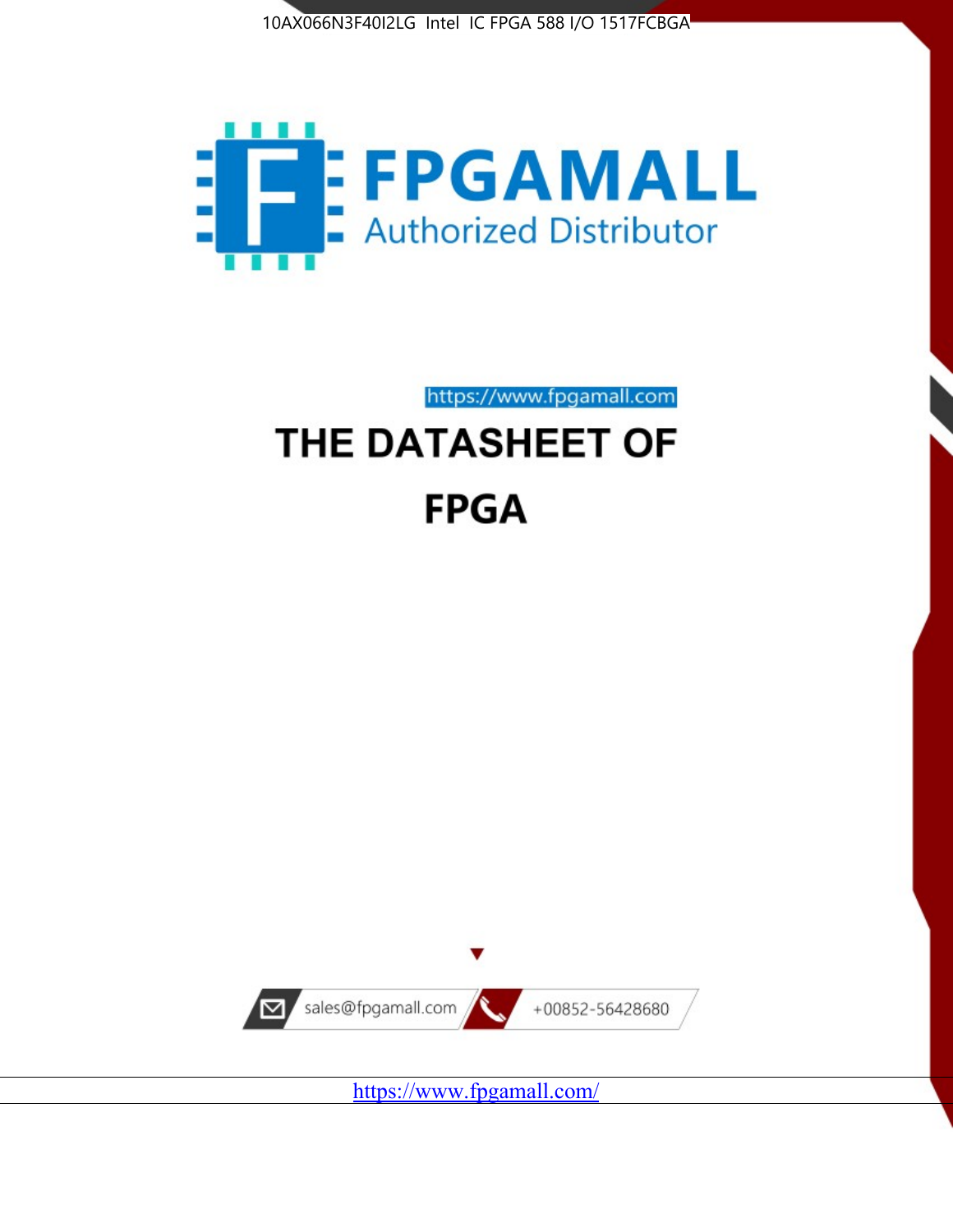10AX066N3F40I2LG Intel IC FPGA 588 I/O 1517FCBGA



# **Intel® Arria® 10 Device Overview**



**A10-OVERVIEW | 2018.12.06** Latest document on the web: **[PDF](https://www.intel.com/content/dam/www/programmable/us/en/pdfs/literature/hb/arria-10/a10_overview.pdf)** | **[HTML](https://www.intel.com/content/www/us/en/programmable/documentation/sam1403480274650.html)**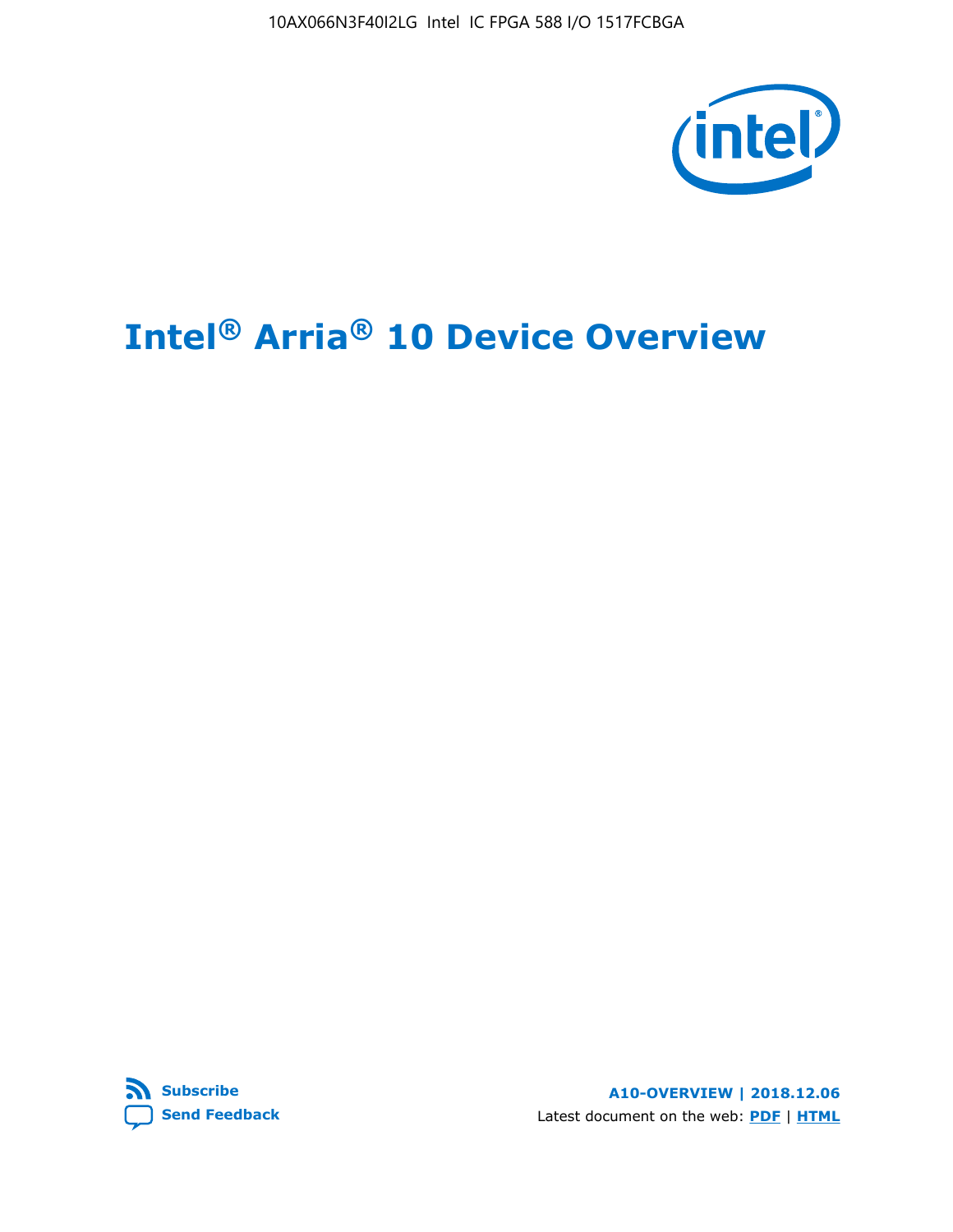

**Contents** 

# **Contents**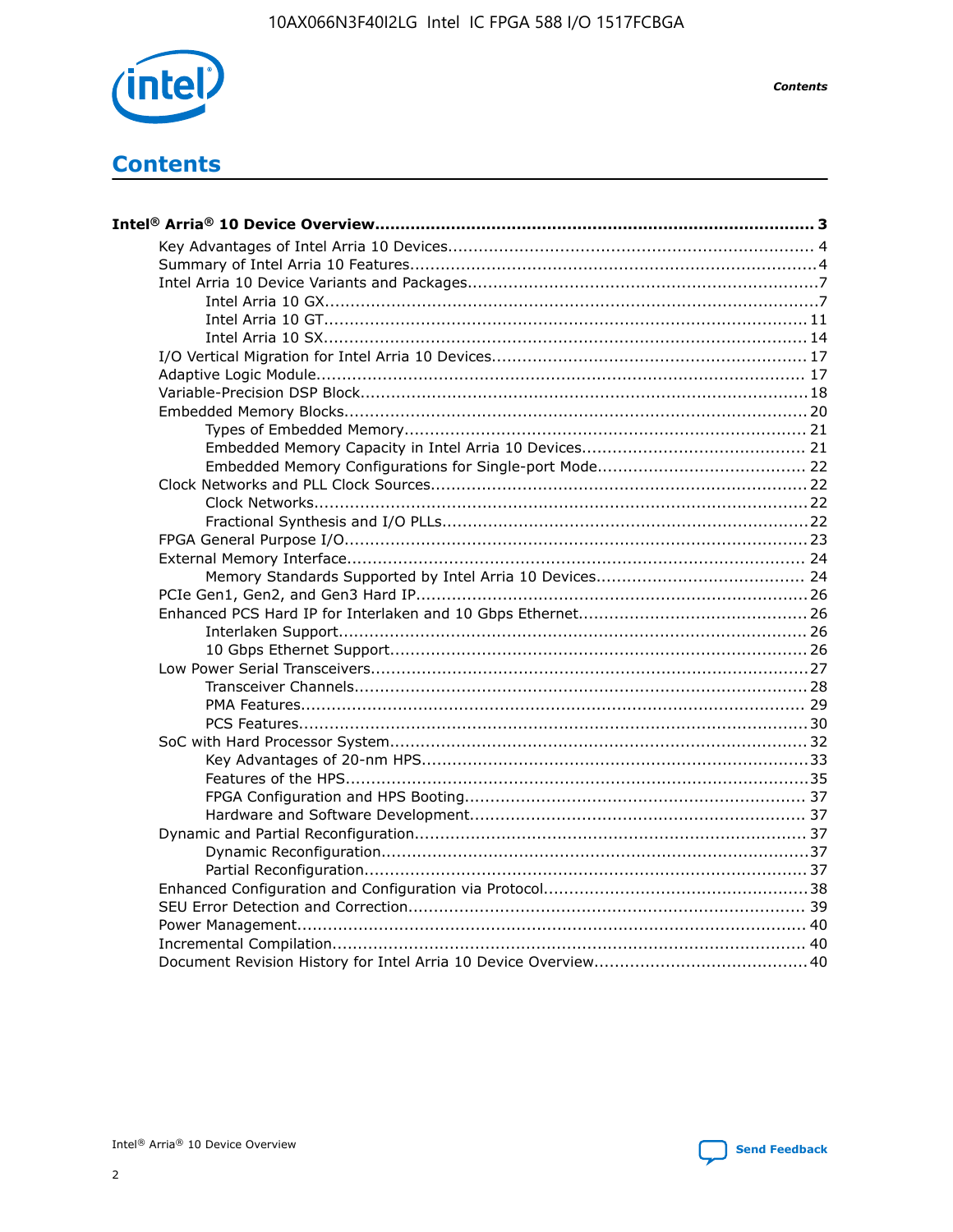**A10-OVERVIEW | 2018.12.06**

**[Send Feedback](mailto:FPGAtechdocfeedback@intel.com?subject=Feedback%20on%20Intel%20Arria%2010%20Device%20Overview%20(A10-OVERVIEW%202018.12.06)&body=We%20appreciate%20your%20feedback.%20In%20your%20comments,%20also%20specify%20the%20page%20number%20or%20paragraph.%20Thank%20you.)**



# **Intel® Arria® 10 Device Overview**

The Intel<sup>®</sup> Arria<sup>®</sup> 10 device family consists of high-performance and power-efficient 20 nm mid-range FPGAs and SoCs.

Intel Arria 10 device family delivers:

- Higher performance than the previous generation of mid-range and high-end FPGAs.
- Power efficiency attained through a comprehensive set of power-saving technologies.

The Intel Arria 10 devices are ideal for high performance, power-sensitive, midrange applications in diverse markets.

| <b>Market</b>         | <b>Applications</b>                                                                                               |
|-----------------------|-------------------------------------------------------------------------------------------------------------------|
| Wireless              | Channel and switch cards in remote radio heads<br>٠<br>Mobile backhaul<br>٠                                       |
| Wireline              | 40G/100G muxponders and transponders<br>٠<br>100G line cards<br>٠<br><b>Bridging</b><br>٠<br>Aggregation<br>٠     |
| <b>Broadcast</b>      | Studio switches<br>٠<br>Servers and transport<br>٠<br>Videoconferencing<br>٠<br>Professional audio and video<br>٠ |
| Computing and Storage | Flash cache<br>٠<br>Cloud computing servers<br>٠<br>Server acceleration<br>٠                                      |
| Medical               | Diagnostic scanners<br>٠<br>Diagnostic imaging<br>$\bullet$                                                       |
| Military              | Missile guidance and control<br>٠<br>Radar<br>٠<br>Electronic warfare<br>٠<br>Secure communications<br>٠          |

#### **Table 1. Sample Markets and Ideal Applications for Intel Arria 10 Devices**

#### **Related Information**

- [Intel Arria 10 Device Handbook: Known Issues](http://www.altera.com/support/kdb/solutions/rd07302013_646.html) Lists the planned updates to the *Intel Arria 10 Device Handbook* chapters.
- [Intel Arria 10 GX/GT Device Errata and Design Recommendations](https://www.intel.com/content/www/us/en/programmable/documentation/agz1493851706374.html#yqz1494433888646)
- [Intel Arria 10 SX Device Errata and Design Recommendations](https://www.intel.com/content/www/us/en/programmable/documentation/cru1462832385668.html#cru1462832558642)

Intel Corporation. All rights reserved. Intel, the Intel logo, Altera, Arria, Cyclone, Enpirion, MAX, Nios, Quartus and Stratix words and logos are trademarks of Intel Corporation or its subsidiaries in the U.S. and/or other countries. Intel warrants performance of its FPGA and semiconductor products to current specifications in accordance with Intel's standard warranty, but reserves the right to make changes to any products and services at any time without notice. Intel assumes no responsibility or liability arising out of the application or use of any information, product, or service described herein except as expressly agreed to in writing by Intel. Intel customers are advised to obtain the latest version of device specifications before relying on any published information and before placing orders for products or services. \*Other names and brands may be claimed as the property of others.

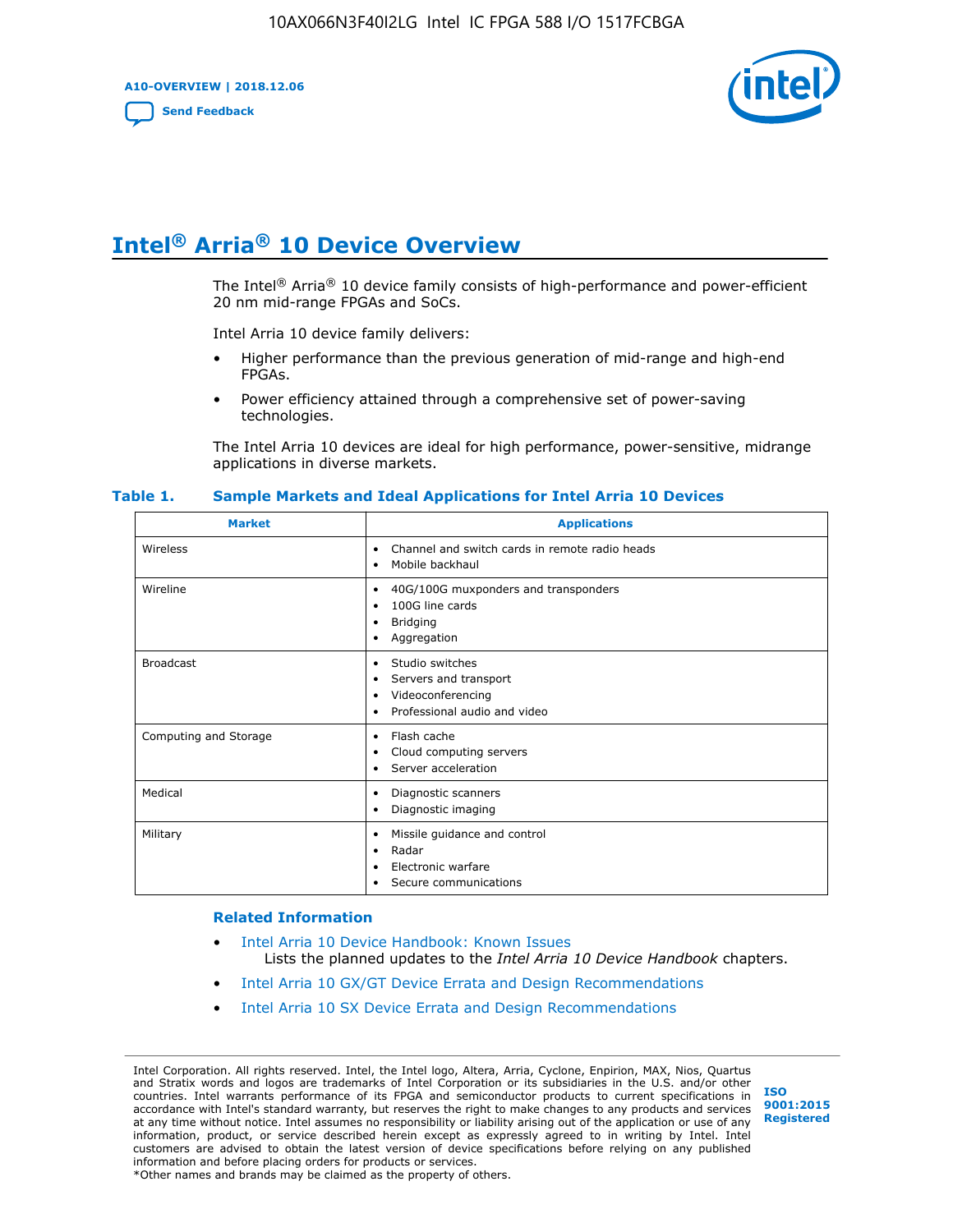

# **Key Advantages of Intel Arria 10 Devices**

# **Table 2. Key Advantages of the Intel Arria 10 Device Family**

| <b>Advantage</b>                                                                                          | <b>Supporting Feature</b>                                                                                                                                                                                                                                                                                                |
|-----------------------------------------------------------------------------------------------------------|--------------------------------------------------------------------------------------------------------------------------------------------------------------------------------------------------------------------------------------------------------------------------------------------------------------------------|
| Enhanced core architecture                                                                                | Built on TSMC's 20 nm process technology<br>٠<br>60% higher performance than the previous generation of mid-range FPGAs<br>٠<br>15% higher performance than the fastest previous-generation FPGA<br>٠                                                                                                                    |
| High-bandwidth integrated<br>transceivers                                                                 | Short-reach rates up to 25.8 Gigabits per second (Gbps)<br>٠<br>Backplane capability up to 12.5 Gbps<br>٠<br>Integrated 10GBASE-KR and 40GBASE-KR4 Forward Error Correction (FEC)<br>٠                                                                                                                                   |
| Improved logic integration and<br>hard IP blocks                                                          | 8-input adaptive logic module (ALM)<br>٠<br>Up to 65.6 megabits (Mb) of embedded memory<br>٠<br>Variable-precision digital signal processing (DSP) blocks<br>Fractional synthesis phase-locked loops (PLLs)<br>Hard PCI Express Gen3 IP blocks<br>Hard memory controllers and PHY up to 2,400 Megabits per second (Mbps) |
| Second generation hard<br>processor system (HPS) with<br>integrated ARM* Cortex*-A9*<br>MPCore* processor | Tight integration of a dual-core ARM Cortex-A9 MPCore processor, hard IP, and an<br>٠<br>FPGA in a single Intel Arria 10 system-on-a-chip (SoC)<br>Supports over 128 Gbps peak bandwidth with integrated data coherency between<br>$\bullet$<br>the processor and the FPGA fabric                                        |
| Advanced power savings                                                                                    | Comprehensive set of advanced power saving features<br>٠<br>Power-optimized MultiTrack routing and core architecture<br>٠<br>Up to 40% lower power compared to previous generation of mid-range FPGAs<br>Up to 60% lower power compared to previous generation of high-end FPGAs                                         |

# **Summary of Intel Arria 10 Features**

## **Table 3. Summary of Features for Intel Arria 10 Devices**

| <b>Feature</b>                  | <b>Description</b>                                                                                                                                                                                                                                                                                                                                                                                           |
|---------------------------------|--------------------------------------------------------------------------------------------------------------------------------------------------------------------------------------------------------------------------------------------------------------------------------------------------------------------------------------------------------------------------------------------------------------|
| Technology                      | TSMC's 20-nm SoC process technology<br>Allows operation at a lower $V_{\text{CC}}$ level of 0.82 V instead of the 0.9 V standard $V_{\text{CC}}$ core voltage                                                                                                                                                                                                                                                |
| Packaging                       | 1.0 mm ball-pitch Fineline BGA packaging<br>٠<br>0.8 mm ball-pitch Ultra Fineline BGA packaging<br>Multiple devices with identical package footprints for seamless migration between different<br><b>FPGA</b> densities<br>Devices with compatible package footprints allow migration to next generation high-end<br>Stratix <sup>®</sup> 10 devices<br>RoHS, leaded $(1)$ , and lead-free (Pb-free) options |
| High-performance<br>FPGA fabric | Enhanced 8-input ALM with four registers<br>Improved multi-track routing architecture to reduce congestion and improve compilation time<br>Hierarchical core clocking architecture<br>Fine-grained partial reconfiguration                                                                                                                                                                                   |
| Internal memory<br>blocks       | M20K-20-Kb memory blocks with hard error correction code (ECC)<br>Memory logic array block (MLAB)-640-bit memory                                                                                                                                                                                                                                                                                             |
|                                 | continued                                                                                                                                                                                                                                                                                                                                                                                                    |



<sup>(1)</sup> Contact Intel for availability.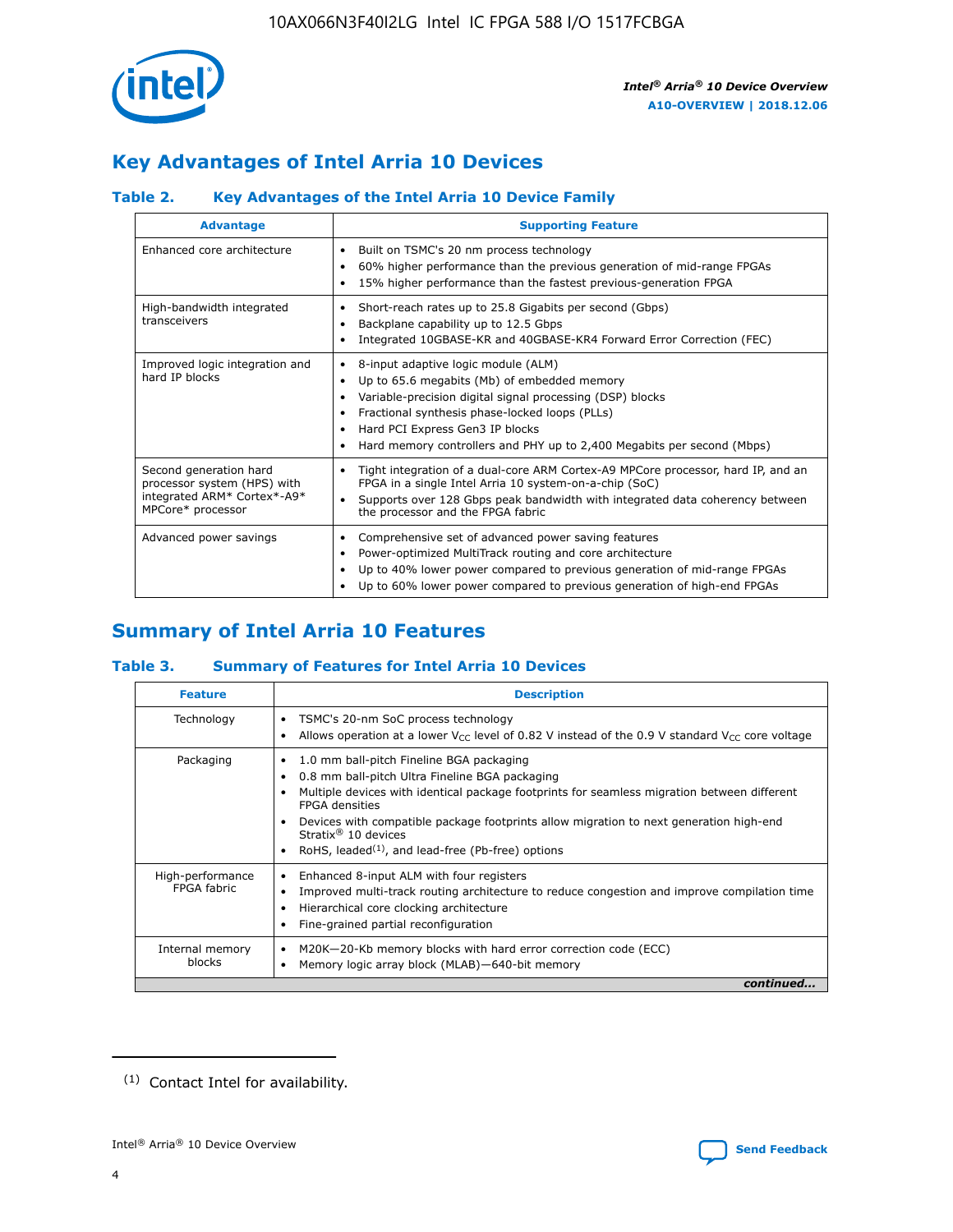r



| <b>Feature</b>                         | <b>Description</b>                                                                                     |                                                                                                                                                                                                                                                                                                                                                                                                                                                                                                                                                                                                                                                                                                                                                                                                                                                                               |  |  |  |  |  |
|----------------------------------------|--------------------------------------------------------------------------------------------------------|-------------------------------------------------------------------------------------------------------------------------------------------------------------------------------------------------------------------------------------------------------------------------------------------------------------------------------------------------------------------------------------------------------------------------------------------------------------------------------------------------------------------------------------------------------------------------------------------------------------------------------------------------------------------------------------------------------------------------------------------------------------------------------------------------------------------------------------------------------------------------------|--|--|--|--|--|
| Embedded Hard IP<br>blocks             | Variable-precision DSP                                                                                 | Native support for signal processing precision levels from $18 \times 19$ to<br>$\bullet$<br>54 x 54<br>Native support for 27 x 27 multiplier mode<br>$\bullet$<br>64-bit accumulator and cascade for systolic finite impulse responses<br>$\bullet$<br>(FIRs)<br>Internal coefficient memory banks<br>$\bullet$<br>Preadder/subtractor for improved efficiency<br>Additional pipeline register to increase performance and reduce<br>power<br>Supports floating point arithmetic:<br>- Perform multiplication, addition, subtraction, multiply-add,<br>multiply-subtract, and complex multiplication.<br>- Supports multiplication with accumulation capability, cascade<br>summation, and cascade subtraction capability.<br>- Dynamic accumulator reset control.<br>- Support direct vector dot and complex multiplication chaining<br>multiply floating point DSP blocks. |  |  |  |  |  |
|                                        | Memory controller                                                                                      | DDR4, DDR3, and DDR3L                                                                                                                                                                                                                                                                                                                                                                                                                                                                                                                                                                                                                                                                                                                                                                                                                                                         |  |  |  |  |  |
|                                        | PCI Express*                                                                                           | PCI Express (PCIe*) Gen3 (x1, x2, x4, or x8), Gen2 (x1, x2, x4, or x8)<br>and Gen1 (x1, x2, x4, or x8) hard IP with complete protocol stack,<br>endpoint, and root port                                                                                                                                                                                                                                                                                                                                                                                                                                                                                                                                                                                                                                                                                                       |  |  |  |  |  |
|                                        | Transceiver I/O                                                                                        | 10GBASE-KR/40GBASE-KR4 Forward Error Correction (FEC)<br>PCS hard IPs that support:<br>٠<br>- 10-Gbps Ethernet (10GbE)<br>- PCIe PIPE interface<br>- Interlaken<br>- Gbps Ethernet (GbE)<br>- Common Public Radio Interface (CPRI) with deterministic latency<br>support<br>- Gigabit-capable passive optical network (GPON) with fast lock-<br>time support<br>13.5G JESD204b<br>$\bullet$<br>8B/10B, 64B/66B, 64B/67B encoders and decoders<br>$\bullet$<br>Custom mode support for proprietary protocols                                                                                                                                                                                                                                                                                                                                                                   |  |  |  |  |  |
| Core clock networks                    | $\bullet$                                                                                              | Up to 800 MHz fabric clocking, depending on the application:<br>- 667 MHz external memory interface clocking with 2,400 Mbps DDR4 interface<br>- 800 MHz LVDS interface clocking with 1,600 Mbps LVDS interface<br>Global, regional, and peripheral clock networks<br>Clock networks that are not used can be gated to reduce dynamic power                                                                                                                                                                                                                                                                                                                                                                                                                                                                                                                                   |  |  |  |  |  |
| Phase-locked loops<br>(PLLs)           | High-resolution fractional synthesis PLLs:<br>٠<br>Integer PLLs:<br>- Adjacent to general purpose I/Os | - Precision clock synthesis, clock delay compensation, and zero delay buffering (ZDB)<br>- Support integer mode and fractional mode<br>- Fractional mode support with third-order delta-sigma modulation<br>- Support external memory and LVDS interfaces                                                                                                                                                                                                                                                                                                                                                                                                                                                                                                                                                                                                                     |  |  |  |  |  |
| FPGA General-purpose<br>$I/Os$ (GPIOs) | On-chip termination (OCT)<br>٠                                                                         | 1.6 Gbps LVDS-every pair can be configured as receiver or transmitter<br>1.2 V to 3.0 V single-ended LVTTL/LVCMOS interfacing                                                                                                                                                                                                                                                                                                                                                                                                                                                                                                                                                                                                                                                                                                                                                 |  |  |  |  |  |
| <b>External Memory</b><br>Interface    | $\bullet$                                                                                              | Hard memory controller- DDR4, DDR3, and DDR3L support<br>$-$ DDR4 $-$ speeds up to 1,200 MHz/2,400 Mbps<br>- DDR3-speeds up to 1,067 MHz/2,133 Mbps<br>Soft memory controller—provides support for RLDRAM $3^{(2)}$ , QDR IV $^{(2)}$ , and QDR II+<br>continued                                                                                                                                                                                                                                                                                                                                                                                                                                                                                                                                                                                                              |  |  |  |  |  |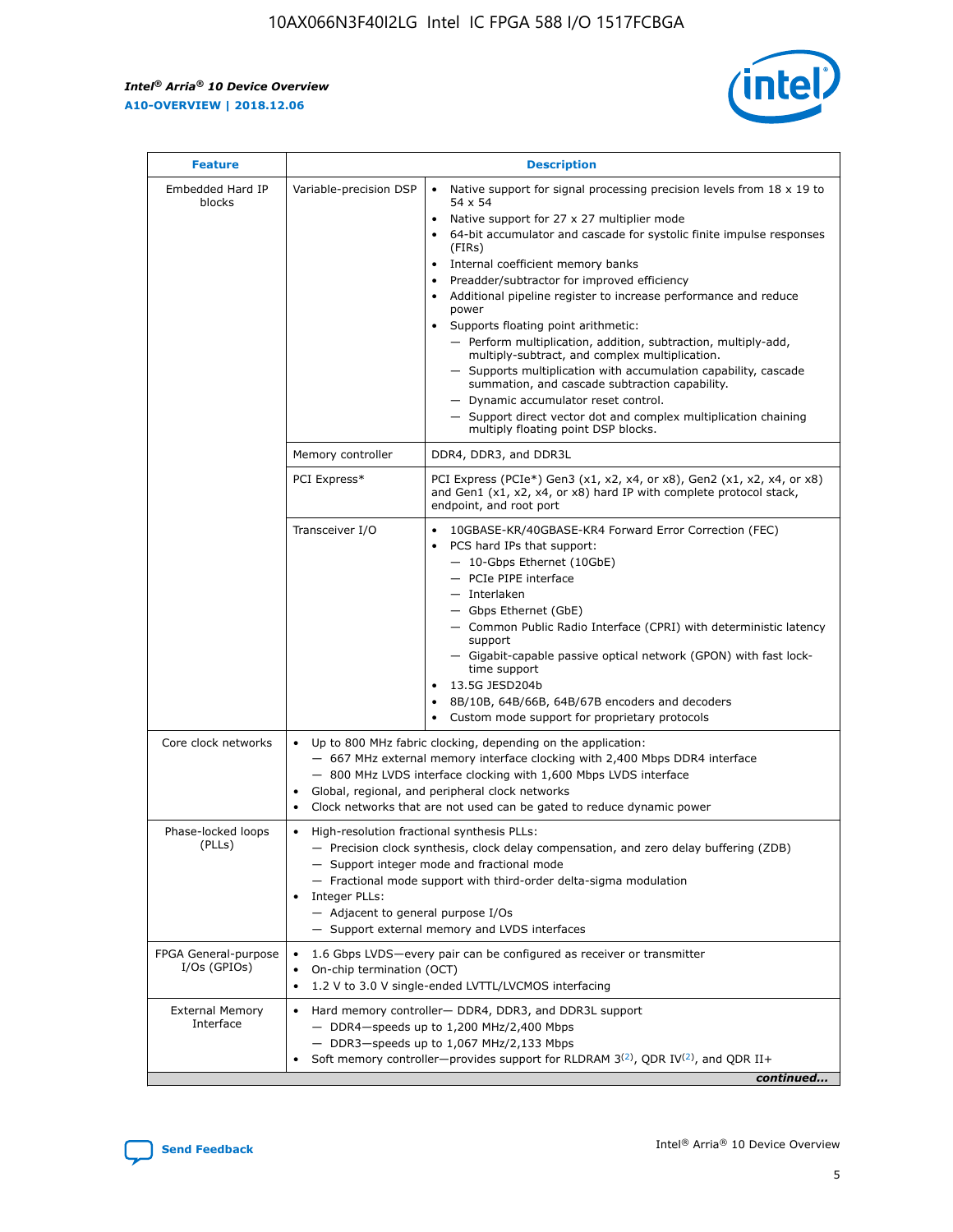

| <b>Feature</b>                                    | <b>Description</b>                                                                                                                                                                                                                                                                                                                                                                                                                                                                                                                                                                                                                                    |
|---------------------------------------------------|-------------------------------------------------------------------------------------------------------------------------------------------------------------------------------------------------------------------------------------------------------------------------------------------------------------------------------------------------------------------------------------------------------------------------------------------------------------------------------------------------------------------------------------------------------------------------------------------------------------------------------------------------------|
| Low-power serial<br>transceivers                  | • Continuous operating range:<br>- Intel Arria 10 GX-1 Gbps to 17.4 Gbps<br>- Intel Arria 10 GT-1 Gbps to 25.8 Gbps<br>Backplane support:<br>$-$ Intel Arria 10 GX-up to 12.5<br>- Intel Arria 10 GT-up to 12.5<br>Extended range down to 125 Mbps with oversampling<br>ATX transmit PLLs with user-configurable fractional synthesis capability<br>Electronic Dispersion Compensation (EDC) support for XFP, SFP+, QSFP, and CFP optical<br>module<br>Adaptive linear and decision feedback equalization<br>$\bullet$<br>Transmitter pre-emphasis and de-emphasis<br>$\bullet$<br>Dynamic partial reconfiguration of individual transceiver channels |
| <b>HPS</b><br>(Intel Arria 10 SX<br>devices only) | • Dual-core ARM Cortex-A9 MPCore processor-1.2 GHz CPU with<br>Processor and system<br>1.5 GHz overdrive capability<br>256 KB on-chip RAM and 64 KB on-chip ROM<br>$\bullet$<br>System peripherals—general-purpose timers, watchdog timers, direct<br>memory access (DMA) controller, FPGA configuration manager, and<br>clock and reset managers<br>Security features—anti-tamper, secure boot, Advanced Encryption<br>$\bullet$<br>Standard (AES) and authentication (SHA)<br>ARM CoreSight* JTAG debug access port, trace port, and on-chip<br>$\bullet$<br>trace storage                                                                          |
|                                                   | <b>External interfaces</b><br>Hard memory interface-Hard memory controller (2,400 Mbps DDR4,<br>$\bullet$<br>and 2,133 Mbps DDR3), Quad serial peripheral interface (QSPI) flash<br>controller, NAND flash controller, direct memory access (DMA)<br>controller, Secure Digital/MultiMediaCard (SD/MMC) controller<br>Communication interface-10/100/1000 Ethernet media access<br>$\bullet$<br>control (MAC), USB On-The-GO (OTG) controllers, I <sup>2</sup> C controllers,<br>UART 16550, serial peripheral interface (SPI), and up to 62<br>HPS GPIO interfaces (48 direct-share I/Os)                                                            |
|                                                   | High-performance ARM AMBA* AXI bus bridges that support<br>Interconnects to core<br>$\bullet$<br>simultaneous read and write<br>HPS-FPGA bridges-include the FPGA-to-HPS, HPS-to-FPGA, and<br>$\bullet$<br>lightweight HPS-to-FPGA bridges that allow the FPGA fabric to issue<br>transactions to slaves in the HPS, and vice versa<br>Configuration bridge that allows HPS configuration manager to<br>configure the core logic via dedicated 32-bit configuration port<br>FPGA-to-HPS SDRAM controller bridge-provides configuration<br>interfaces for the multiport front end (MPFE) of the HPS SDRAM<br>controller                                |
| Configuration                                     | Tamper protection—comprehensive design protection to protect your valuable IP investments<br>Enhanced 256-bit advanced encryption standard (AES) design security with authentication<br>٠<br>Configuration via protocol (CvP) using PCIe Gen1, Gen2, or Gen3<br>continued                                                                                                                                                                                                                                                                                                                                                                             |

<sup>(2)</sup> Intel Arria 10 devices support this external memory interface using hard PHY with soft memory controller.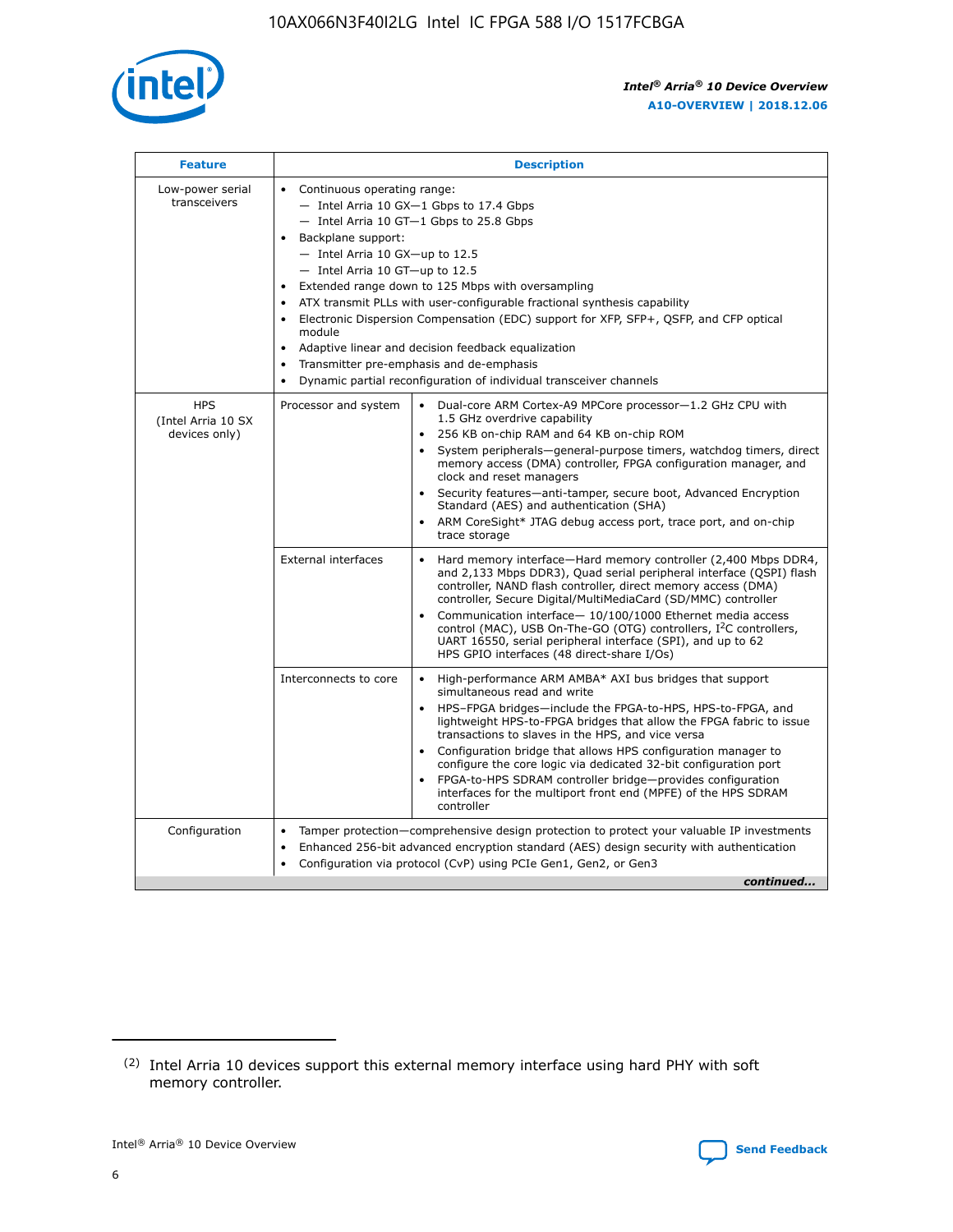

| <b>Feature</b>     | <b>Description</b>                                                                                                                                                                                               |
|--------------------|------------------------------------------------------------------------------------------------------------------------------------------------------------------------------------------------------------------|
|                    | Dynamic reconfiguration of the transceivers and PLLs<br>Fine-grained partial reconfiguration of the core fabric<br>Active Serial x4 Interface<br>$\bullet$                                                       |
| Power management   | SmartVID<br>Low static power device options<br>Programmable Power Technology<br>Intel Quartus <sup>®</sup> Prime integrated power analysis                                                                       |
| Software and tools | Intel Quartus Prime design suite<br>Transceiver toolkit<br>Platform Designer system integration tool<br>DSP Builder for Intel FPGAs<br>OpenCL <sup>™</sup> support<br>Intel SoC FPGA Embedded Design Suite (EDS) |

## **Related Information**

[Intel Arria 10 Transceiver PHY Overview](https://www.intel.com/content/www/us/en/programmable/documentation/nik1398707230472.html#nik1398706768037) Provides details on Intel Arria 10 transceivers.

# **Intel Arria 10 Device Variants and Packages**

#### **Table 4. Device Variants for the Intel Arria 10 Device Family**

| <b>Variant</b>    | <b>Description</b>                                                                                                                                                                                                     |
|-------------------|------------------------------------------------------------------------------------------------------------------------------------------------------------------------------------------------------------------------|
| Intel Arria 10 GX | FPGA featuring 17.4 Gbps transceivers for short reach applications with 12.5 backplane driving<br>capability.                                                                                                          |
| Intel Arria 10 GT | FPGA featuring:<br>17.4 Gbps transceivers for short reach applications with 12.5 backplane driving capability.<br>25.8 Gbps transceivers for supporting CAUI-4 and CEI-25G applications with CFP2 and CFP4<br>modules. |
| Intel Arria 10 SX | SoC integrating ARM-based HPS and FPGA featuring 17.4 Gbps transceivers for short reach<br>applications with 12.5 backplane driving capability.                                                                        |

# **Intel Arria 10 GX**

This section provides the available options, maximum resource counts, and package plan for the Intel Arria 10 GX devices.

The information in this section is correct at the time of publication. For the latest information and to get more details, refer to the Intel FPGA Product Selector.

#### **Related Information**

#### [Intel FPGA Product Selector](http://www.altera.com/products/selector/psg-selector.html) Provides the latest information on Intel products.

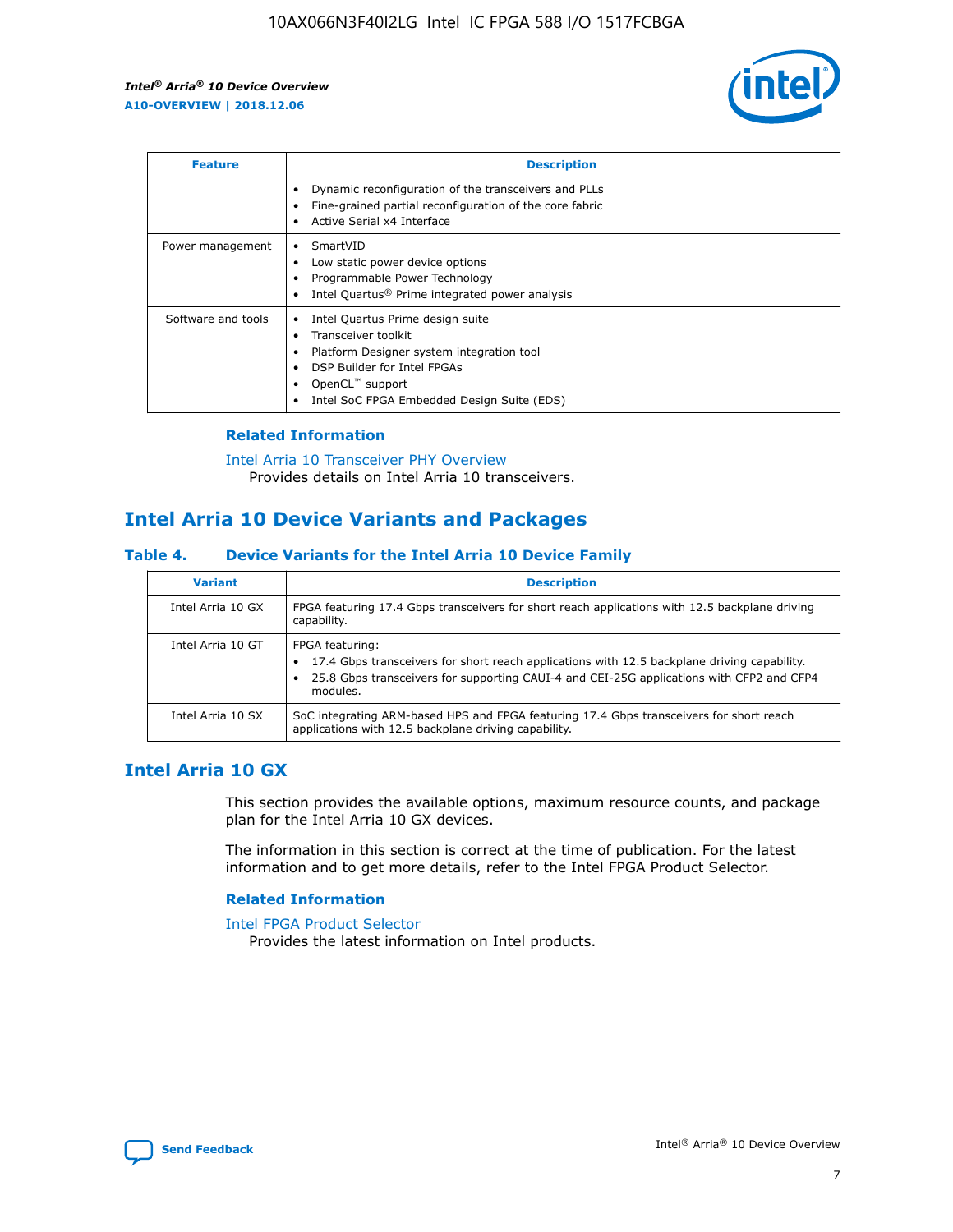

# **Available Options**





#### **Related Information**

[Transceiver Performance for Intel Arria 10 GX/SX Devices](https://www.intel.com/content/www/us/en/programmable/documentation/mcn1413182292568.html#mcn1413213965502) Provides more information about the transceiver speed grade.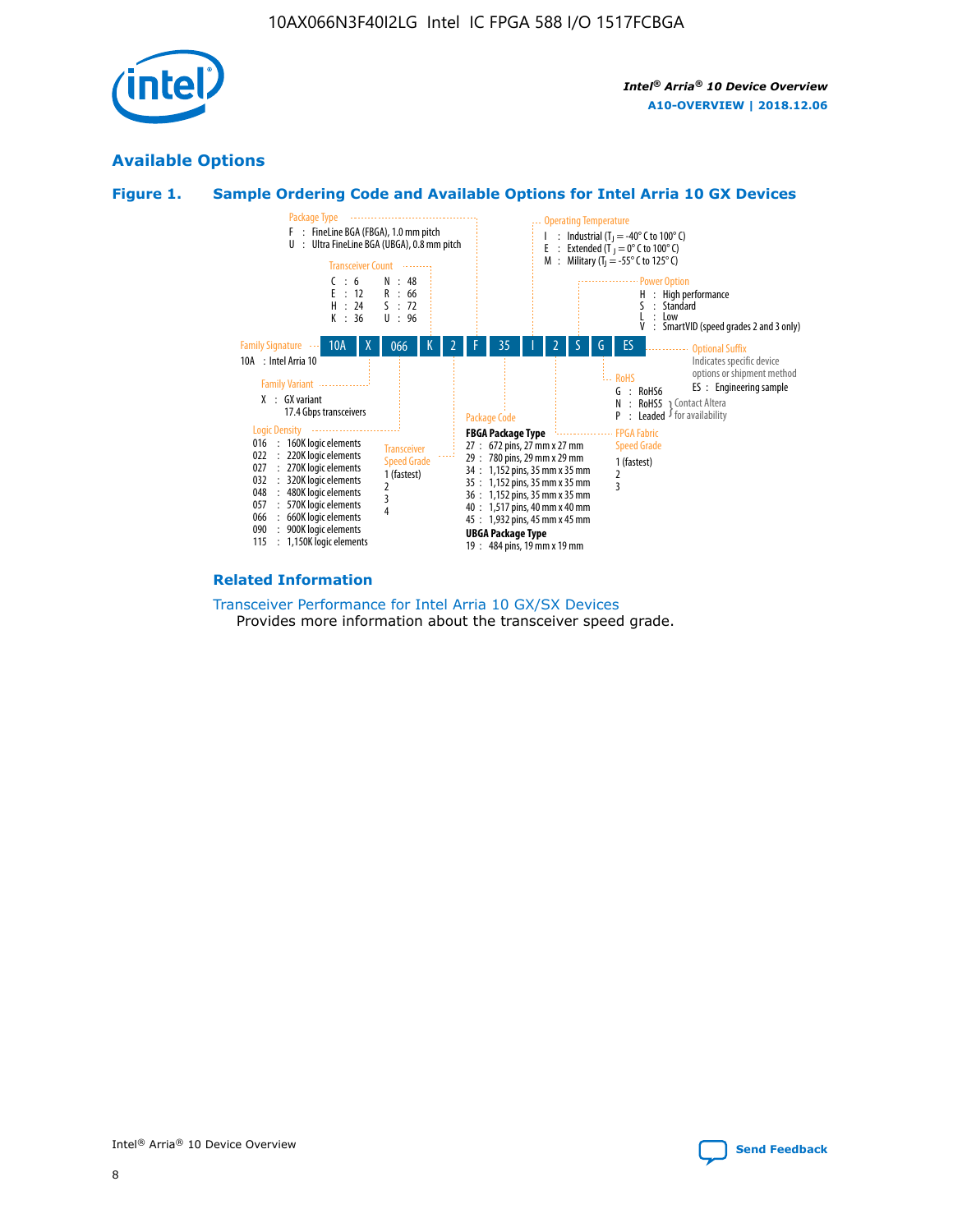

# **Maximum Resources**

#### **Table 5. Maximum Resource Counts for Intel Arria 10 GX Devices (GX 160, GX 220, GX 270, GX 320, and GX 480)**

| <b>Resource</b>         |                              | <b>Product Line</b> |                                                 |                |                |                |  |  |
|-------------------------|------------------------------|---------------------|-------------------------------------------------|----------------|----------------|----------------|--|--|
|                         |                              | <b>GX 160</b>       | <b>GX 220</b><br><b>GX 270</b><br><b>GX 320</b> |                |                | <b>GX 480</b>  |  |  |
| Logic Elements (LE) (K) |                              | 160                 | 220                                             | 270            | 320            | 480            |  |  |
| <b>ALM</b>              |                              | 61,510              | 80,330                                          | 101,620        | 119,900        | 183,590        |  |  |
| Register                |                              | 246,040             | 321,320                                         | 406,480        | 479,600        | 734,360        |  |  |
| Memory (Kb)             | M <sub>20</sub> K            | 8,800               | 11,740                                          | 15,000         | 17,820         | 28,620         |  |  |
|                         | <b>MLAB</b>                  | 1,050               | 1,690                                           | 2,452          | 2,727          | 4,164          |  |  |
|                         | Variable-precision DSP Block |                     | 192                                             | 830<br>985     |                | 1,368          |  |  |
| 18 x 19 Multiplier      |                              | 312                 | 384                                             | 1,970<br>1,660 |                | 2,736          |  |  |
| PLL                     | Fractional<br>Synthesis      | 6                   | 6                                               | 8              | 8              | 12             |  |  |
|                         | I/O                          | 6                   | 6                                               | 8              | 8              | 12             |  |  |
| 17.4 Gbps Transceiver   |                              | 12                  | 12                                              | 24             | 24             | 36             |  |  |
| GPIO <sup>(3)</sup>     |                              | 288                 | 288                                             | 384            | 384            | 492            |  |  |
| LVDS Pair $(4)$         |                              | 120                 | 120                                             | 168            | 168            | 222            |  |  |
| PCIe Hard IP Block      |                              | 1                   | 1                                               | 2              | $\overline{2}$ | $\overline{2}$ |  |  |
| Hard Memory Controller  |                              | 6                   | 6                                               | 8              | 8              | 12             |  |  |

<sup>(4)</sup> Each LVDS I/O pair can be used as differential input or output.



<sup>(3)</sup> The number of GPIOs does not include transceiver I/Os. In the Intel Quartus Prime software, the number of user I/Os includes transceiver I/Os.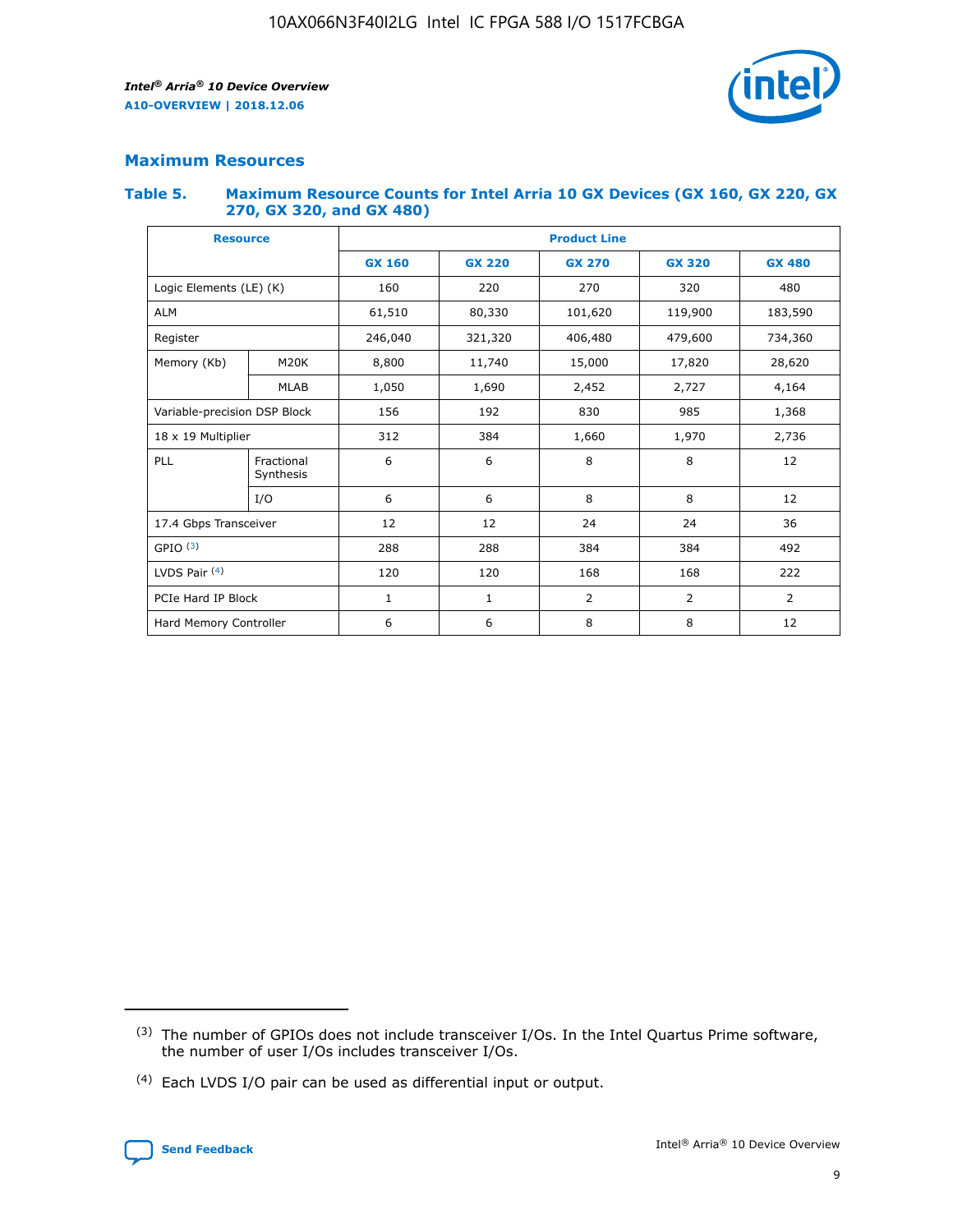

## **Table 6. Maximum Resource Counts for Intel Arria 10 GX Devices (GX 570, GX 660, GX 900, and GX 1150)**

|                              | <b>Resource</b>         | <b>Product Line</b> |                |                |                |  |  |  |
|------------------------------|-------------------------|---------------------|----------------|----------------|----------------|--|--|--|
|                              |                         | <b>GX 570</b>       | <b>GX 660</b>  |                | <b>GX 1150</b> |  |  |  |
| Logic Elements (LE) (K)      |                         | 570                 | 660            | 900            | 1,150          |  |  |  |
| <b>ALM</b>                   |                         | 217,080             | 251,680        | 339,620        | 427,200        |  |  |  |
| Register                     |                         | 868,320             | 1,006,720      | 1,358,480      | 1,708,800      |  |  |  |
| Memory (Kb)                  | <b>M20K</b>             | 36,000              | 42,620         | 48,460         | 54,260         |  |  |  |
|                              | <b>MLAB</b>             | 5,096               | 5,788          | 9,386          | 12,984         |  |  |  |
| Variable-precision DSP Block |                         | 1,523               | 1,687          | 1,518          | 1,518          |  |  |  |
| $18 \times 19$ Multiplier    |                         | 3,046               | 3,374          | 3,036          | 3,036          |  |  |  |
| PLL                          | Fractional<br>Synthesis | 16                  | 16             | 32             | 32             |  |  |  |
|                              | I/O                     | 16                  | 16             | 16             | 16             |  |  |  |
| 17.4 Gbps Transceiver        |                         | 48                  | 48             |                | 96             |  |  |  |
| GPIO <sup>(3)</sup>          |                         | 696                 | 696            | 768            | 768            |  |  |  |
| LVDS Pair $(4)$              |                         | 324                 | 324            |                | 384            |  |  |  |
| PCIe Hard IP Block           |                         | 2                   | $\overline{2}$ | $\overline{4}$ | 4              |  |  |  |
| Hard Memory Controller       |                         | 16                  | 16             | 16             | 16             |  |  |  |

# **Package Plan**

# **Table 7. Package Plan for Intel Arria 10 GX Devices (U19, F27, and F29)**

Refer to I/O and High Speed I/O in Intel Arria 10 Devices chapter for the number of 3 V I/O, LVDS I/O, and LVDS channels in each device package.

| <b>Product Line</b> | U <sub>19</sub><br>$(19 \text{ mm} \times 19 \text{ mm})$<br>484-pin UBGA) |          |             |         | <b>F27</b><br>(27 mm × 27 mm,<br>672-pin FBGA) |             | <b>F29</b><br>(29 mm × 29 mm,<br>780-pin FBGA) |          |             |  |
|---------------------|----------------------------------------------------------------------------|----------|-------------|---------|------------------------------------------------|-------------|------------------------------------------------|----------|-------------|--|
|                     | 3 V I/O                                                                    | LVDS I/O | <b>XCVR</b> | 3 V I/O | LVDS I/O                                       | <b>XCVR</b> | 3 V I/O                                        | LVDS I/O | <b>XCVR</b> |  |
| GX 160              | 48                                                                         | 192      | 6           | 48      | 192                                            | 12          | 48                                             | 240      | 12          |  |
| GX 220              | 48                                                                         | 192      | 6           | 48      | 192                                            | 12          | 48                                             | 240      | 12          |  |
| GX 270              |                                                                            |          |             | 48      | 192                                            | 12          | 48                                             | 312      | 12          |  |
| GX 320              |                                                                            |          |             | 48      | 192                                            | 12          | 48                                             | 312      | 12          |  |
| GX 480              |                                                                            |          |             |         |                                                |             | 48                                             | 312      | 12          |  |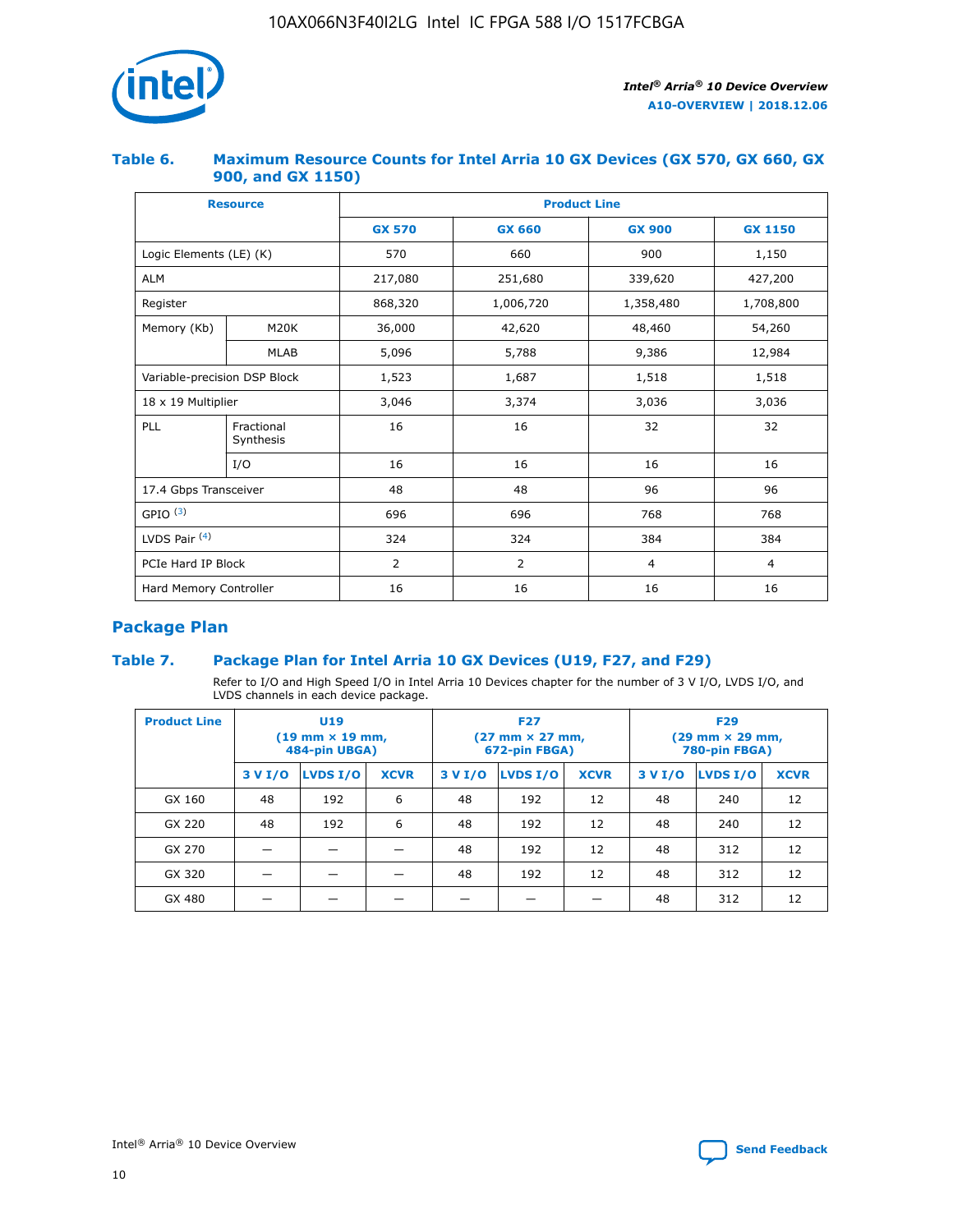



#### **Table 8. Package Plan for Intel Arria 10 GX Devices (F34, F35, NF40, and KF40)**

Refer to I/O and High Speed I/O in Intel Arria 10 Devices chapter for the number of 3 V I/O, LVDS I/O, and LVDS channels in each device package.

| <b>Product Line</b> | <b>F34</b><br>$(35 \text{ mm} \times 35 \text{ mm})$<br><b>1152-pin FBGA)</b> |                    | <b>F35</b><br>$(35 \text{ mm} \times 35 \text{ mm})$<br><b>1152-pin FBGA)</b> |           | <b>KF40</b><br>$(40 \text{ mm} \times 40 \text{ mm})$<br>1517-pin FBGA) |             |           | <b>NF40</b><br>$(40 \text{ mm} \times 40 \text{ mm})$<br>1517-pin FBGA) |             |           |                    |             |
|---------------------|-------------------------------------------------------------------------------|--------------------|-------------------------------------------------------------------------------|-----------|-------------------------------------------------------------------------|-------------|-----------|-------------------------------------------------------------------------|-------------|-----------|--------------------|-------------|
|                     | 3V<br>I/O                                                                     | <b>LVDS</b><br>I/O | <b>XCVR</b>                                                                   | 3V<br>I/O | <b>LVDS</b><br>I/O                                                      | <b>XCVR</b> | 3V<br>I/O | <b>LVDS</b><br>I/O                                                      | <b>XCVR</b> | 3V<br>I/O | <b>LVDS</b><br>I/O | <b>XCVR</b> |
| GX 270              | 48                                                                            | 336                | 24                                                                            | 48        | 336                                                                     | 24          |           |                                                                         |             |           |                    |             |
| GX 320              | 48                                                                            | 336                | 24                                                                            | 48        | 336                                                                     | 24          |           |                                                                         |             |           |                    |             |
| GX 480              | 48                                                                            | 444                | 24                                                                            | 48        | 348                                                                     | 36          |           |                                                                         |             |           |                    |             |
| GX 570              | 48                                                                            | 444                | 24                                                                            | 48        | 348                                                                     | 36          | 96        | 600                                                                     | 36          | 48        | 540                | 48          |
| GX 660              | 48                                                                            | 444                | 24                                                                            | 48        | 348                                                                     | 36          | 96        | 600                                                                     | 36          | 48        | 540                | 48          |
| GX 900              |                                                                               | 504                | 24                                                                            | –         |                                                                         | -           |           |                                                                         |             |           | 600                | 48          |
| GX 1150             |                                                                               | 504                | 24                                                                            |           |                                                                         |             |           |                                                                         |             |           | 600                | 48          |

#### **Table 9. Package Plan for Intel Arria 10 GX Devices (RF40, NF45, SF45, and UF45)**

Refer to I/O and High Speed I/O in Intel Arria 10 Devices chapter for the number of 3 V I/O, LVDS I/O, and LVDS channels in each device package.

| <b>Product Line</b> | <b>RF40</b><br>$(40$ mm $\times$ 40 mm,<br>1517-pin FBGA) |                    |             | <b>NF45</b><br>$(45 \text{ mm} \times 45 \text{ mm})$<br><b>1932-pin FBGA)</b> |                    |             | <b>SF45</b><br>$(45 \text{ mm} \times 45 \text{ mm})$<br><b>1932-pin FBGA)</b> |                    |             | <b>UF45</b><br>$(45 \text{ mm} \times 45 \text{ mm})$<br><b>1932-pin FBGA)</b> |                    |             |
|---------------------|-----------------------------------------------------------|--------------------|-------------|--------------------------------------------------------------------------------|--------------------|-------------|--------------------------------------------------------------------------------|--------------------|-------------|--------------------------------------------------------------------------------|--------------------|-------------|
|                     | 3V<br>I/O                                                 | <b>LVDS</b><br>I/O | <b>XCVR</b> | 3 V<br>I/O                                                                     | <b>LVDS</b><br>I/O | <b>XCVR</b> | 3 V<br>I/O                                                                     | <b>LVDS</b><br>I/O | <b>XCVR</b> | 3V<br>I/O                                                                      | <b>LVDS</b><br>I/O | <b>XCVR</b> |
| GX 900              |                                                           | 342                | 66          | _                                                                              | 768                | 48          |                                                                                | 624                | 72          |                                                                                | 480                | 96          |
| GX 1150             |                                                           | 342                | 66          | _                                                                              | 768                | 48          |                                                                                | 624                | 72          |                                                                                | 480                | 96          |

## **Related Information**

[I/O and High-Speed Differential I/O Interfaces in Intel Arria 10 Devices chapter, Intel](https://www.intel.com/content/www/us/en/programmable/documentation/sam1403482614086.html#sam1403482030321) [Arria 10 Device Handbook](https://www.intel.com/content/www/us/en/programmable/documentation/sam1403482614086.html#sam1403482030321)

Provides the number of 3 V and LVDS I/Os, and LVDS channels for each Intel Arria 10 device package.

# **Intel Arria 10 GT**

This section provides the available options, maximum resource counts, and package plan for the Intel Arria 10 GT devices.

The information in this section is correct at the time of publication. For the latest information and to get more details, refer to the Intel FPGA Product Selector.

#### **Related Information**

#### [Intel FPGA Product Selector](http://www.altera.com/products/selector/psg-selector.html)

Provides the latest information on Intel products.

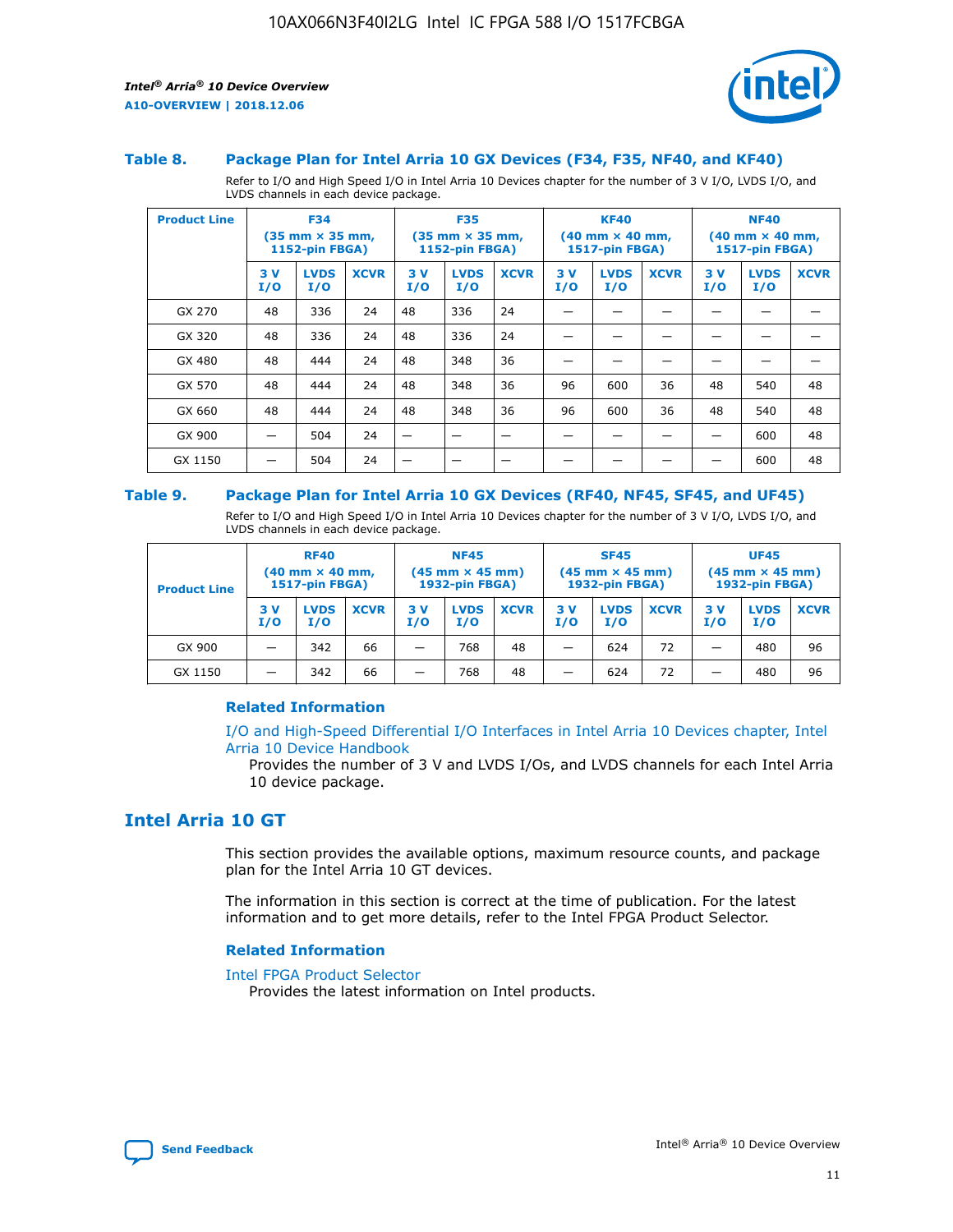

# **Available Options**

# **Figure 2. Sample Ordering Code and Available Options for Intel Arria 10 GT Devices**

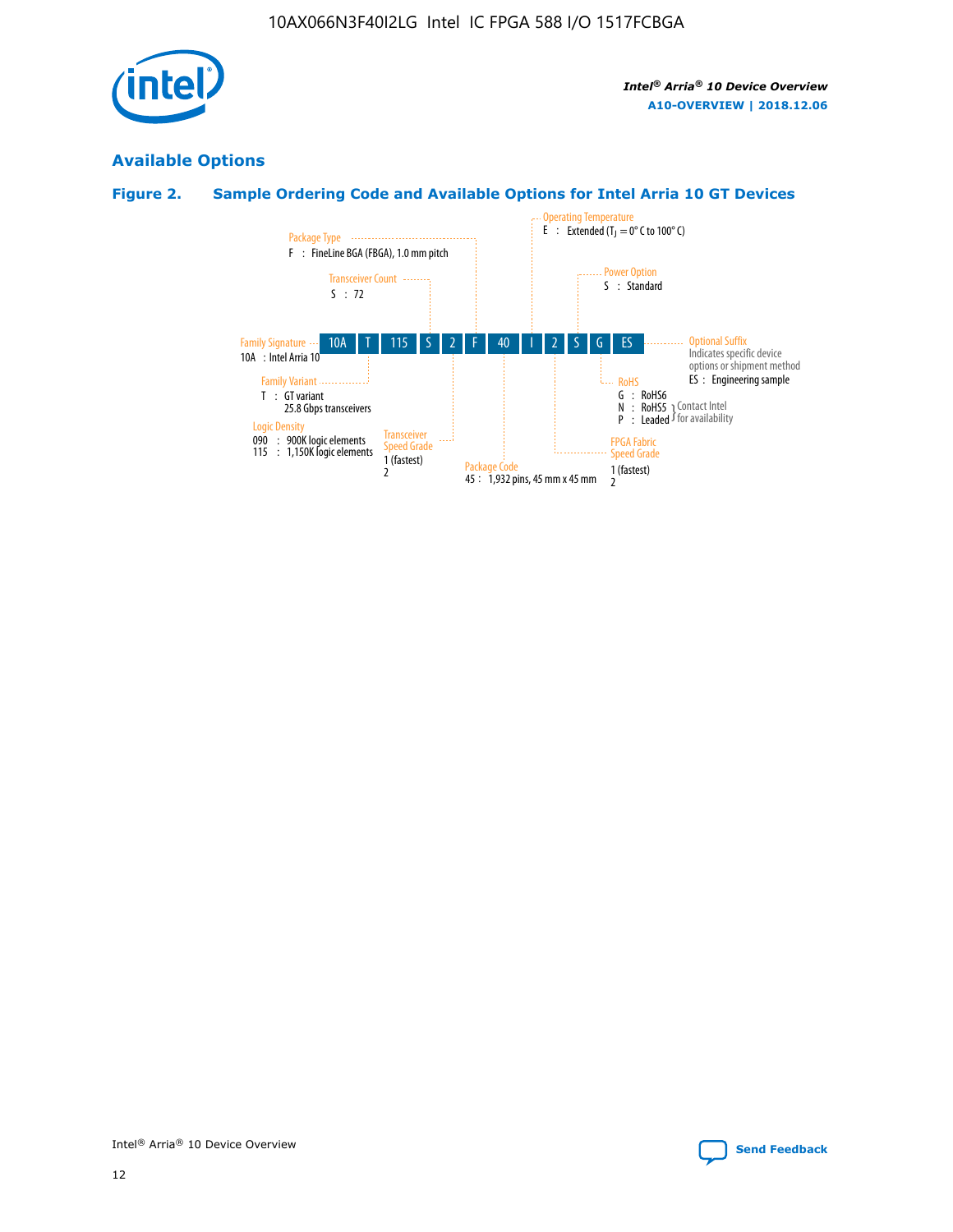

## **Maximum Resources**

#### **Table 10. Maximum Resource Counts for Intel Arria 10 GT Devices**

| <b>Resource</b>              |                      |                | <b>Product Line</b> |  |
|------------------------------|----------------------|----------------|---------------------|--|
|                              |                      | <b>GT 900</b>  | GT 1150             |  |
| Logic Elements (LE) (K)      |                      | 900            | 1,150               |  |
| <b>ALM</b>                   |                      | 339,620        | 427,200             |  |
| Register                     |                      | 1,358,480      | 1,708,800           |  |
| Memory (Kb)                  | M20K                 | 48,460         | 54,260              |  |
|                              | <b>MLAB</b>          | 9,386          | 12,984              |  |
| Variable-precision DSP Block |                      | 1,518          | 1,518               |  |
| 18 x 19 Multiplier           |                      | 3,036          | 3,036               |  |
| PLL                          | Fractional Synthesis | 32             | 32                  |  |
|                              | I/O                  | 16             | 16                  |  |
| Transceiver                  | 17.4 Gbps            | 72(5)          | 72(5)               |  |
|                              | 25.8 Gbps            | 6              | 6                   |  |
| GPIO <sup>(6)</sup>          |                      | 624            | 624                 |  |
| LVDS Pair $(7)$              |                      | 312            | 312                 |  |
| PCIe Hard IP Block           |                      | $\overline{4}$ | $\overline{4}$      |  |
| Hard Memory Controller       |                      | 16             | 16                  |  |

## **Related Information**

#### [Intel Arria 10 GT Channel Usage](https://www.intel.com/content/www/us/en/programmable/documentation/nik1398707230472.html#nik1398707008178)

Configuring GT/GX channels in Intel Arria 10 GT devices.

## **Package Plan**

## **Table 11. Package Plan for Intel Arria 10 GT Devices**

Refer to I/O and High Speed I/O in Intel Arria 10 Devices chapter for the number of 3 V I/O, LVDS I/O, and LVDS channels in each device package.

| <b>Product Line</b> | <b>SF45</b><br>(45 mm × 45 mm, 1932-pin FBGA) |                 |             |  |  |  |
|---------------------|-----------------------------------------------|-----------------|-------------|--|--|--|
|                     | 3 V I/O                                       | <b>LVDS I/O</b> | <b>XCVR</b> |  |  |  |
| GT 900              |                                               | 624             | 72          |  |  |  |
| GT 1150             |                                               | 624             | 72          |  |  |  |

<sup>(7)</sup> Each LVDS I/O pair can be used as differential input or output.



 $(5)$  If all 6 GT channels are in use, 12 of the GX channels are not usable.

<sup>(6)</sup> The number of GPIOs does not include transceiver I/Os. In the Intel Quartus Prime software, the number of user I/Os includes transceiver I/Os.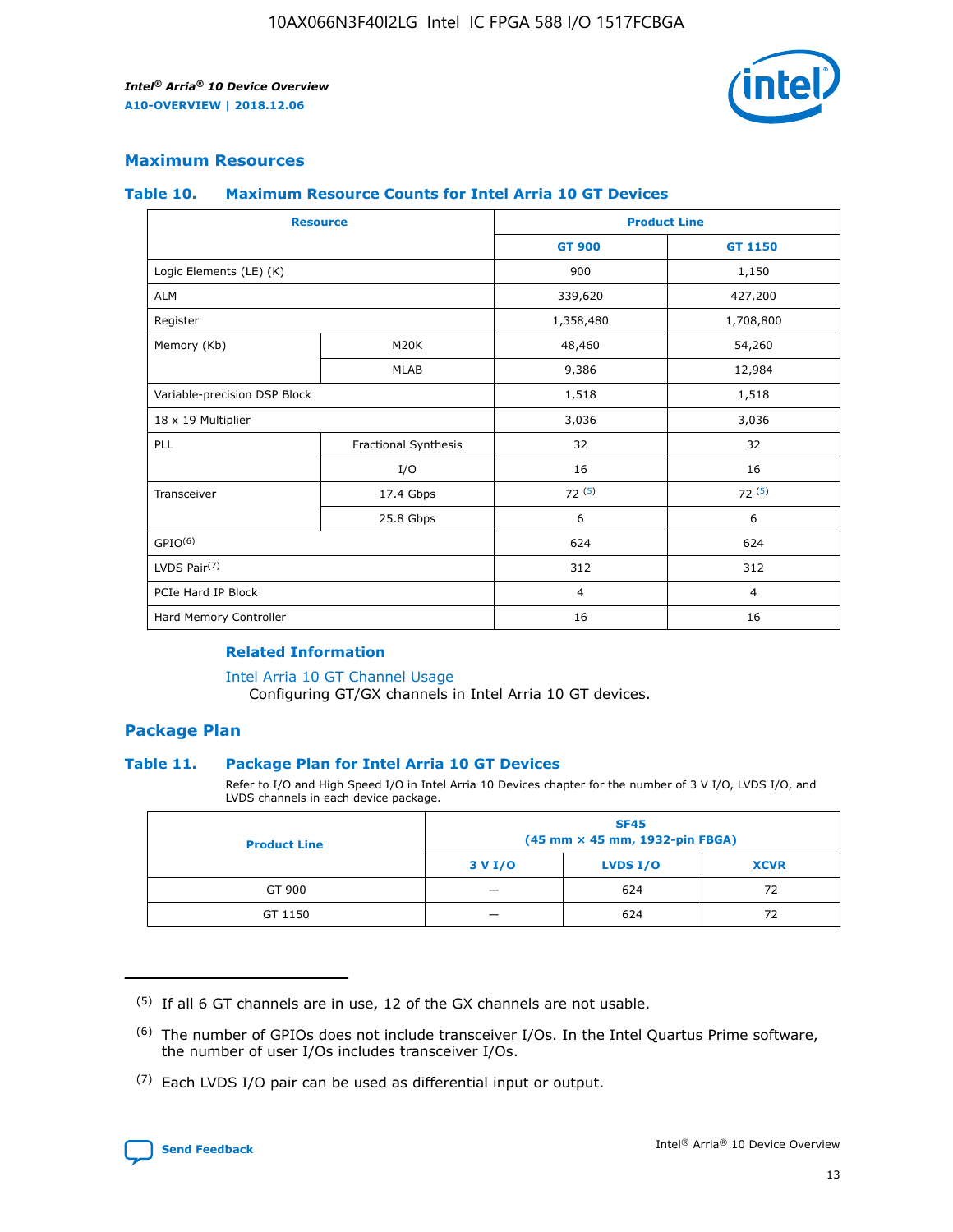

#### **Related Information**

[I/O and High-Speed Differential I/O Interfaces in Intel Arria 10 Devices chapter, Intel](https://www.intel.com/content/www/us/en/programmable/documentation/sam1403482614086.html#sam1403482030321) [Arria 10 Device Handbook](https://www.intel.com/content/www/us/en/programmable/documentation/sam1403482614086.html#sam1403482030321)

Provides the number of 3 V and LVDS I/Os, and LVDS channels for each Intel Arria 10 device package.

# **Intel Arria 10 SX**

This section provides the available options, maximum resource counts, and package plan for the Intel Arria 10 SX devices.

The information in this section is correct at the time of publication. For the latest information and to get more details, refer to the Intel FPGA Product Selector.

#### **Related Information**

[Intel FPGA Product Selector](http://www.altera.com/products/selector/psg-selector.html) Provides the latest information on Intel products.

#### **Available Options**

#### **Figure 3. Sample Ordering Code and Available Options for Intel Arria 10 SX Devices**



#### **Related Information**

[Transceiver Performance for Intel Arria 10 GX/SX Devices](https://www.intel.com/content/www/us/en/programmable/documentation/mcn1413182292568.html#mcn1413213965502) Provides more information about the transceiver speed grade.

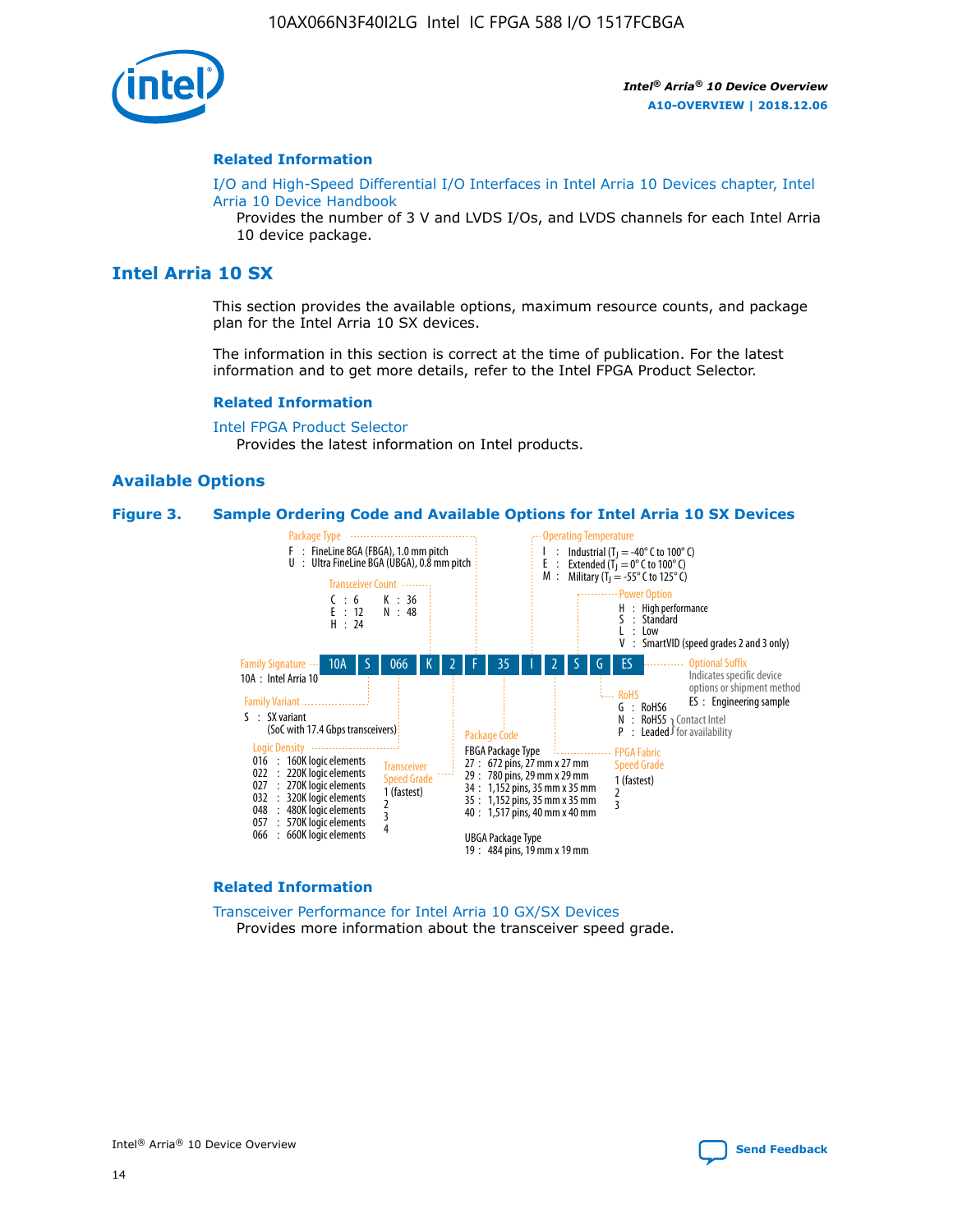

# **Maximum Resources**

#### **Table 12. Maximum Resource Counts for Intel Arria 10 SX Devices**

|                                   | <b>Resource</b>         | <b>Product Line</b> |               |                |                |                |                |                |  |  |  |
|-----------------------------------|-------------------------|---------------------|---------------|----------------|----------------|----------------|----------------|----------------|--|--|--|
|                                   |                         | <b>SX 160</b>       | <b>SX 220</b> | <b>SX 270</b>  | <b>SX 320</b>  | <b>SX 480</b>  | <b>SX 570</b>  | <b>SX 660</b>  |  |  |  |
| Logic Elements (LE) (K)           |                         | 160                 | 220           | 270            | 320            | 480            | 570            | 660            |  |  |  |
| <b>ALM</b>                        |                         | 61,510              | 80,330        | 101,620        | 119,900        | 183,590        | 217,080        | 251,680        |  |  |  |
| Register                          |                         | 246,040             | 321,320       | 406,480        | 479,600        | 734,360        | 868,320        | 1,006,720      |  |  |  |
| Memory (Kb)                       | M <sub>20</sub> K       | 8,800               | 11,740        | 15,000         | 17,820         | 28,620         | 36,000         | 42,620         |  |  |  |
|                                   | <b>MLAB</b>             | 1,050               | 1,690         | 2,452          | 2,727          | 4,164          | 5,096          | 5,788          |  |  |  |
| Variable-precision DSP Block      |                         | 156                 | 192           | 830            | 985            | 1,368          | 1,523          | 1,687          |  |  |  |
| 18 x 19 Multiplier                |                         | 312                 | 384           | 1,660          | 1,970          | 2,736          | 3,046          | 3,374          |  |  |  |
| <b>PLL</b>                        | Fractional<br>Synthesis | 6                   | 6             | 8              | 8              | 12             | 16             | 16             |  |  |  |
|                                   | I/O                     | 6                   | 6             | 8              | 8              | 12             | 16             | 16             |  |  |  |
| 17.4 Gbps Transceiver             |                         | 12                  | 12            | 24             | 24             | 36             | 48             | 48             |  |  |  |
| GPIO <sup>(8)</sup>               |                         | 288                 | 288           | 384            | 384            | 492            | 696            | 696            |  |  |  |
| LVDS Pair $(9)$                   |                         | 120                 | 120           | 168            | 168            | 174            | 324            | 324            |  |  |  |
| PCIe Hard IP Block                |                         | $\mathbf{1}$        | $\mathbf{1}$  | $\overline{2}$ | $\overline{2}$ | $\overline{2}$ | $\overline{2}$ | $\overline{2}$ |  |  |  |
| Hard Memory Controller            |                         | 6                   | 6             | 8              | 8              | 12             | 16             | 16             |  |  |  |
| ARM Cortex-A9 MPCore<br>Processor |                         | Yes                 | Yes           | Yes            | Yes            | Yes            | Yes            | Yes            |  |  |  |

# **Package Plan**

## **Table 13. Package Plan for Intel Arria 10 SX Devices (U19, F27, F29, and F34)**

Refer to I/O and High Speed I/O in Intel Arria 10 Devices chapter for the number of 3 V I/O, LVDS I/O, and LVDS channels in each device package.

| <b>Product Line</b> | U <sub>19</sub><br>$(19 \text{ mm} \times 19 \text{ mm})$<br>484-pin UBGA) |                    |             | <b>F27</b><br>$(27 \text{ mm} \times 27 \text{ mm})$ .<br>672-pin FBGA) |                    | <b>F29</b><br>$(29 \text{ mm} \times 29 \text{ mm})$ .<br>780-pin FBGA) |            |                    | <b>F34</b><br>$(35 \text{ mm} \times 35 \text{ mm})$<br><b>1152-pin FBGA)</b> |           |                    |             |
|---------------------|----------------------------------------------------------------------------|--------------------|-------------|-------------------------------------------------------------------------|--------------------|-------------------------------------------------------------------------|------------|--------------------|-------------------------------------------------------------------------------|-----------|--------------------|-------------|
|                     | 3V<br>I/O                                                                  | <b>LVDS</b><br>I/O | <b>XCVR</b> | 3V<br>I/O                                                               | <b>LVDS</b><br>I/O | <b>XCVR</b>                                                             | 3 V<br>I/O | <b>LVDS</b><br>I/O | <b>XCVR</b>                                                                   | 3V<br>I/O | <b>LVDS</b><br>I/O | <b>XCVR</b> |
| SX 160              | 48                                                                         | 144                | 6           | 48                                                                      | 192                | 12                                                                      | 48         | 240                | 12                                                                            |           |                    |             |
| SX 220              | 48                                                                         | 144                | 6           | 48                                                                      | 192                | 12                                                                      | 48         | 240                | 12                                                                            |           |                    |             |
| SX 270              |                                                                            |                    |             | 48                                                                      | 192                | 12                                                                      | 48         | 312                | 12                                                                            | 48        | 336                | 24          |
| SX 320              |                                                                            |                    |             | 48                                                                      | 192                | 12                                                                      | 48         | 312                | 12                                                                            | 48        | 336                | 24          |
|                     |                                                                            | continued          |             |                                                                         |                    |                                                                         |            |                    |                                                                               |           |                    |             |

 $(8)$  The number of GPIOs does not include transceiver I/Os. In the Intel Quartus Prime software, the number of user I/Os includes transceiver I/Os.

 $(9)$  Each LVDS I/O pair can be used as differential input or output.

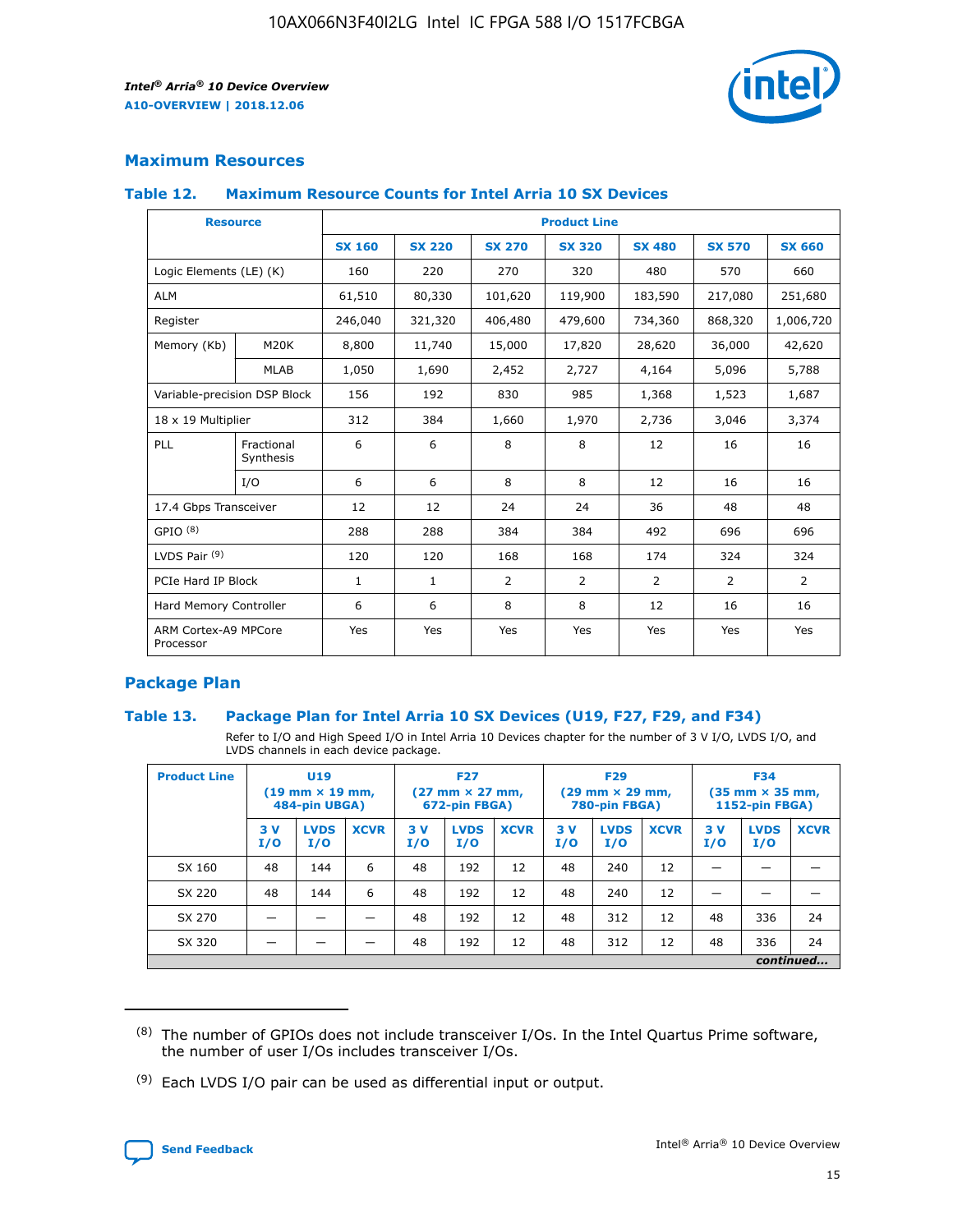

| <b>Product Line</b> | U <sub>19</sub><br>$(19 \text{ mm} \times 19 \text{ mm})$<br>484-pin UBGA) |                    | <b>F27</b><br>$(27 \text{ mm} \times 27 \text{ mm})$<br>672-pin FBGA) |           | <b>F29</b><br>$(29$ mm $\times$ 29 mm,<br>780-pin FBGA) |             |           | <b>F34</b><br>$(35$ mm $\times$ 35 mm,<br><b>1152-pin FBGA)</b> |             |            |                    |             |
|---------------------|----------------------------------------------------------------------------|--------------------|-----------------------------------------------------------------------|-----------|---------------------------------------------------------|-------------|-----------|-----------------------------------------------------------------|-------------|------------|--------------------|-------------|
|                     | 3 V<br>I/O                                                                 | <b>LVDS</b><br>I/O | <b>XCVR</b>                                                           | 3V<br>I/O | <b>LVDS</b><br>I/O                                      | <b>XCVR</b> | 3V<br>I/O | <b>LVDS</b><br>I/O                                              | <b>XCVR</b> | 3 V<br>I/O | <b>LVDS</b><br>I/O | <b>XCVR</b> |
| SX 480              |                                                                            |                    |                                                                       |           |                                                         |             | 48        | 312                                                             | 12          | 48         | 444                | 24          |
| SX 570              |                                                                            |                    |                                                                       |           |                                                         |             |           |                                                                 |             | 48         | 444                | 24          |
| SX 660              |                                                                            |                    |                                                                       |           |                                                         |             |           |                                                                 |             | 48         | 444                | 24          |

## **Table 14. Package Plan for Intel Arria 10 SX Devices (F35, KF40, and NF40)**

Refer to I/O and High Speed I/O in Intel Arria 10 Devices chapter for the number of 3 V I/O, LVDS I/O, and LVDS channels in each device package.

| <b>Product Line</b> | <b>F35</b><br>$(35 \text{ mm} \times 35 \text{ mm})$<br><b>1152-pin FBGA)</b> |          |             |                                           | <b>KF40</b><br>(40 mm × 40 mm,<br>1517-pin FBGA) |    | <b>NF40</b><br>$(40 \text{ mm} \times 40 \text{ mm})$<br>1517-pin FBGA) |          |             |  |
|---------------------|-------------------------------------------------------------------------------|----------|-------------|-------------------------------------------|--------------------------------------------------|----|-------------------------------------------------------------------------|----------|-------------|--|
|                     | 3 V I/O                                                                       | LVDS I/O | <b>XCVR</b> | <b>LVDS I/O</b><br><b>XCVR</b><br>3 V I/O |                                                  |    | 3 V I/O                                                                 | LVDS I/O | <b>XCVR</b> |  |
| SX 270              | 48                                                                            | 336      | 24          |                                           |                                                  |    |                                                                         |          |             |  |
| SX 320              | 48                                                                            | 336      | 24          |                                           |                                                  |    |                                                                         |          |             |  |
| SX 480              | 48                                                                            | 348      | 36          |                                           |                                                  |    |                                                                         |          |             |  |
| SX 570              | 48                                                                            | 348      | 36          | 96                                        | 600                                              | 36 | 48                                                                      | 540      | 48          |  |
| SX 660              | 48                                                                            | 348      | 36          | 96                                        | 600                                              | 36 | 48                                                                      | 540      | 48          |  |

# **Related Information**

[I/O and High-Speed Differential I/O Interfaces in Intel Arria 10 Devices chapter, Intel](https://www.intel.com/content/www/us/en/programmable/documentation/sam1403482614086.html#sam1403482030321) [Arria 10 Device Handbook](https://www.intel.com/content/www/us/en/programmable/documentation/sam1403482614086.html#sam1403482030321)

Provides the number of 3 V and LVDS I/Os, and LVDS channels for each Intel Arria 10 device package.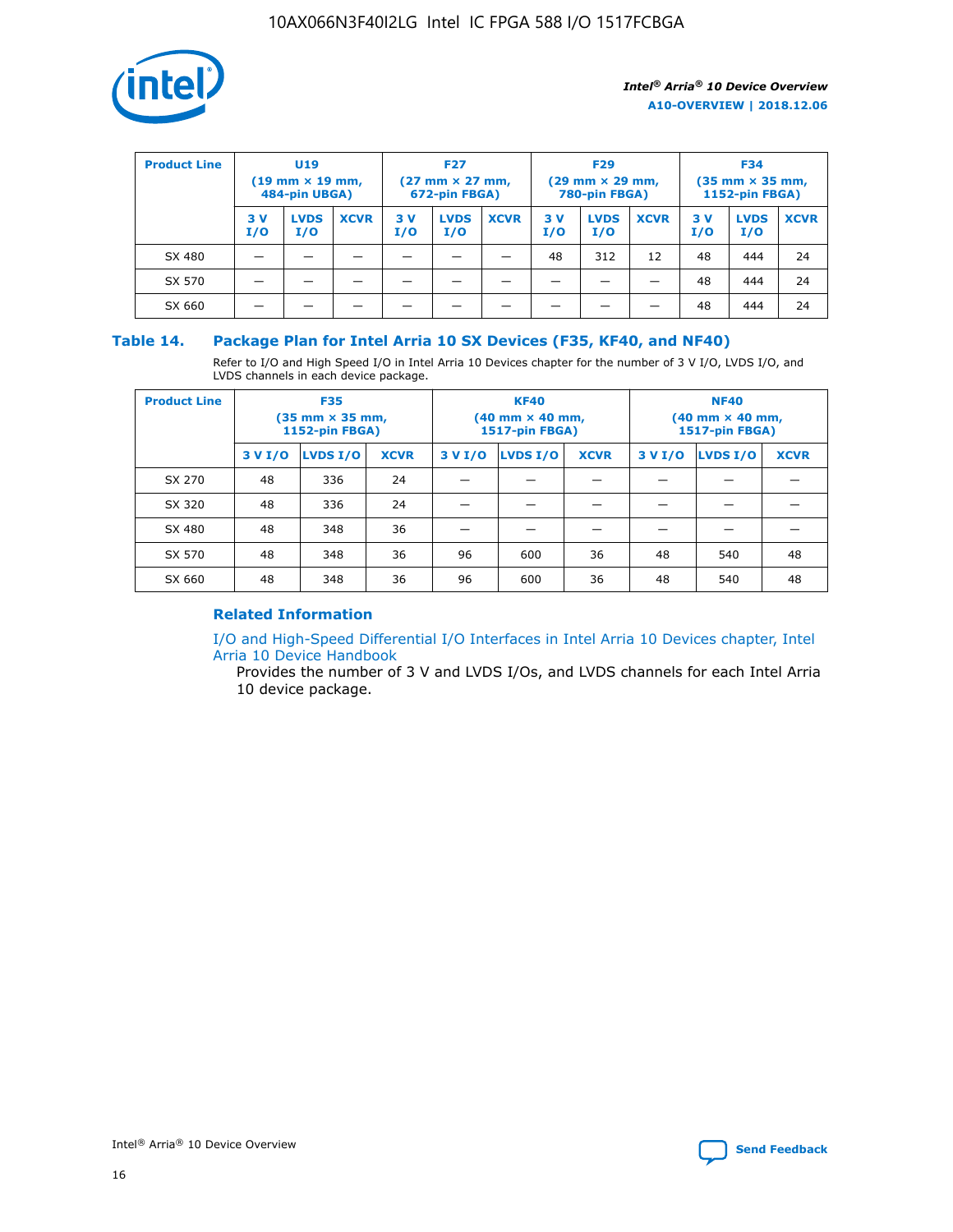

# **I/O Vertical Migration for Intel Arria 10 Devices**

#### **Figure 4. Migration Capability Across Intel Arria 10 Product Lines**

- The arrows indicate the migration paths. The devices included in each vertical migration path are shaded. Devices with fewer resources in the same path have lighter shades.
- To achieve the full I/O migration across product lines in the same migration path, restrict I/Os and transceivers usage to match the product line with the lowest I/O and transceiver counts.
- An LVDS I/O bank in the source device may be mapped to a 3 V I/O bank in the target device. To use memory interface clock frequency higher than 533 MHz, assign external memory interface pins only to banks that are LVDS I/O in both devices.
- There may be nominal 0.15 mm package height difference between some product lines in the same package type.
	- **Variant Product Line Package U19 F27 F29 F34 F35 KF40 NF40 RF40 NF45 SF45 UF45** Intel® Arria® 10 GX GX 160 GX 220 GX 270 GX 320 GX 480 GX 570 GX 660 GX 900 GX 1150 Intel Arria 10 GT GT 900 GT 1150 Intel Arria 10 SX SX 160 SX 220 SX 270 SX 320 SX 480 SX 570 SX 660
- Some migration paths are not shown in the Intel Quartus Prime software **Pin Migration View**.

*Note:* To verify the pin migration compatibility, use the **Pin Migration View** window in the Intel Quartus Prime software Pin Planner.

# **Adaptive Logic Module**

Intel Arria 10 devices use a 20 nm ALM as the basic building block of the logic fabric.

The ALM architecture is the same as the previous generation FPGAs, allowing for efficient implementation of logic functions and easy conversion of IP between the device generations.

The ALM, as shown in following figure, uses an 8-input fracturable look-up table (LUT) with four dedicated registers to help improve timing closure in register-rich designs and achieve an even higher design packing capability than the traditional two-register per LUT architecture.

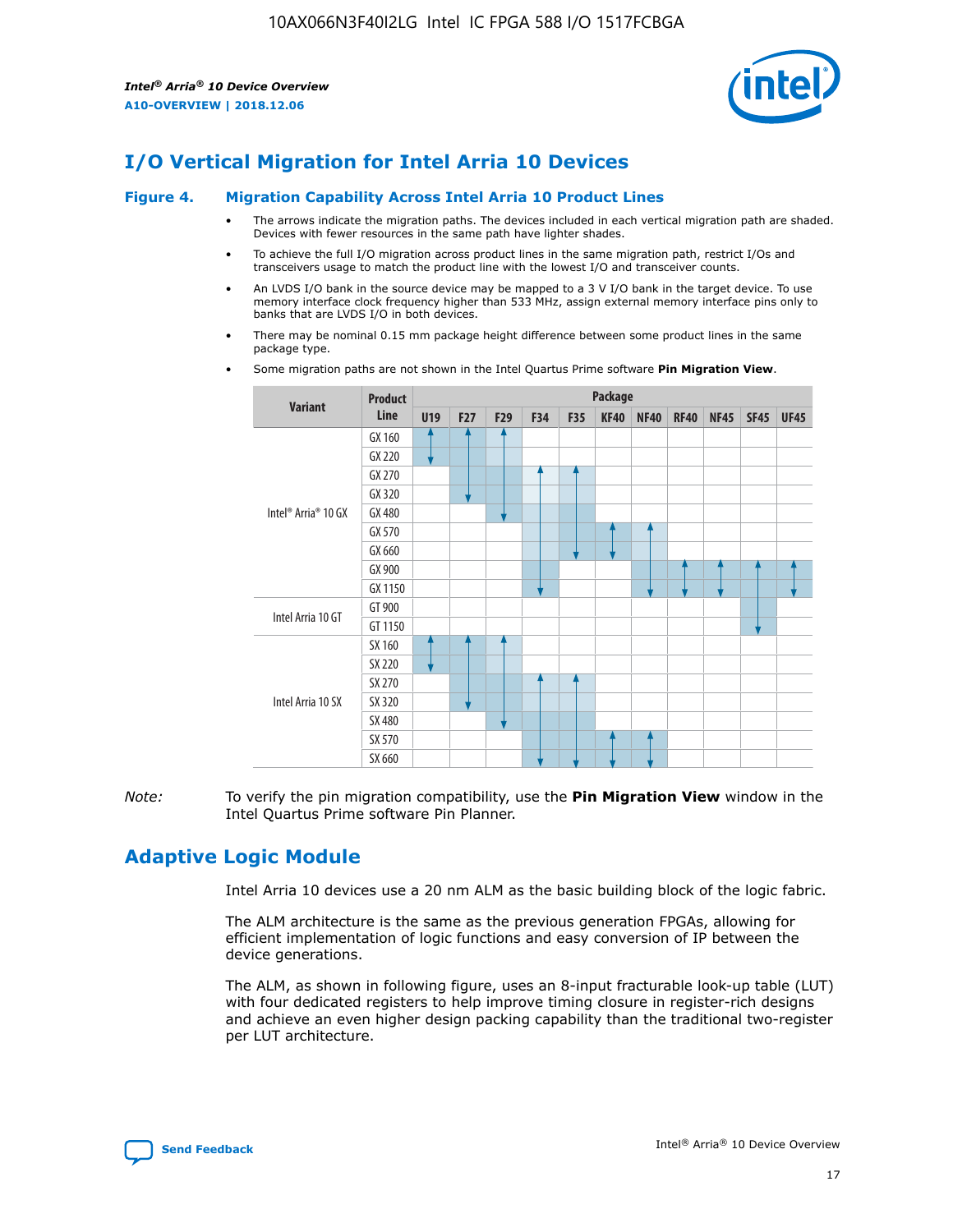

**Figure 5. ALM for Intel Arria 10 Devices**



The Intel Quartus Prime software optimizes your design according to the ALM logic structure and automatically maps legacy designs into the Intel Arria 10 ALM architecture.

# **Variable-Precision DSP Block**

The Intel Arria 10 variable precision DSP blocks support fixed-point arithmetic and floating-point arithmetic.

Features for fixed-point arithmetic:

- High-performance, power-optimized, and fully registered multiplication operations
- 18-bit and 27-bit word lengths
- Two 18 x 19 multipliers or one 27 x 27 multiplier per DSP block
- Built-in addition, subtraction, and 64-bit double accumulation register to combine multiplication results
- Cascading 19-bit or 27-bit when pre-adder is disabled and cascading 18-bit when pre-adder is used to form the tap-delay line for filtering applications
- Cascading 64-bit output bus to propagate output results from one block to the next block without external logic support
- Hard pre-adder supported in 19-bit and 27-bit modes for symmetric filters
- Internal coefficient register bank in both 18-bit and 27-bit modes for filter implementation
- 18-bit and 27-bit systolic finite impulse response (FIR) filters with distributed output adder
- Biased rounding support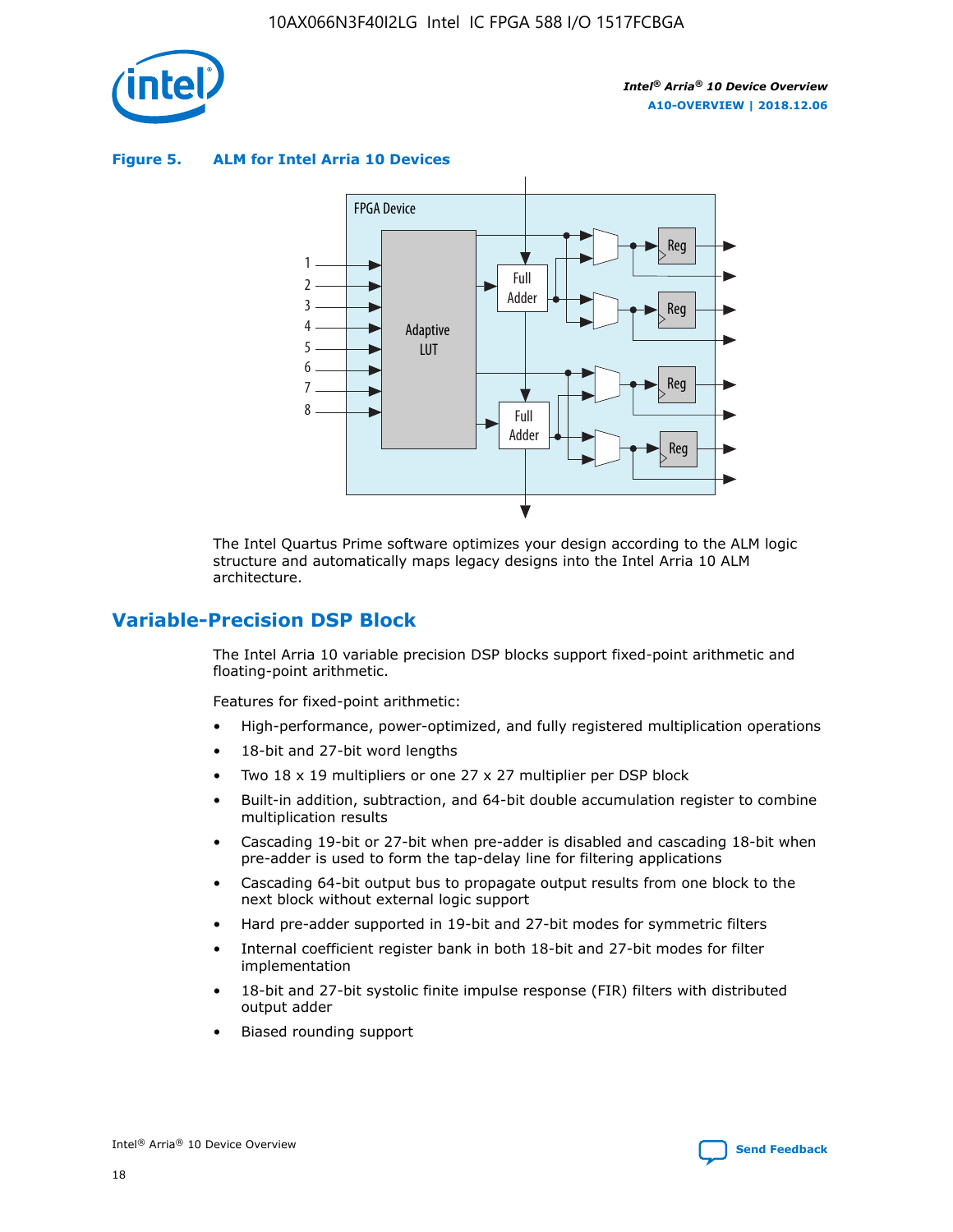

Features for floating-point arithmetic:

- A completely hardened architecture that supports multiplication, addition, subtraction, multiply-add, and multiply-subtract
- Multiplication with accumulation capability and a dynamic accumulator reset control
- Multiplication with cascade summation capability
- Multiplication with cascade subtraction capability
- Complex multiplication
- Direct vector dot product
- Systolic FIR filter

## **Table 15. Variable-Precision DSP Block Configurations for Intel Arria 10 Devices**

| <b>Usage Example</b>                                       | <b>Multiplier Size (Bit)</b>    | <b>DSP Block Resources</b> |
|------------------------------------------------------------|---------------------------------|----------------------------|
| Medium precision fixed point                               | Two 18 x 19                     |                            |
| High precision fixed or Single precision<br>floating point | One 27 x 27                     |                            |
| Fixed point FFTs                                           | One 19 x 36 with external adder |                            |
| Very high precision fixed point                            | One 36 x 36 with external adder |                            |
| Double precision floating point                            | One 54 x 54 with external adder | 4                          |

#### **Table 16. Resources for Fixed-Point Arithmetic in Intel Arria 10 Devices**

The table lists the variable-precision DSP resources by bit precision for each Intel Arria 10 device.

| <b>Variant</b>               | <b>Product Line</b> | Variable-<br>precision | <b>Independent Input and Output</b><br><b>Multiplications Operator</b> |                                     | $18 \times 19$<br><b>Multiplier</b><br><b>Adder Sum</b> | $18 \times 18$<br><b>Multiplier</b>                |
|------------------------------|---------------------|------------------------|------------------------------------------------------------------------|-------------------------------------|---------------------------------------------------------|----------------------------------------------------|
|                              |                     | <b>DSP Block</b>       | $18 \times 19$<br><b>Multiplier</b>                                    | $27 \times 27$<br><b>Multiplier</b> | <b>Mode</b>                                             | <b>Adder</b><br><b>Summed with</b><br>36 bit Input |
| AIntel Arria 10<br><b>GX</b> | GX 160              | 156                    | 312                                                                    | 156                                 | 156                                                     | 156                                                |
|                              | GX 220              | 192                    | 384                                                                    | 192                                 | 192                                                     | 192                                                |
|                              | GX 270              | 830                    | 1,660                                                                  | 830                                 | 830                                                     | 830                                                |
|                              | GX 320              | 984                    | 1,968                                                                  | 984                                 | 984                                                     | 984                                                |
|                              | GX 480              | 1,368                  | 2,736                                                                  | 1,368                               | 1,368                                                   | 1,368                                              |
|                              | GX 570              | 1,523                  | 3,046                                                                  | 1,523                               | 1,523                                                   | 1,523                                              |
|                              | GX 660              | 1,687                  | 3,374                                                                  | 1,687                               | 1,687                                                   | 1,687                                              |
|                              | GX 900              | 1,518                  | 3,036                                                                  | 1,518                               | 1,518                                                   | 1,518                                              |
|                              | GX 1150             | 1,518                  | 3,036                                                                  | 1,518                               | 1,518                                                   | 1,518                                              |
| Intel Arria 10               | GT 900              | 1,518                  | 3,036                                                                  | 1,518                               | 1,518                                                   | 1,518                                              |
| GT                           | GT 1150             | 1,518                  | 3,036                                                                  | 1,518                               | 1,518                                                   | 1,518                                              |
| Intel Arria 10               | SX 160              | 156                    | 312                                                                    | 156                                 | 156                                                     | 156                                                |
| <b>SX</b>                    | SX 220              | 192                    | 384                                                                    | 192                                 | 192                                                     | 192                                                |
|                              | SX 270              | 830                    | 1,660                                                                  | 830                                 | 830                                                     | 830                                                |
|                              |                     |                        |                                                                        |                                     |                                                         | continued                                          |

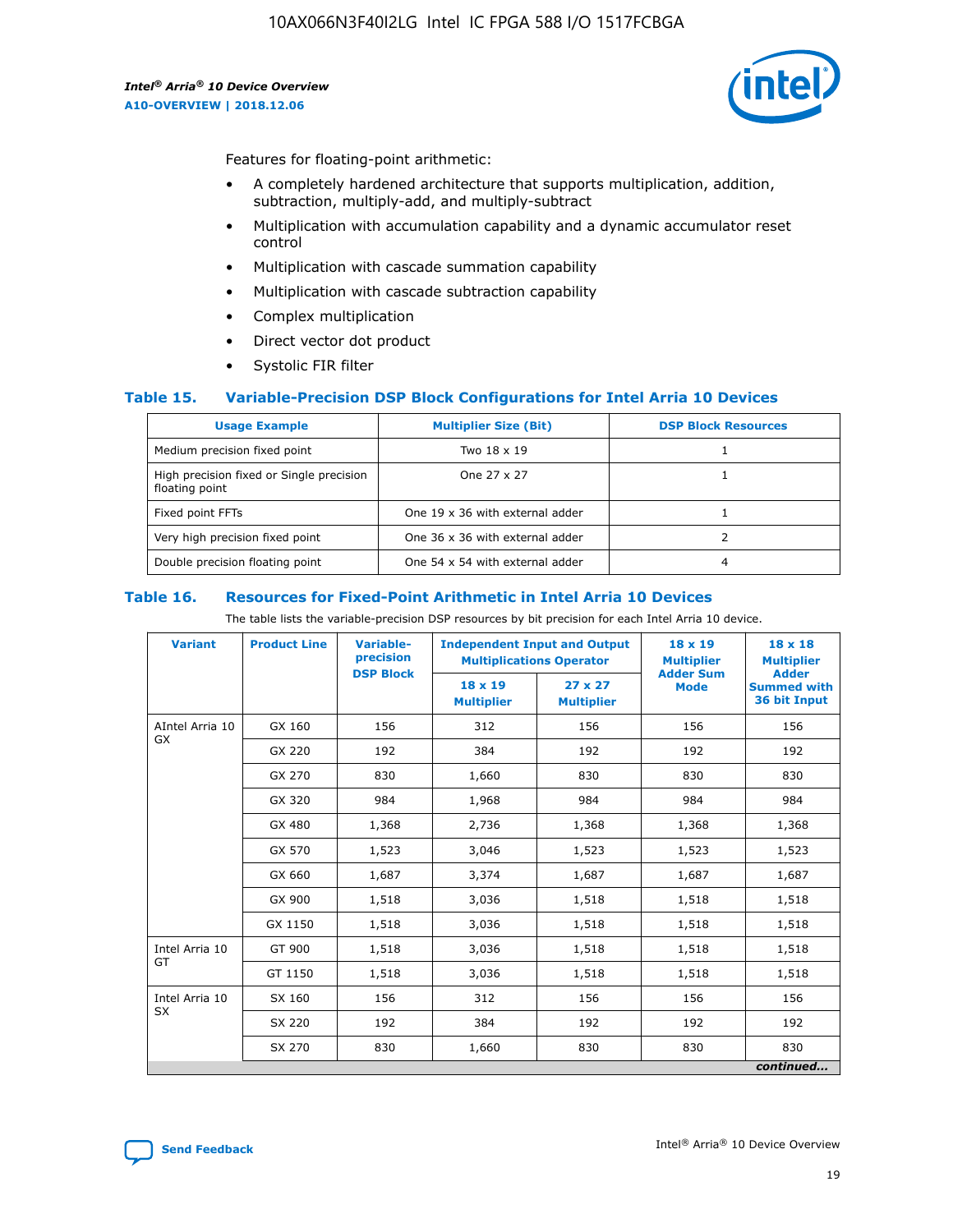

| <b>Variant</b> | <b>Product Line</b> | <b>Variable-</b><br>precision<br><b>DSP Block</b> | <b>Independent Input and Output</b><br><b>Multiplications Operator</b> |                                     | $18 \times 19$<br><b>Multiplier</b><br><b>Adder Sum</b> | $18 \times 18$<br><b>Multiplier</b><br><b>Adder</b> |  |
|----------------|---------------------|---------------------------------------------------|------------------------------------------------------------------------|-------------------------------------|---------------------------------------------------------|-----------------------------------------------------|--|
|                |                     |                                                   | $18 \times 19$<br><b>Multiplier</b>                                    | $27 \times 27$<br><b>Multiplier</b> | <b>Mode</b>                                             | <b>Summed with</b><br>36 bit Input                  |  |
|                | SX 320              | 984                                               | 1,968                                                                  | 984                                 | 984                                                     | 984                                                 |  |
|                | SX 480              | 1,368                                             | 2,736                                                                  | 1,368                               | 1,368                                                   | 1,368                                               |  |
|                | SX 570              | 1,523                                             | 3,046                                                                  | 1,523                               | 1,523                                                   | 1,523                                               |  |
|                | SX 660              | 1,687                                             | 3,374                                                                  | 1,687                               | 1,687                                                   | 1,687                                               |  |

# **Table 17. Resources for Floating-Point Arithmetic in Intel Arria 10 Devices**

The table lists the variable-precision DSP resources by bit precision for each Intel Arria 10 device.

| <b>Variant</b> | <b>Product Line</b> | <b>Variable-</b><br>precision<br><b>DSP Block</b> | <b>Single</b><br><b>Precision</b><br><b>Floating-Point</b><br><b>Multiplication</b><br><b>Mode</b> | <b>Single-Precision</b><br><b>Floating-Point</b><br><b>Adder Mode</b> | Single-<br><b>Precision</b><br><b>Floating-Point</b><br><b>Multiply</b><br><b>Accumulate</b><br><b>Mode</b> | <b>Peak</b><br><b>Giga Floating-</b><br><b>Point</b><br><b>Operations</b><br>per Second<br>(GFLOPs) |
|----------------|---------------------|---------------------------------------------------|----------------------------------------------------------------------------------------------------|-----------------------------------------------------------------------|-------------------------------------------------------------------------------------------------------------|-----------------------------------------------------------------------------------------------------|
| Intel Arria 10 | GX 160              | 156                                               | 156                                                                                                | 156                                                                   | 156                                                                                                         | 140                                                                                                 |
| GX             | GX 220              | 192                                               | 192                                                                                                | 192                                                                   | 192                                                                                                         | 173                                                                                                 |
|                | GX 270              | 830                                               | 830                                                                                                | 830                                                                   | 830                                                                                                         | 747                                                                                                 |
|                | GX 320              | 984                                               | 984                                                                                                | 984                                                                   | 984                                                                                                         | 886                                                                                                 |
|                | GX 480              | 1,369                                             | 1,368                                                                                              | 1,368                                                                 | 1,368                                                                                                       | 1,231                                                                                               |
|                | GX 570              | 1,523                                             | 1,523                                                                                              | 1,523                                                                 | 1,523                                                                                                       | 1,371                                                                                               |
|                | GX 660              | 1,687                                             | 1,687                                                                                              | 1,687                                                                 | 1,687                                                                                                       | 1,518                                                                                               |
|                | GX 900              | 1,518                                             | 1,518                                                                                              | 1,518                                                                 | 1,518                                                                                                       | 1,366                                                                                               |
|                | GX 1150             | 1,518                                             | 1,518                                                                                              | 1,518                                                                 | 1,518                                                                                                       | 1,366                                                                                               |
| Intel Arria 10 | GT 900              | 1,518                                             | 1,518                                                                                              | 1,518                                                                 | 1,518                                                                                                       | 1,366                                                                                               |
| GT             | GT 1150             | 1,518                                             | 1,518                                                                                              | 1,518                                                                 | 1,518                                                                                                       | 1,366                                                                                               |
| Intel Arria 10 | SX 160              | 156                                               | 156                                                                                                | 156                                                                   | 156                                                                                                         | 140                                                                                                 |
| <b>SX</b>      | SX 220              | 192                                               | 192                                                                                                | 192                                                                   | 192                                                                                                         | 173                                                                                                 |
|                | SX 270              | 830                                               | 830                                                                                                | 830                                                                   | 830                                                                                                         | 747                                                                                                 |
|                | SX 320              | 984                                               | 984                                                                                                | 984                                                                   | 984                                                                                                         | 886                                                                                                 |
|                | SX 480              | 1,369                                             | 1,368                                                                                              | 1,368                                                                 | 1,368                                                                                                       | 1,231                                                                                               |
|                | SX 570              | 1,523                                             | 1,523                                                                                              | 1,523                                                                 | 1,523                                                                                                       | 1,371                                                                                               |
|                | SX 660              | 1,687                                             | 1,687                                                                                              | 1,687                                                                 | 1,687                                                                                                       | 1,518                                                                                               |

# **Embedded Memory Blocks**

The embedded memory blocks in the devices are flexible and designed to provide an optimal amount of small- and large-sized memory arrays to fit your design requirements.

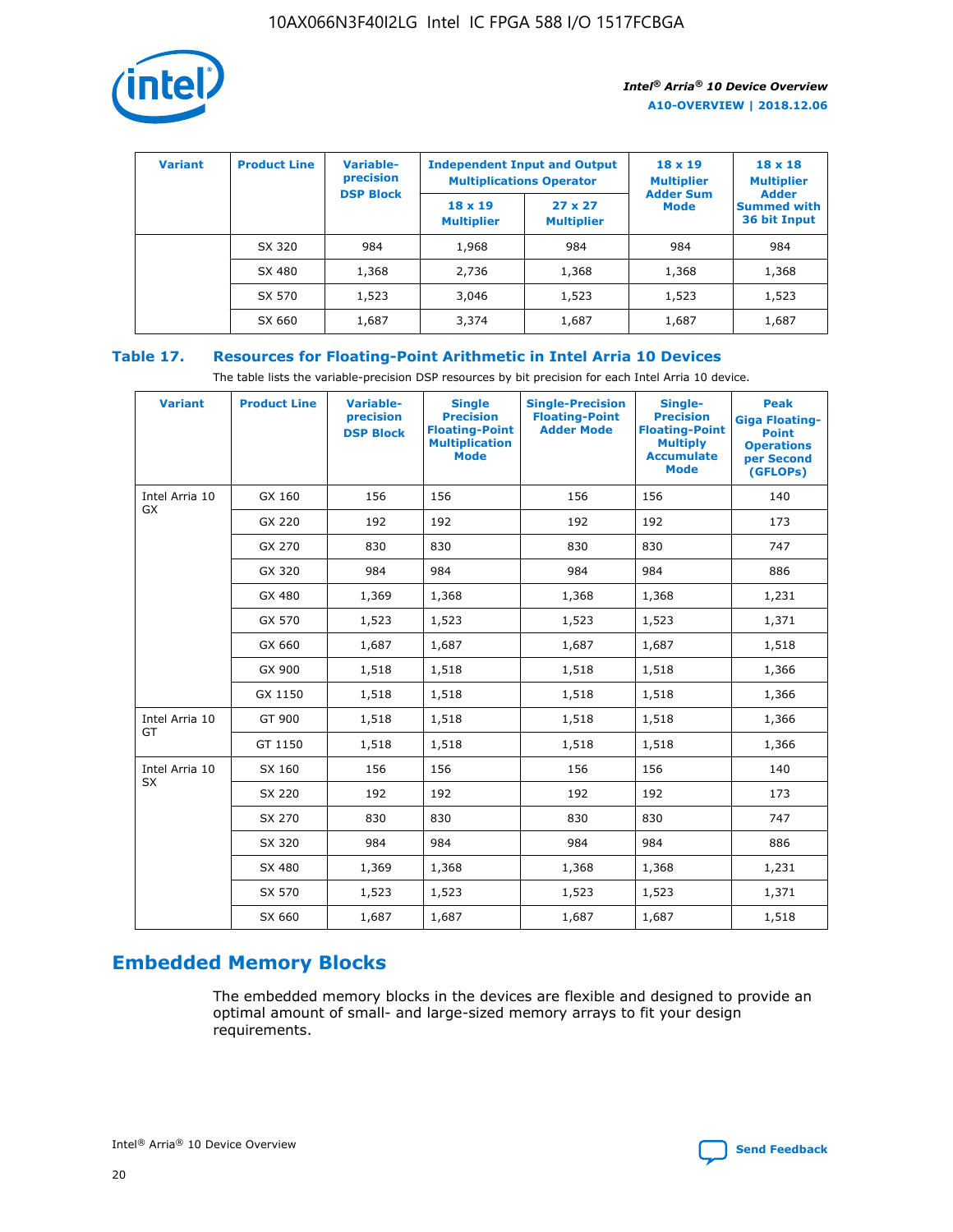

# **Types of Embedded Memory**

The Intel Arria 10 devices contain two types of memory blocks:

- 20 Kb M20K blocks—blocks of dedicated memory resources. The M20K blocks are ideal for larger memory arrays while still providing a large number of independent ports.
- 640 bit memory logic array blocks (MLABs)—enhanced memory blocks that are configured from dual-purpose logic array blocks (LABs). The MLABs are ideal for wide and shallow memory arrays. The MLABs are optimized for implementation of shift registers for digital signal processing (DSP) applications, wide and shallow FIFO buffers, and filter delay lines. Each MLAB is made up of ten adaptive logic modules (ALMs). In the Intel Arria 10 devices, you can configure these ALMs as ten 32 x 2 blocks, giving you one 32 x 20 simple dual-port SRAM block per MLAB.

# **Embedded Memory Capacity in Intel Arria 10 Devices**

|                   | <b>Product</b> |              | <b>M20K</b>         | <b>MLAB</b>  |                     | <b>Total RAM Bit</b> |
|-------------------|----------------|--------------|---------------------|--------------|---------------------|----------------------|
| <b>Variant</b>    | Line           | <b>Block</b> | <b>RAM Bit (Kb)</b> | <b>Block</b> | <b>RAM Bit (Kb)</b> | (Kb)                 |
| Intel Arria 10 GX | GX 160         | 440          | 8,800               | 1,680        | 1,050               | 9,850                |
|                   | GX 220         | 587          | 11,740              | 2,703        | 1,690               | 13,430               |
|                   | GX 270         | 750          | 15,000              | 3,922        | 2,452               | 17,452               |
|                   | GX 320         | 891          | 17,820              | 4,363        | 2,727               | 20,547               |
|                   | GX 480         | 1,431        | 28,620              | 6,662        | 4,164               | 32,784               |
|                   | GX 570         | 1,800        | 36,000              | 8,153        | 5,096               | 41,096               |
|                   | GX 660         | 2,131        | 42,620              | 9,260        | 5,788               | 48,408               |
|                   | GX 900         | 2,423        | 48,460              | 15,017       | 9,386               | 57,846               |
|                   | GX 1150        | 2,713        | 54,260              | 20,774       | 12,984              | 67,244               |
| Intel Arria 10 GT | GT 900         | 2,423        | 48,460              | 15,017       | 9,386               | 57,846               |
|                   | GT 1150        | 2,713        | 54,260              | 20,774       | 12,984              | 67,244               |
| Intel Arria 10 SX | SX 160         | 440          | 8,800               | 1,680        | 1,050               | 9,850                |
|                   | SX 220         | 587          | 11,740              | 2,703        | 1,690               | 13,430               |
|                   | SX 270         | 750          | 15,000              | 3,922        | 2,452               | 17,452               |
|                   | SX 320         | 891          | 17,820              | 4,363        | 2,727               | 20,547               |
|                   | SX 480         | 1,431        | 28,620              | 6,662        | 4,164               | 32,784               |
|                   | SX 570         | 1,800        | 36,000              | 8,153        | 5,096               | 41,096               |
|                   | SX 660         | 2,131        | 42,620              | 9,260        | 5,788               | 48,408               |

#### **Table 18. Embedded Memory Capacity and Distribution in Intel Arria 10 Devices**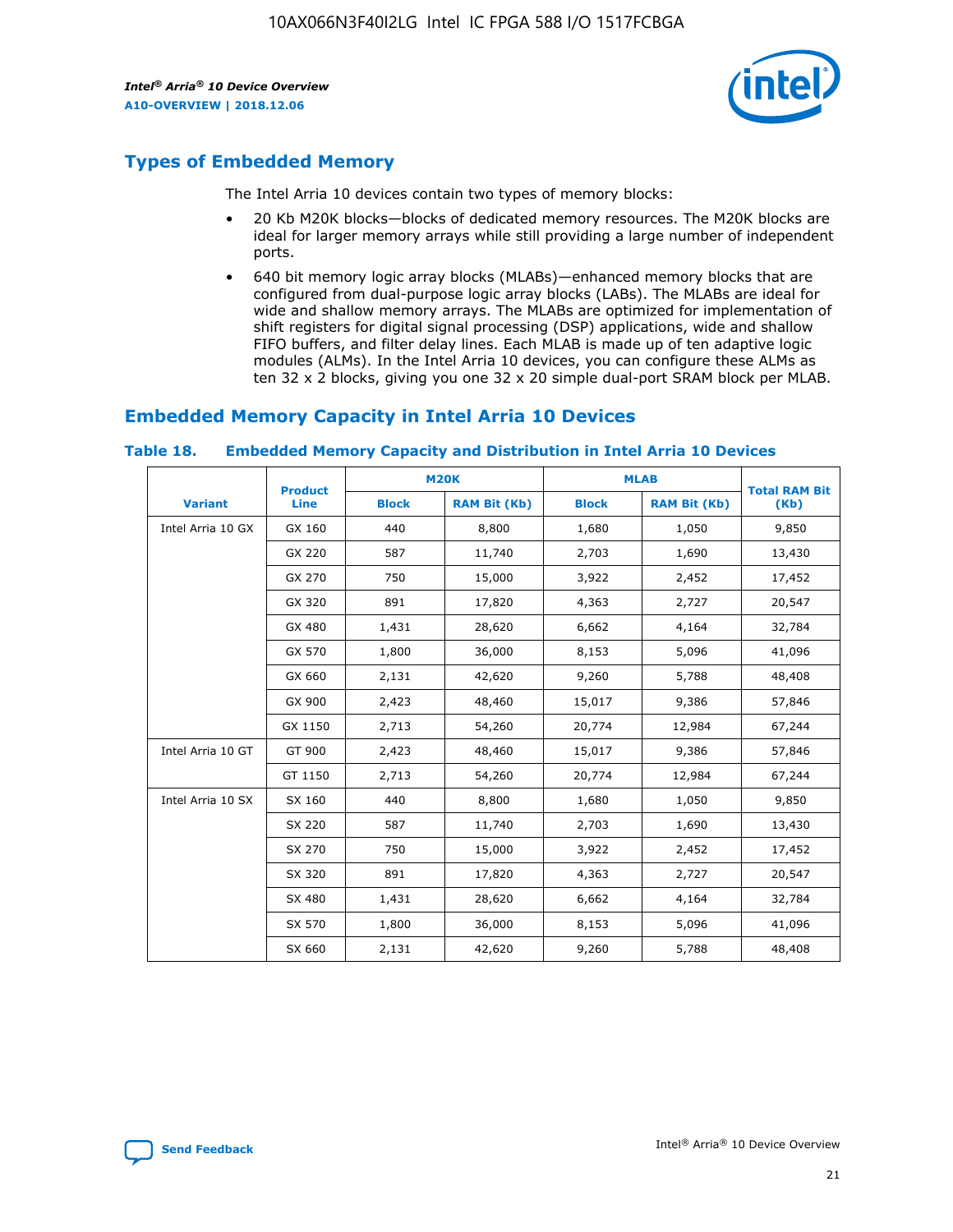

# **Embedded Memory Configurations for Single-port Mode**

#### **Table 19. Single-port Embedded Memory Configurations for Intel Arria 10 Devices**

This table lists the maximum configurations supported for single-port RAM and ROM modes.

| <b>Memory Block</b> | Depth (bits) | <b>Programmable Width</b> |
|---------------------|--------------|---------------------------|
| MLAB                | 32           | x16, x18, or x20          |
|                     | 64(10)       | x8, x9, x10               |
| M20K                | 512          | x40, x32                  |
|                     | 1K           | x20, x16                  |
|                     | 2K           | x10, x8                   |
|                     | 4K           | x5, x4                    |
|                     | 8K           | x2                        |
|                     | 16K          | x1                        |

# **Clock Networks and PLL Clock Sources**

The clock network architecture is based on Intel's global, regional, and peripheral clock structure. This clock structure is supported by dedicated clock input pins, fractional clock synthesis PLLs, and integer I/O PLLs.

# **Clock Networks**

The Intel Arria 10 core clock networks are capable of up to 800 MHz fabric operation across the full industrial temperature range. For the external memory interface, the clock network supports the hard memory controller with speeds up to 2,400 Mbps in a quarter-rate transfer.

To reduce power consumption, the Intel Quartus Prime software identifies all unused sections of the clock network and powers them down.

# **Fractional Synthesis and I/O PLLs**

Intel Arria 10 devices contain up to 32 fractional synthesis PLLs and up to 16 I/O PLLs that are available for both specific and general purpose uses in the core:

- Fractional synthesis PLLs—located in the column adjacent to the transceiver blocks
- I/O PLLs—located in each bank of the 48 I/Os

## **Fractional Synthesis PLLs**

You can use the fractional synthesis PLLs to:

- Reduce the number of oscillators that are required on your board
- Reduce the number of clock pins that are used in the device by synthesizing multiple clock frequencies from a single reference clock source

<sup>(10)</sup> Supported through software emulation and consumes additional MLAB blocks.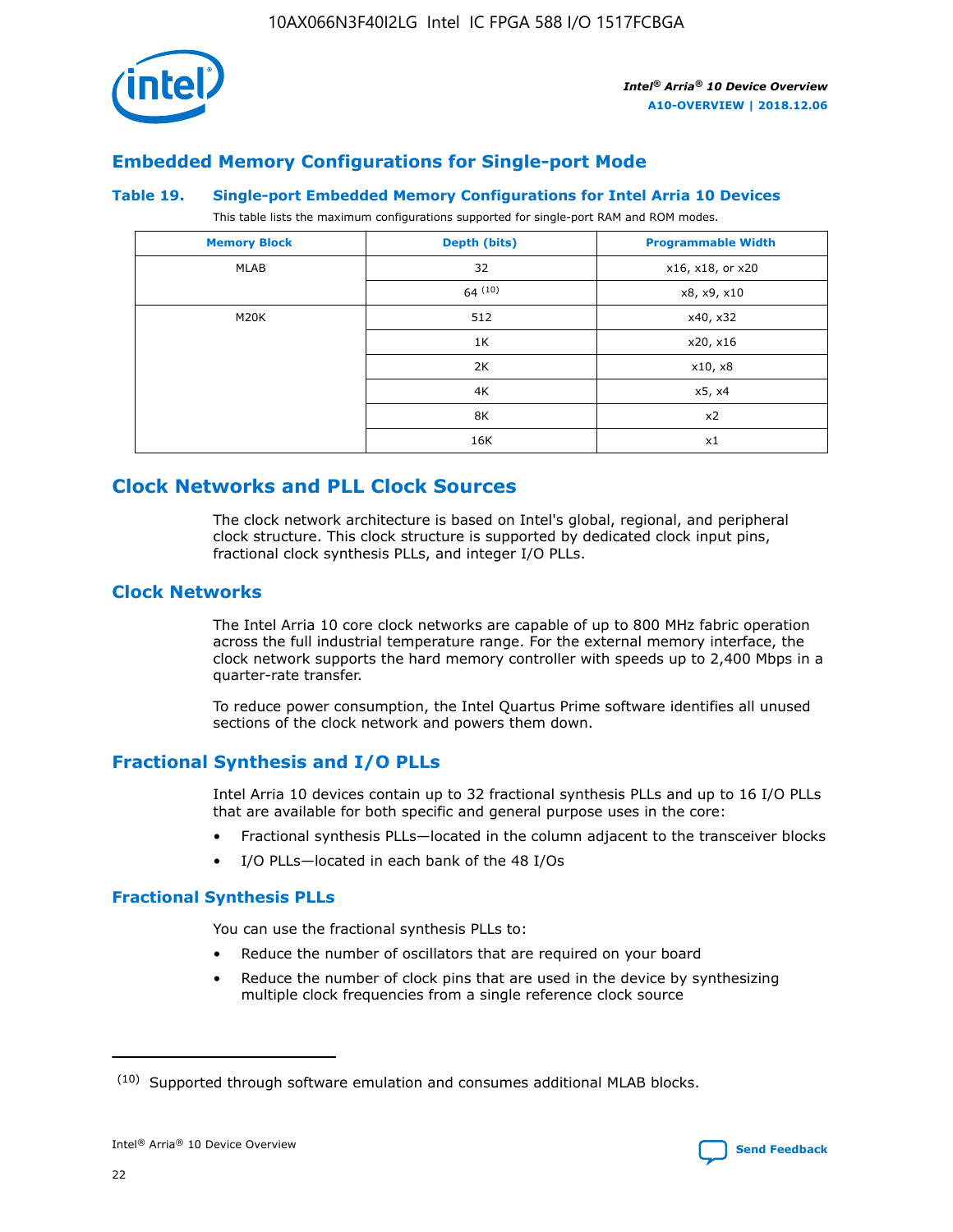

The fractional synthesis PLLs support the following features:

- Reference clock frequency synthesis for transceiver CMU and Advanced Transmit (ATX) PLLs
- Clock network delay compensation
- Zero-delay buffering
- Direct transmit clocking for transceivers
- Independently configurable into two modes:
	- Conventional integer mode equivalent to the general purpose PLL
	- Enhanced fractional mode with third order delta-sigma modulation
- PLL cascading

## **I/O PLLs**

The integer mode I/O PLLs are located in each bank of 48 I/Os. You can use the I/O PLLs to simplify the design of external memory and high-speed LVDS interfaces.

In each I/O bank, the I/O PLLs are adjacent to the hard memory controllers and LVDS SERDES. Because these PLLs are tightly coupled with the I/Os that need to use them, it makes it easier to close timing.

You can use the I/O PLLs for general purpose applications in the core such as clock network delay compensation and zero-delay buffering.

Intel Arria 10 devices support PLL-to-PLL cascading.

# **FPGA General Purpose I/O**

Intel Arria 10 devices offer highly configurable GPIOs. Each I/O bank contains 48 general purpose I/Os and a high-efficiency hard memory controller.

The following list describes the features of the GPIOs:

- Consist of 3 V I/Os for high-voltage application and LVDS I/Os for differential signaling
	- Up to two 3 V I/O banks, available in some devices, that support up to 3 V I/O standards
	- LVDS I/O banks that support up to 1.8 V I/O standards
- Support a wide range of single-ended and differential I/O interfaces
- LVDS speeds up to 1.6 Gbps
- Each LVDS pair of pins has differential input and output buffers, allowing you to configure the LVDS direction for each pair.
- Programmable bus hold and weak pull-up
- Programmable differential output voltage  $(V_{OD})$  and programmable pre-emphasis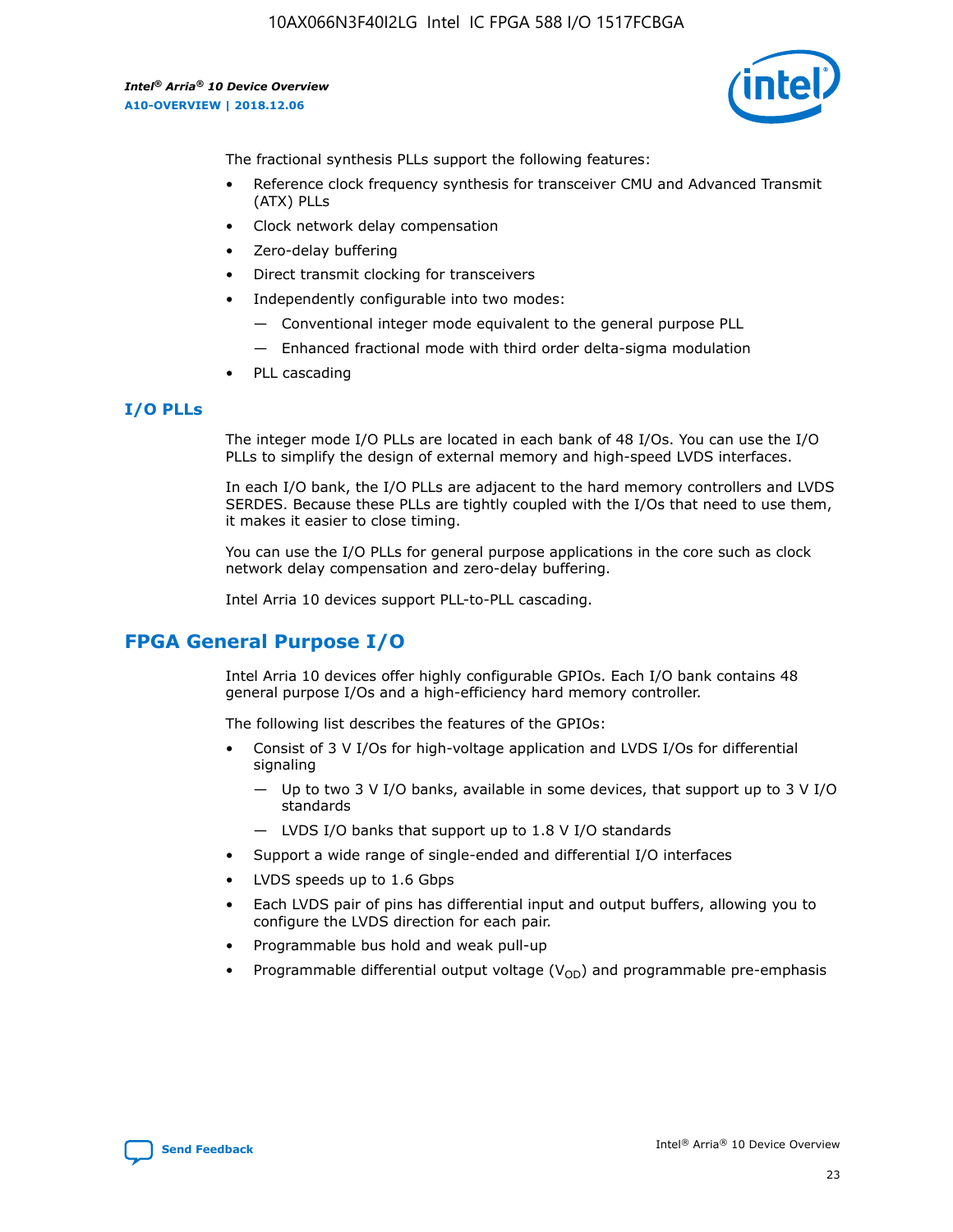

- Series (R<sub>S</sub>) and parallel (R<sub>T</sub>) on-chip termination (OCT) for all I/O banks with OCT calibration to limit the termination impedance variation
- On-chip dynamic termination that has the ability to swap between series and parallel termination, depending on whether there is read or write on a common bus for signal integrity
- Easy timing closure support using the hard read FIFO in the input register path, and delay-locked loop (DLL) delay chain with fine and coarse architecture

# **External Memory Interface**

Intel Arria 10 devices offer massive external memory bandwidth, with up to seven 32 bit DDR4 memory interfaces running at up to 2,400 Mbps. This bandwidth provides additional ease of design, lower power, and resource efficiencies of hardened highperformance memory controllers.

The memory interface within Intel Arria 10 FPGAs and SoCs delivers the highest performance and ease of use. You can configure up to a maximum width of 144 bits when using the hard or soft memory controllers. If required, you can bypass the hard memory controller and use a soft controller implemented in the user logic.

Each I/O contains a hardened DDR read/write path (PHY) capable of performing key memory interface functionality such as read/write leveling, FIFO buffering to lower latency and improve margin, timing calibration, and on-chip termination.

The timing calibration is aided by the inclusion of hard microcontrollers based on Intel's Nios® II technology, specifically tailored to control the calibration of multiple memory interfaces. This calibration allows the Intel Arria 10 device to compensate for any changes in process, voltage, or temperature either within the Intel Arria 10 device itself, or within the external memory device. The advanced calibration algorithms ensure maximum bandwidth and robust timing margin across all operating conditions.

In addition to parallel memory interfaces, Intel Arria 10 devices support serial memory technologies such as the Hybrid Memory Cube (HMC). The HMC is supported by the Intel Arria 10 high-speed serial transceivers which connect up to four HMC links, with each link running at data rates up to 15 Gbps.

## **Related Information**

#### [External Memory Interface Spec Estimator](http://www.altera.com/technology/memory/estimator/mem-emif-index.html)

Provides a parametric tool that allows you to find and compare the performance of the supported external memory interfaces in IntelFPGAs.

# **Memory Standards Supported by Intel Arria 10 Devices**

The I/Os are designed to provide high performance support for existing and emerging external memory standards.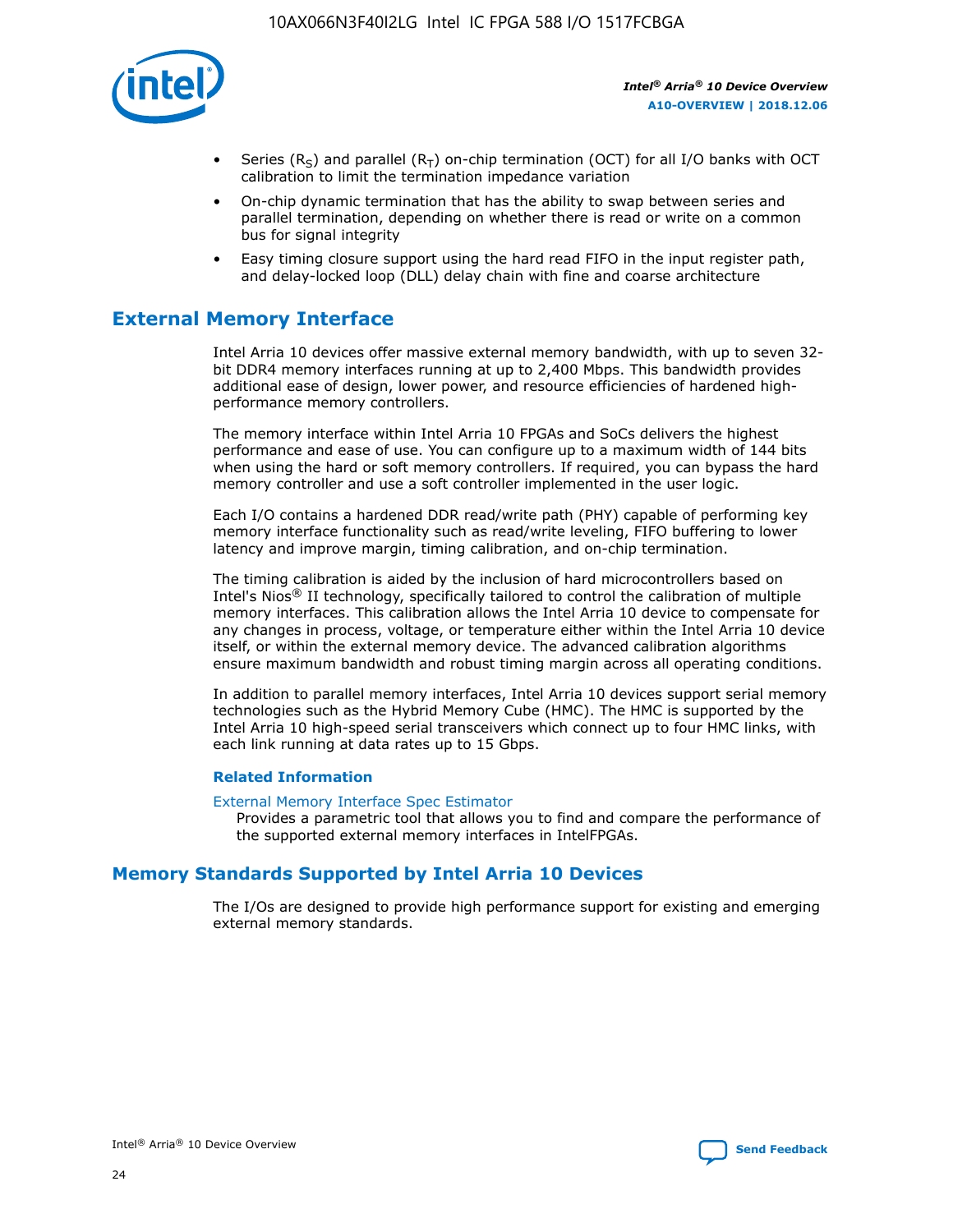

#### **Table 20. Memory Standards Supported by the Hard Memory Controller**

This table lists the overall capability of the hard memory controller. For specific details, refer to the External Memory Interface Spec Estimator and Intel Arria 10 Device Datasheet.

| <b>Memory Standard</b> | <b>Rate Support</b> | <b>Ping Pong PHY Support</b> | <b>Maximum Frequency</b><br>(MHz) |
|------------------------|---------------------|------------------------------|-----------------------------------|
| <b>DDR4 SDRAM</b>      | Quarter rate        | Yes                          | 1,067                             |
|                        |                     |                              | 1,200                             |
| DDR3 SDRAM             | Half rate           | Yes                          | 533                               |
|                        |                     |                              | 667                               |
|                        | Quarter rate        | Yes                          | 1,067                             |
|                        |                     |                              | 1,067                             |
| <b>DDR3L SDRAM</b>     | Half rate           | Yes                          | 533                               |
|                        |                     |                              | 667                               |
|                        | Quarter rate        | Yes                          | 933                               |
|                        |                     |                              | 933                               |
| LPDDR3 SDRAM           | Half rate           |                              | 533                               |
|                        | Quarter rate        |                              | 800                               |

## **Table 21. Memory Standards Supported by the Soft Memory Controller**

| <b>Memory Standard</b>      | <b>Rate Support</b> | <b>Maximum Frequency</b><br>(MHz) |
|-----------------------------|---------------------|-----------------------------------|
| <b>RLDRAM 3 (11)</b>        | Quarter rate        | 1,200                             |
| ODR IV SRAM <sup>(11)</sup> | Quarter rate        | 1,067                             |
| <b>ODR II SRAM</b>          | Full rate           | 333                               |
|                             | Half rate           | 633                               |
| <b>ODR II+ SRAM</b>         | Full rate           | 333                               |
|                             | Half rate           | 633                               |
| <b>ODR II+ Xtreme SRAM</b>  | Full rate           | 333                               |
|                             | Half rate           | 633                               |

#### **Table 22. Memory Standards Supported by the HPS Hard Memory Controller**

The hard processor system (HPS) is available in Intel Arria 10 SoC devices only.

| <b>Memory Standard</b> | <b>Rate Support</b> | <b>Maximum Frequency</b><br>(MHz) |
|------------------------|---------------------|-----------------------------------|
| <b>DDR4 SDRAM</b>      | Half rate           | 1,200                             |
| <b>DDR3 SDRAM</b>      | Half rate           | 1,067                             |
| <b>DDR3L SDRAM</b>     | Half rate           | 933                               |

<sup>(11)</sup> Intel Arria 10 devices support this external memory interface using hard PHY with soft memory controller.

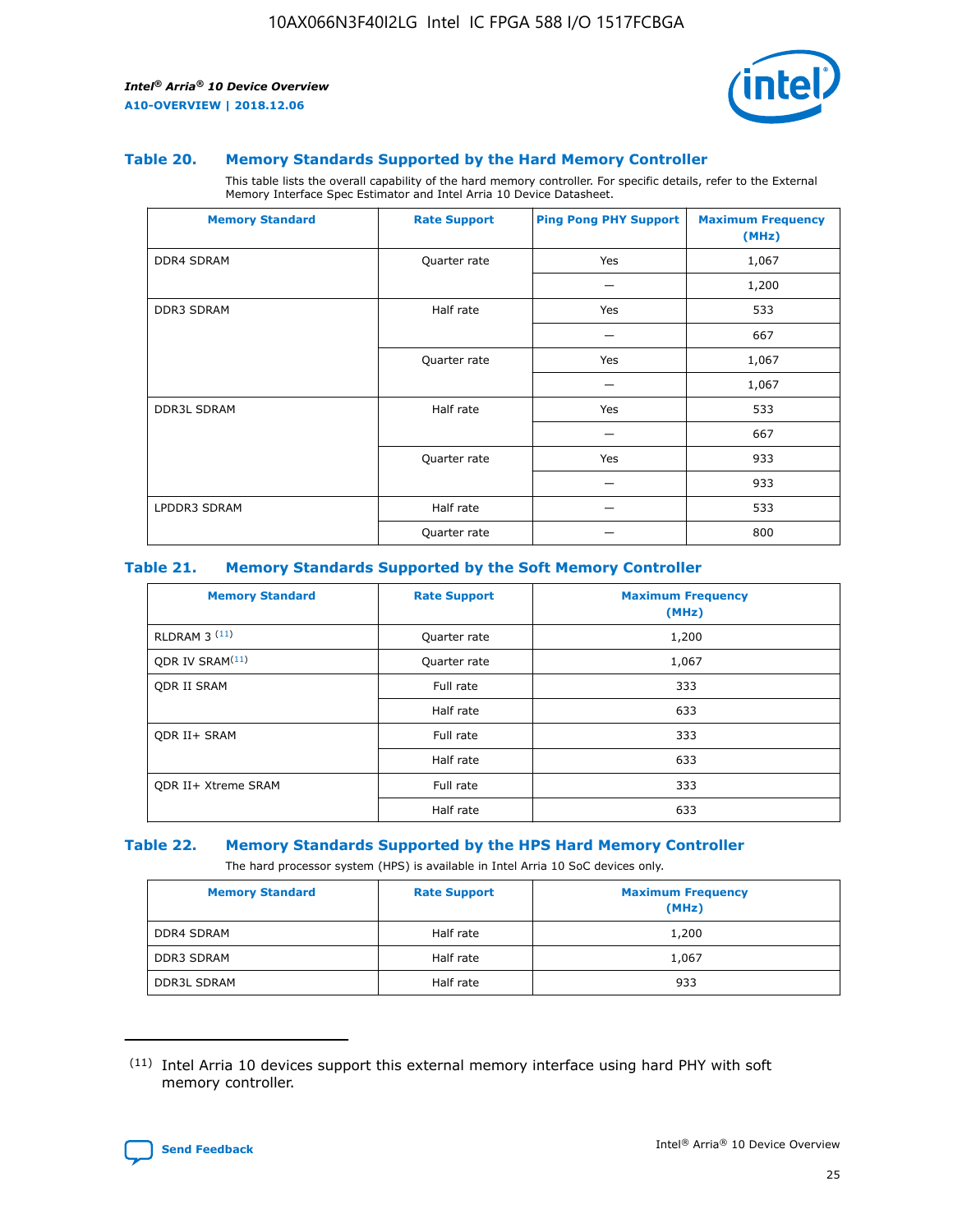

## **Related Information**

#### [Intel Arria 10 Device Datasheet](https://www.intel.com/content/www/us/en/programmable/documentation/mcn1413182292568.html#mcn1413182153340)

Lists the memory interface performance according to memory interface standards, rank or chip select configurations, and Intel Arria 10 device speed grades.

# **PCIe Gen1, Gen2, and Gen3 Hard IP**

Intel Arria 10 devices contain PCIe hard IP that is designed for performance and ease-of-use:

- Includes all layers of the PCIe stack—transaction, data link and physical layers.
- Supports PCIe Gen3, Gen2, and Gen1 Endpoint and Root Port in x1, x2, x4, or x8 lane configuration.
- Operates independently from the core logic—optional configuration via protocol (CvP) allows the PCIe link to power up and complete link training in less than 100 ms while the Intel Arria 10 device completes loading the programming file for the rest of the FPGA.
- Provides added functionality that makes it easier to support emerging features such as Single Root I/O Virtualization (SR-IOV) and optional protocol extensions.
- Provides improved end-to-end datapath protection using ECC.
- Supports FPGA configuration via protocol (CvP) using PCIe at Gen3, Gen2, or Gen1 speed.

#### **Related Information**

PCS Features on page 30

# **Enhanced PCS Hard IP for Interlaken and 10 Gbps Ethernet**

# **Interlaken Support**

The Intel Arria 10 enhanced PCS hard IP provides integrated Interlaken PCS supporting rates up to 25.8 Gbps per lane.

The Interlaken PCS is based on the proven functionality of the PCS developed for Intel's previous generation FPGAs, which demonstrated interoperability with Interlaken ASSP vendors and third-party IP suppliers. The Interlaken PCS is present in every transceiver channel in Intel Arria 10 devices.

## **Related Information**

PCS Features on page 30

# **10 Gbps Ethernet Support**

The Intel Arria 10 enhanced PCS hard IP supports 10GBASE-R PCS compliant with IEEE 802.3 10 Gbps Ethernet (10GbE). The integrated hard IP support for 10GbE and the 10 Gbps transceivers save external PHY cost, board space, and system power.

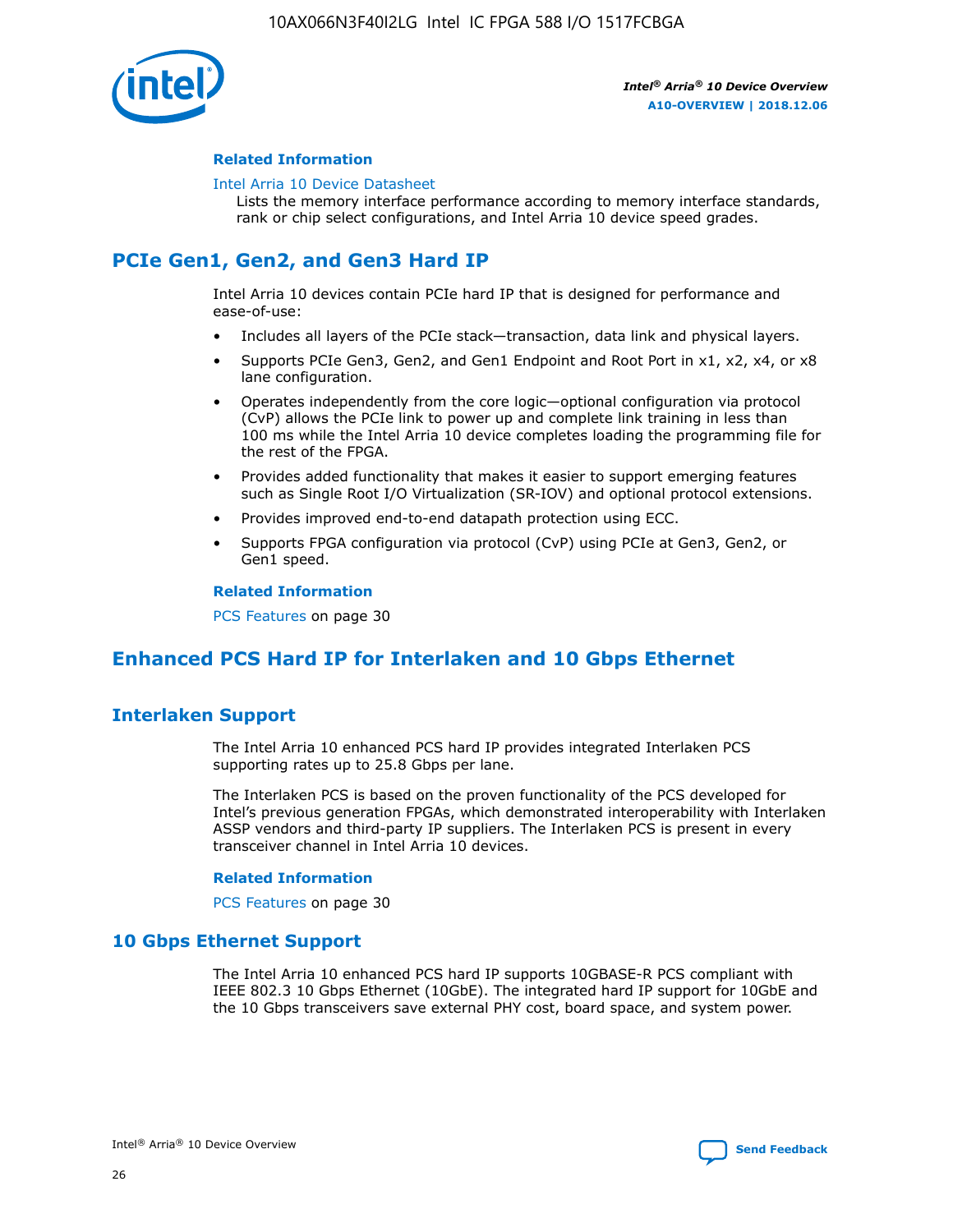

The scalable hard IP supports multiple independent 10GbE ports while using a single PLL for all the 10GBASE-R PCS instantiations, which saves on core logic resources and clock networks:

- Simplifies multiport 10GbE systems compared to XAUI interfaces that require an external XAUI-to-10G PHY.
- Incorporates Electronic Dispersion Compensation (EDC), which enables direct connection to standard 10 Gbps XFP and SFP+ pluggable optical modules.
- Supports backplane Ethernet applications and includes a hard 10GBASE-KR Forward Error Correction (FEC) circuit that you can use for 10 Gbps and 40 Gbps applications.

The 10 Gbps Ethernet PCS hard IP and 10GBASE-KR FEC are present in every transceiver channel.

#### **Related Information**

PCS Features on page 30

# **Low Power Serial Transceivers**

Intel Arria 10 FPGAs and SoCs include lowest power transceivers that deliver high bandwidth, throughput and low latency.

Intel Arria 10 devices deliver the industry's lowest power consumption per transceiver channel:

- 12.5 Gbps transceivers at as low as 242 mW
- 10 Gbps transceivers at as low as 168 mW
- 6 Gbps transceivers at as low as 117 mW

Intel Arria 10 transceivers support various data rates according to application:

- Chip-to-chip and chip-to-module applications—from 1 Gbps up to 25.8 Gbps
- Long reach and backplane applications—from 1 Gbps up to 12.5 with advanced adaptive equalization
- Critical power sensitive applications—from 1 Gbps up to 11.3 Gbps using lower power modes

The combination of 20 nm process technology and architectural advances provide the following benefits:

- Significant reduction in die area and power consumption
- Increase of up to two times in transceiver I/O density compared to previous generation devices while maintaining optimal signal integrity
- Up to 72 total transceiver channels—you can configure up to 6 of these channels to run as fast as 25.8 Gbps
- All channels feature continuous data rate support up to the maximum rated speed

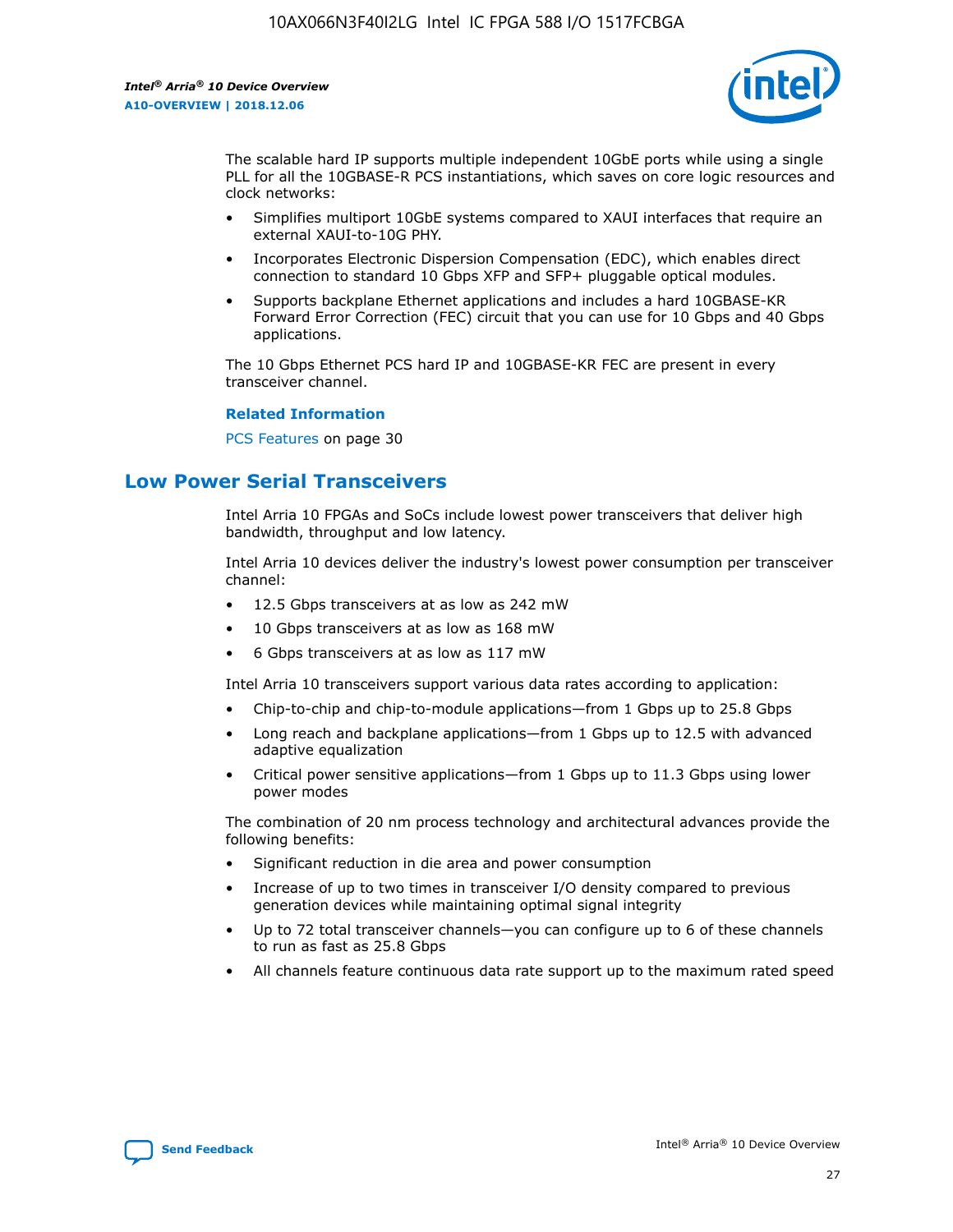

## Transceiver PMA TX/RX PCS ATX PLL Transceiver PMA TX/RX PCS fPLL Network Flexible Clock Distribution Network PCS Transceiver PMA TX/RX FPGA **Clock Distribution** Fabric PCS Transceiver PMA TX/RX ATX Flexible PLL PCS Transceiver PMA TX/RX ▲ fPLL Transceiver PMA TX/RX PCS

## **Figure 6. Intel Arria 10 Transceiver Block Architecture**

# **Transceiver Channels**

All transceiver channels feature a dedicated Physical Medium Attachment (PMA) and a hardened Physical Coding Sublayer (PCS).

4

- The PMA provides primary interfacing capabilities to physical channels.
- The PCS typically handles encoding/decoding, word alignment, and other preprocessing functions before transferring data to the FPGA core fabric.

A transceiver channel consists of a PMA and a PCS block. Most transceiver banks have 6 channels. There are some transceiver banks that contain only 3 channels.

A wide variety of bonded and non-bonded data rate configurations is possible using a highly configurable clock distribution network. Up to 80 independent transceiver data rates can be configured.

The following figures are graphical representations of top views of the silicon die, which correspond to reverse views for flip chip packages. Different Intel Arria 10 devices may have different floorplans than the ones shown in the figures.

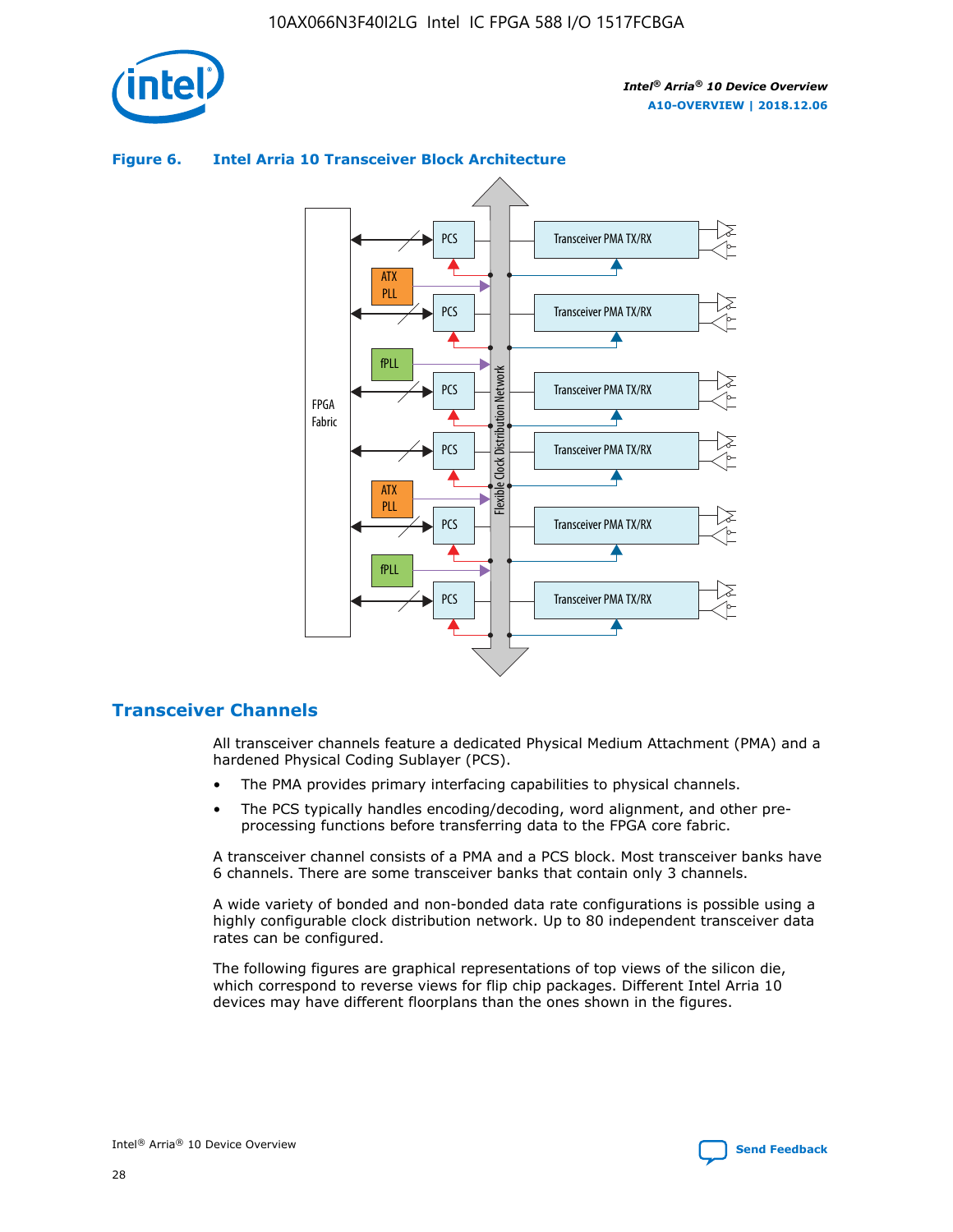

## **Figure 7. Device Chip Overview for Intel Arria 10 GX and GT Devices**



M20K Internal Memory Blocks Core Logic Fabric Transceiver Channels Hard IP Per Transceiver: Standard PCS and Enhanced PCS Hard IPs PCI Express Gen3 Hard IP Fractional PLLs M20K Internal Memory Blocks PCI Express Gen3 Hard IP Variable Precision DSP Blocks I/O PLLs Hard Memory Controllers, General-Purpose I/O Cells, LVDS Hard Processor Subsystem, Dual-Core ARM Cortex A9 M20K Internal Memory Blocks Variable Precision DSP Blocks M20K Internal Memory Blocks Core Logic Fabric I/O PLLs Hard Memory Controllers, General-Purpose I/O Cells, LVDS M20K Internal Memory Blocks Variable Precision DSP Blocks M20K Internal Memory Blocks Transceiver Channels Hard IP Per Transceiver: Standard PCS and Enhanced PCS Hard IPs PCI Express Gen3 Hard IP Fractional PLLs PCI Express Gen3 Hard IP  $\ddot{\cdot}$ Hard PCS Transceiver PMA fPLL ATX (LC) Hard PCS Transceiver PMA **Transmit** Hard PCS Transceiver PMA PLL fPLL Hard PCS Transceiver PMA Transceiver Clock Networks ATX (LC) Hard PCS Transceiver PMA Transmi Hard PCS Transceiver PMA PLL fPLL Hard PCS Transceiver PMA Transceiver PMA Hard PCS ATX (LC) **Transmit** Hard PCS Transceiver PMA PLL Unused transceiver chann can be used as additional transceiver transmit PLLs

# **PMA Features**

Intel Arria 10 transceivers provide exceptional signal integrity at data rates up to 25.8 Gbps. Clocking options include ultra-low jitter ATX PLLs (LC tank based), clock multiplier unit (CMU) PLLs, and fractional PLLs.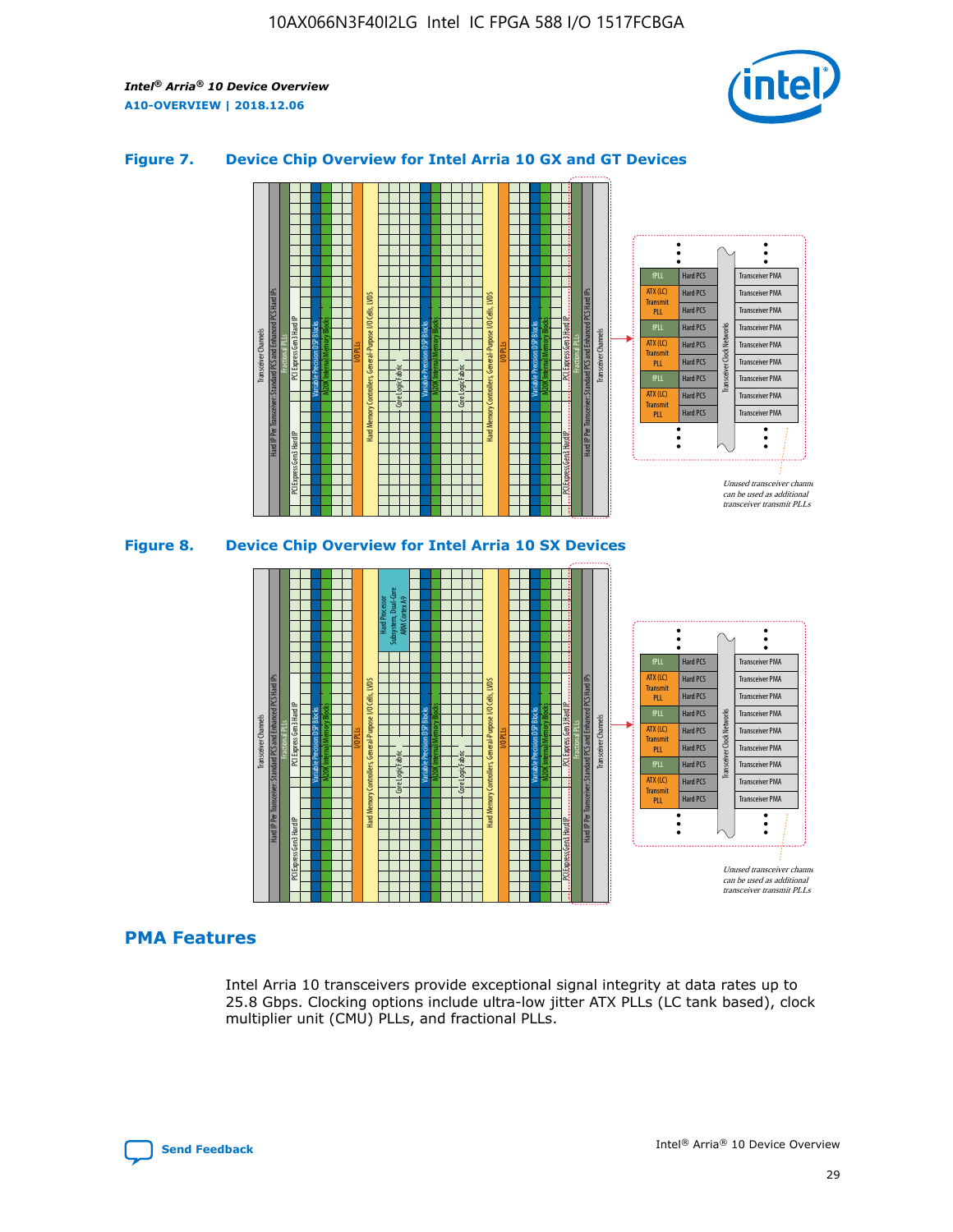

Each transceiver channel contains a channel PLL that can be used as the CMU PLL or clock data recovery (CDR) PLL. In CDR mode, the channel PLL recovers the receiver clock and data in the transceiver channel. Up to 80 independent data rates can be configured on a single Intel Arria 10 device.

## **Table 23. PMA Features of the Transceivers in Intel Arria 10 Devices**

| <b>Feature</b>                                             | <b>Capability</b>                                                                                                                                                                                                             |
|------------------------------------------------------------|-------------------------------------------------------------------------------------------------------------------------------------------------------------------------------------------------------------------------------|
| Chip-to-Chip Data Rates                                    | 1 Gbps to 17.4 Gbps (Intel Arria 10 GX devices)<br>1 Gbps to 25.8 Gbps (Intel Arria 10 GT devices)                                                                                                                            |
| Backplane Support                                          | Drive backplanes at data rates up to 12.5 Gbps                                                                                                                                                                                |
| Optical Module Support                                     | SFP+/SFP, XFP, CXP, QSFP/QSFP28, CFP/CFP2/CFP4                                                                                                                                                                                |
| Cable Driving Support                                      | SFP+ Direct Attach, PCI Express over cable, eSATA                                                                                                                                                                             |
| Transmit Pre-Emphasis                                      | 4-tap transmit pre-emphasis and de-emphasis to compensate for system channel loss                                                                                                                                             |
| Continuous Time Linear<br>Equalizer (CTLE)                 | Dual mode, high-gain, and high-data rate, linear receive equalization to compensate for<br>system channel loss                                                                                                                |
| Decision Feedback Equalizer<br>(DFE)                       | 7-fixed and 4-floating tap DFE to equalize backplane channel loss in the presence of<br>crosstalk and noisy environments                                                                                                      |
| Variable Gain Amplifier                                    | Optimizes the signal amplitude prior to the CDR sampling and operates in fixed and<br>adaptive modes                                                                                                                          |
| Altera Digital Adaptive<br>Parametric Tuning (ADAPT)       | Fully digital adaptation engine to automatically adjust all link equalization parameters-<br>including CTLE, DFE, and variable gain amplifier blocks—that provide optimal link margin<br>without intervention from user logic |
| Precision Signal Integrity<br>Calibration Engine (PreSICE) | Hardened calibration controller to quickly calibrate all transceiver control parameters on<br>power-up, which provides the optimal signal integrity and jitter performance                                                    |
| Advanced Transmit (ATX)<br><b>PLL</b>                      | Low jitter ATX (LC tank based) PLLs with continuous tuning range to cover a wide range of<br>standard and proprietary protocols                                                                                               |
| <b>Fractional PLLs</b>                                     | On-chip fractional frequency synthesizers to replace on-board crystal oscillators and reduce<br>system cost                                                                                                                   |
| Digitally Assisted Analog<br><b>CDR</b>                    | Superior jitter tolerance with fast lock time                                                                                                                                                                                 |
| Dynamic Partial<br>Reconfiguration                         | Allows independent control of the Avalon memory-mapped interface of each transceiver<br>channel for the highest transceiver flexibility                                                                                       |
| Multiple PCS-PMA and PCS-<br>PLD interface widths          | 8-, 10-, 16-, 20-, 32-, 40-, or 64-bit interface widths for flexibility of deserialization width,<br>encoding, and reduced latency                                                                                            |

# **PCS Features**

This table summarizes the Intel Arria 10 transceiver PCS features. You can use the transceiver PCS to support a wide range of protocols ranging from 1 Gbps to 25.8 Gbps.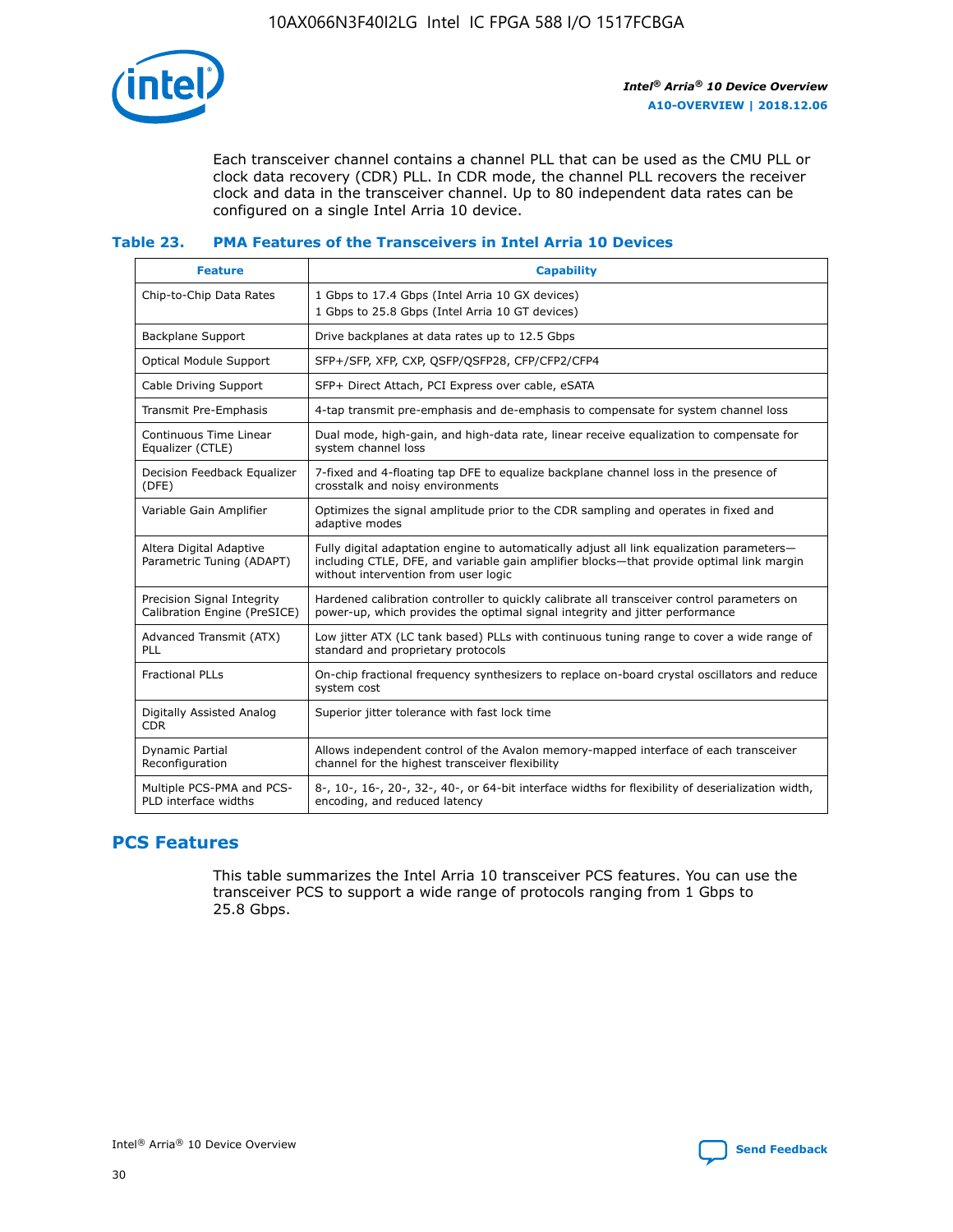

| <b>PCS</b>          | <b>Description</b>                                                                                                                                                                                                                                                                                                                                                                                             |
|---------------------|----------------------------------------------------------------------------------------------------------------------------------------------------------------------------------------------------------------------------------------------------------------------------------------------------------------------------------------------------------------------------------------------------------------|
| Standard PCS        | Operates at a data rate up to 12 Gbps<br>Supports protocols such as PCI-Express, CPRI 4.2+, GigE, IEEE 1588 in Hard PCS<br>Implements other protocols using Basic/Custom (Standard PCS) transceiver<br>configuration rules.                                                                                                                                                                                    |
| <b>Enhanced PCS</b> | Performs functions common to most serial data industry standards, such as word<br>alignment, encoding/decoding, and framing, before data is sent or received off-chip<br>through the PMA<br>• Handles data transfer to and from the FPGA fabric<br>Handles data transfer internally to and from the PMA<br>Provides frequency compensation<br>Performs channel bonding for multi-channel low skew applications |
| PCIe Gen3 PCS       | Supports the seamless switching of Data and Clock between the Gen1, Gen2, and Gen3<br>data rates<br>Provides support for PIPE 3.0 features<br>Supports the PIPE interface with the Hard IP enabled, as well as with the Hard IP<br>bypassed                                                                                                                                                                    |

#### **Related Information**

- PCIe Gen1, Gen2, and Gen3 Hard IP on page 26
- Interlaken Support on page 26
- 10 Gbps Ethernet Support on page 26

# **PCS Protocol Support**

This table lists some of the protocols supported by the Intel Arria 10 transceiver PCS. For more information about the blocks in the transmitter and receiver data paths, refer to the related information.

| <b>Protocol</b>                                 | <b>Data Rate</b><br>(Gbps) | <b>Transceiver IP</b>       | <b>PCS Support</b>                      |
|-------------------------------------------------|----------------------------|-----------------------------|-----------------------------------------|
| PCIe Gen3 x1, x2, x4, x8                        | 8.0                        | Native PHY (PIPE)           | Standard PCS and PCIe<br>Gen3 PCS       |
| PCIe Gen2 x1, x2, x4, x8                        | 5.0                        | Native PHY (PIPE)           | <b>Standard PCS</b>                     |
| PCIe Gen1 x1, x2, x4, x8                        | 2.5                        | Native PHY (PIPE)           | Standard PCS                            |
| 1000BASE-X Gigabit Ethernet                     | 1.25                       | Native PHY                  | <b>Standard PCS</b>                     |
| 1000BASE-X Gigabit Ethernet with<br>IEEE 1588v2 | 1.25                       | Native PHY                  | Standard PCS                            |
| 10GBASE-R                                       | 10.3125                    | Native PHY                  | <b>Enhanced PCS</b>                     |
| 10GBASE-R with IEEE 1588v2                      | 10.3125                    | Native PHY                  | <b>Enhanced PCS</b>                     |
| 10GBASE-R with KR FEC                           | 10.3125                    | Native PHY                  | <b>Enhanced PCS</b>                     |
| 10GBASE-KR and 1000BASE-X                       | 10.3125                    | 1G/10GbE and 10GBASE-KR PHY | Standard PCS and<br><b>Enhanced PCS</b> |
| Interlaken (CEI-6G/11G)                         | 3.125 to 17.4              | Native PHY                  | <b>Enhanced PCS</b>                     |
| SFI-S/SFI-5.2                                   | 11.2                       | Native PHY                  | <b>Enhanced PCS</b>                     |
| $10G$ SDI                                       | 10.692                     | Native PHY                  | <b>Enhanced PCS</b>                     |
|                                                 |                            |                             | continued                               |

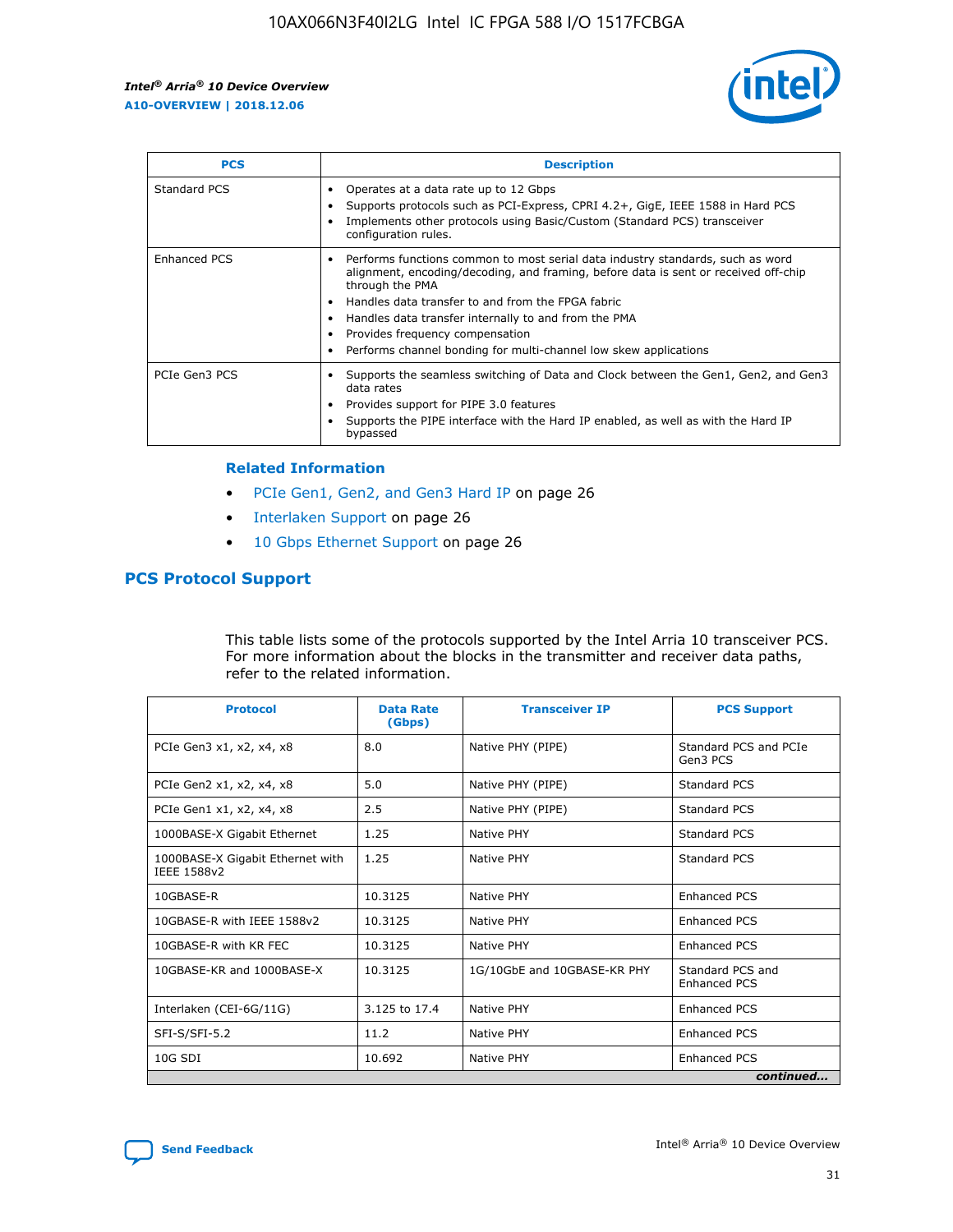

| <b>Protocol</b>      | <b>Data Rate</b><br>(Gbps) | <b>Transceiver IP</b> | <b>PCS Support</b> |
|----------------------|----------------------------|-----------------------|--------------------|
| CPRI 6.0 (64B/66B)   | 0.6144 to<br>10.1376       | Native PHY            | Enhanced PCS       |
| CPRI 4.2 (8B/10B)    | $0.6144$ to<br>9.8304      | Native PHY            | Standard PCS       |
| OBSAI RP3 v4.2       | 0.6144 to 6.144            | Native PHY            | Standard PCS       |
| SD-SDI/HD-SDI/3G-SDI | $0.143(12)$ to<br>2.97     | Native PHY            | Standard PCS       |

## **Related Information**

#### [Intel Arria 10 Transceiver PHY User Guide](https://www.intel.com/content/www/us/en/programmable/documentation/nik1398707230472.html#nik1398707091164)

Provides more information about the supported transceiver protocols and PHY IP, the PMA architecture, and the standard, enhanced, and PCIe Gen3 PCS architecture.

# **SoC with Hard Processor System**

Each SoC device combines an FPGA fabric and a hard processor system (HPS) in a single device. This combination delivers the flexibility of programmable logic with the power and cost savings of hard IP in these ways:

- Reduces board space, system power, and bill of materials cost by eliminating a discrete embedded processor
- Allows you to differentiate the end product in both hardware and software, and to support virtually any interface standard
- Extends the product life and revenue through in-field hardware and software updates

 $(12)$  The 0.143 Gbps data rate is supported using oversampling of user logic that you must implement in the FPGA fabric.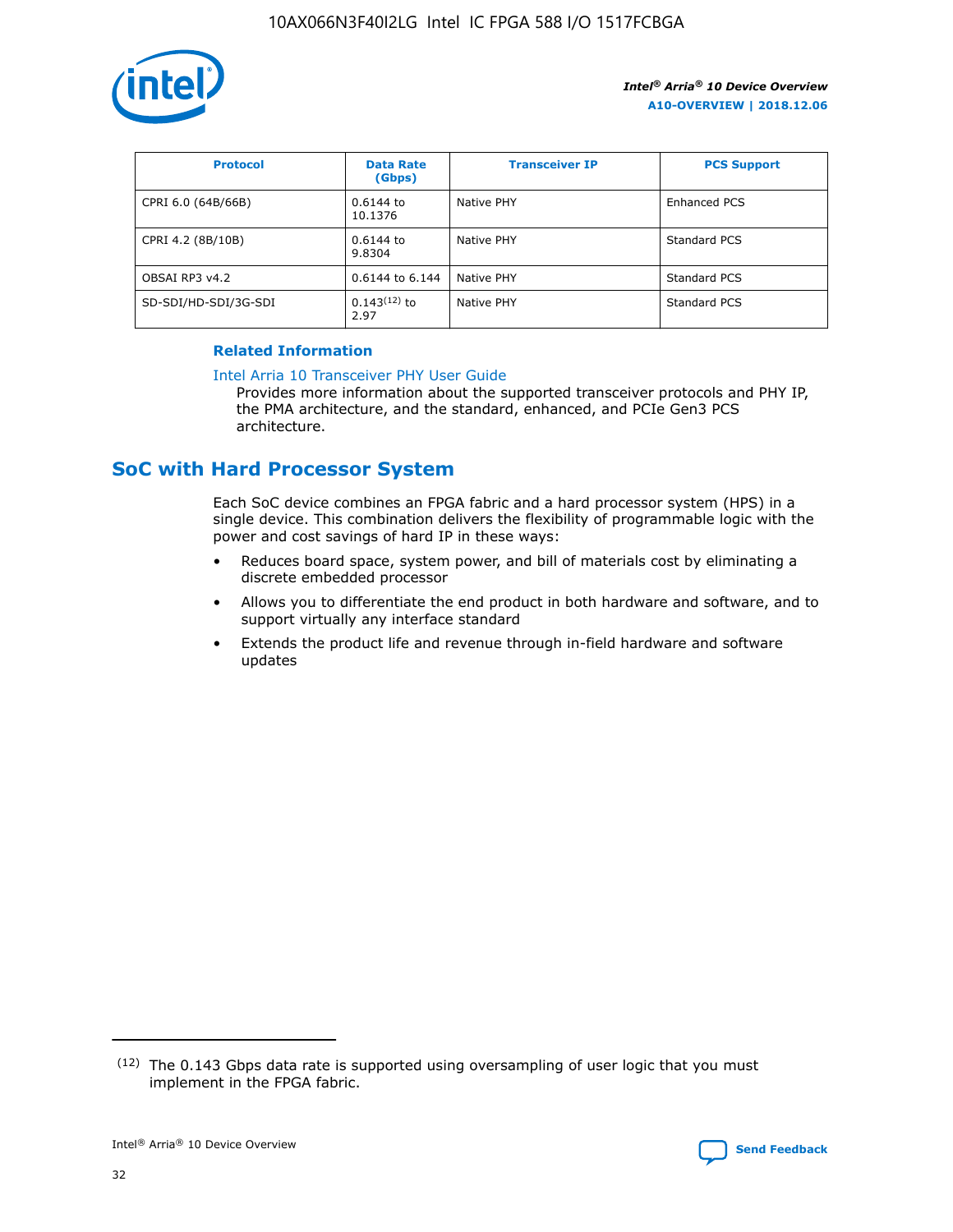

#### **Figure 9. HPS Block Diagram**

This figure shows a block diagram of the HPS with the dual ARM Cortex-A9 MPCore processor.



# **Key Advantages of 20-nm HPS**

The 20-nm HPS strikes a balance between enabling maximum software compatibility with 28-nm SoCs while still improving upon the 28-nm HPS architecture. These improvements address the requirements of the next generation target markets such as wireless and wireline communications, compute and storage equipment, broadcast and military in terms of performance, memory bandwidth, connectivity via backplane and security.

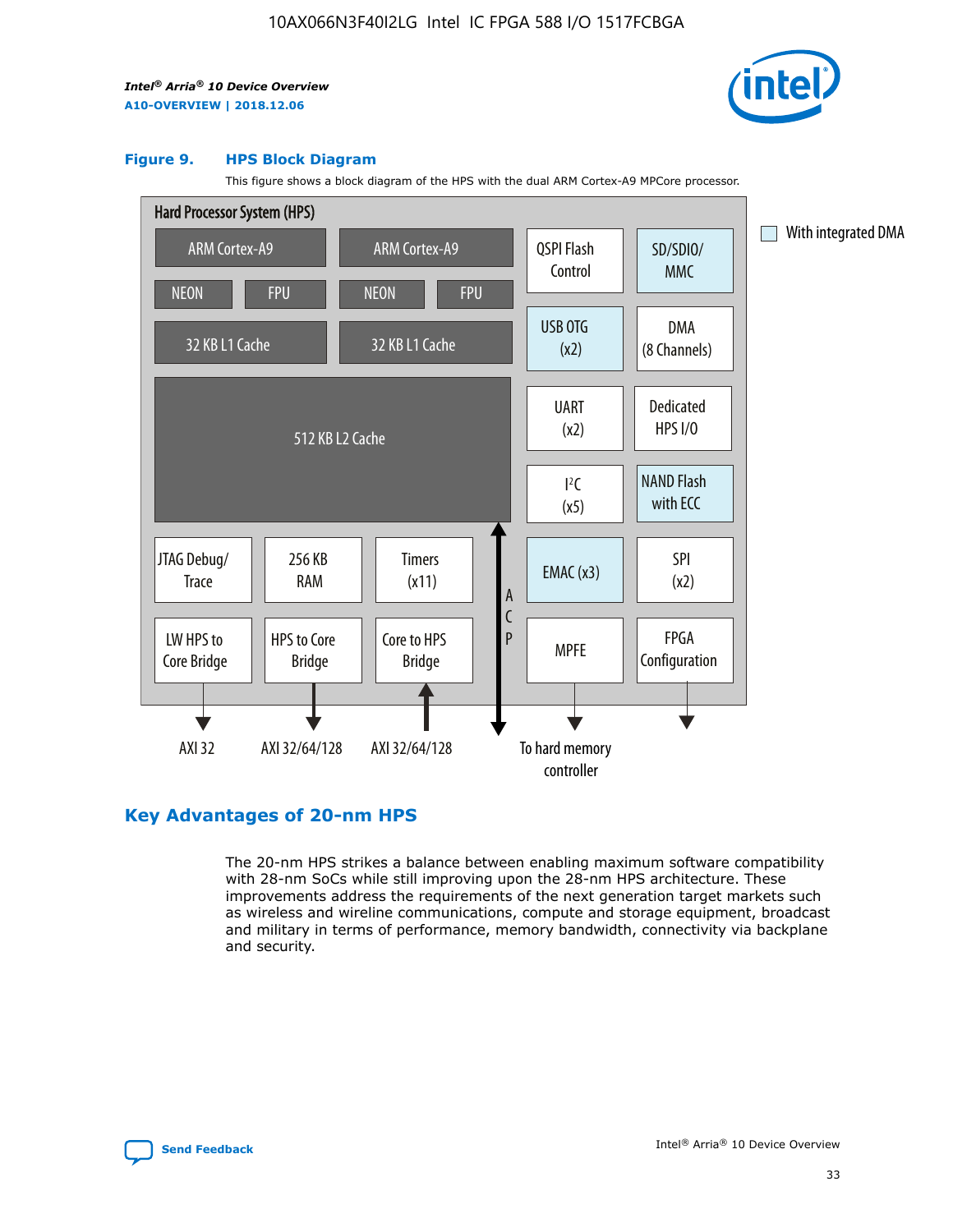

## **Table 24. Improvements in 20 nm HPS**

This table lists the key improvements of the 20 nm HPS compared to the 28 nm HPS.

| Advantages/<br><b>Improvements</b>                          | <b>Description</b>                                                                                                                                                                                                                                                                                                                                                                                                                                                                                                                                                                                                                                                                                                                                                                                                                                                                                                      |
|-------------------------------------------------------------|-------------------------------------------------------------------------------------------------------------------------------------------------------------------------------------------------------------------------------------------------------------------------------------------------------------------------------------------------------------------------------------------------------------------------------------------------------------------------------------------------------------------------------------------------------------------------------------------------------------------------------------------------------------------------------------------------------------------------------------------------------------------------------------------------------------------------------------------------------------------------------------------------------------------------|
| Increased performance and<br>overdrive capability           | While the nominal processor frequency is 1.2 GHz, the 20 nm HPS offers an "overdrive"<br>feature which enables a higher processor operating frequency. This requires a higher supply<br>voltage value that is unique to the HPS and may require a separate regulator.                                                                                                                                                                                                                                                                                                                                                                                                                                                                                                                                                                                                                                                   |
| Increased processor memory<br>bandwidth and DDR4<br>support | Up to 64-bit DDR4 memory at 2,400 Mbps support is available for the processor. The hard<br>memory controller for the HPS comprises a multi-port front end that manages connections<br>to a single port memory controller. The multi-port front end allows logic core and the HPS<br>to share ports and thereby the available bandwidth of the memory controller.                                                                                                                                                                                                                                                                                                                                                                                                                                                                                                                                                        |
| Flexible I/O sharing                                        | An advanced I/O pin muxing scheme allows improved sharing of I/O between the HPS and<br>the core logic. The following types of I/O are available for SoC:<br>17 dedicated I/Os-physically located inside the HPS block and are not accessible to<br>logic within the core. The 17 dedicated I/Os are used for HPS clock, resets, and<br>interfacing with boot devices, QSPI, and SD/MMC.<br>48 direct shared I/O-located closest to the HPS block and are ideal for high speed HPS<br>peripherals such as EMAC, USB, and others. There is one bank of 48 I/Os that supports<br>direct sharing where the 48 I/Os can be shared 12 I/Os at a time.<br>Standard (shared) I/O-all standard I/Os can be shared by the HPS peripherals and any<br>logic within the core. For designs where more than 48 I/Os are reguired to fully use all<br>the peripherals in the HPS, these I/Os can be connected through the core logic. |
| <b>EMAC</b> core                                            | Three EMAC cores are available in the HPS. The EMAC cores enable an application to<br>support two redundant Ethernet connections; for example, backplane, or two EMAC cores<br>for managing IEEE 1588 time stamp information while allowing a third EMAC core for debug<br>and configuration. All three EMACs can potentially share the same time stamps, simplifying<br>the 1588 time stamping implementation. A new serial time stamp interface allows core<br>logic to access and read the time stamp values. The integrated EMAC controllers can be<br>connected to external Ethernet PHY through the provided MDIO or I <sup>2</sup> C interface.                                                                                                                                                                                                                                                                  |
| On-chip memory                                              | The on-chip memory is updated to 256 KB support and can support larger data sets and<br>real time algorithms.                                                                                                                                                                                                                                                                                                                                                                                                                                                                                                                                                                                                                                                                                                                                                                                                           |
| <b>ECC</b> enhancements                                     | Improvements in L2 Cache ECC management allow identification of errors down to the<br>address level. ECC enhancements also enable improved error injection and status reporting<br>via the introduction of new memory mapped access to syndrome and data signals.                                                                                                                                                                                                                                                                                                                                                                                                                                                                                                                                                                                                                                                       |
| HPS to FPGA Interconnect<br>Backbone                        | Although the HPS and the Logic Core can operate independently, they are tightly coupled<br>via a high-bandwidth system interconnect built from high-performance ARM AMBA AXI bus<br>bridges. IP bus masters in the FPGA fabric have access to HPS bus slaves via the FPGA-to-<br>HPS interconnect. Similarly, HPS bus masters have access to bus slaves in the core fabric<br>via the HPS-to-FPGA bridge. Both bridges are AMBA AXI-3 compliant and support<br>simultaneous read and write transactions. Up to three masters within the core fabric can<br>share the HPS SDRAM controller with the processor. Additionally, the processor can be used<br>to configure the core fabric under program control via a dedicated 32-bit configuration port.                                                                                                                                                                  |
| FPGA configuration and HPS<br>booting                       | The FPGA fabric and HPS in the SoCs are powered independently. You can reduce the clock<br>frequencies or gate the clocks to reduce dynamic power.<br>You can configure the FPGA fabric and boot the HPS independently, in any order, providing<br>you with more design flexibility.                                                                                                                                                                                                                                                                                                                                                                                                                                                                                                                                                                                                                                    |
| Security                                                    | New security features have been introduced for anti-tamper management, secure boot,<br>encryption (AES), and authentication (SHA).                                                                                                                                                                                                                                                                                                                                                                                                                                                                                                                                                                                                                                                                                                                                                                                      |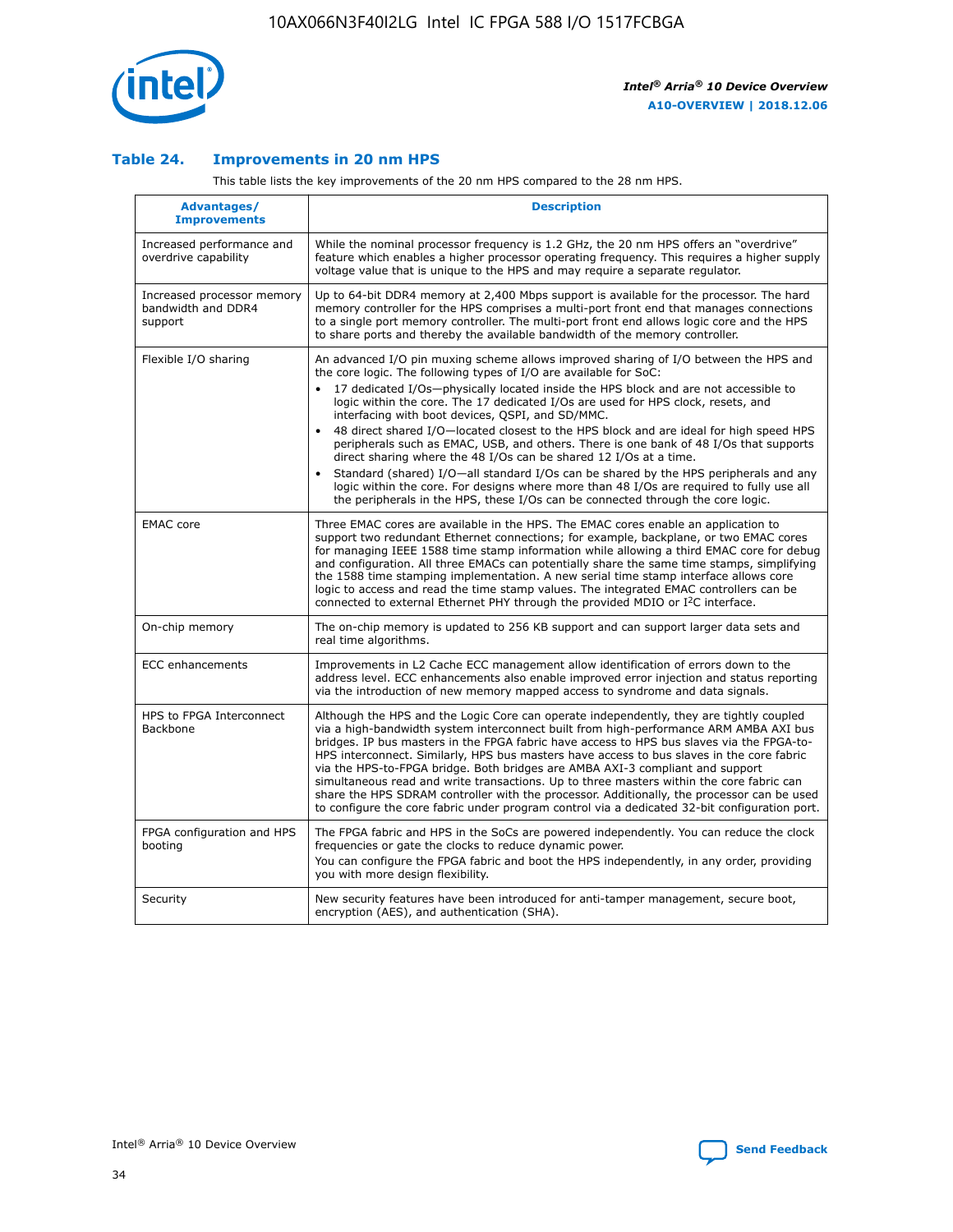

# **Features of the HPS**

The HPS has the following features:

- 1.2-GHz, dual-core ARM Cortex-A9 MPCore processor with up to 1.5-GHz via overdrive
	- ARMv7-A architecture that runs 32-bit ARM instructions, 16-bit and 32-bit Thumb instructions, and 8-bit Java byte codes in Jazelle style
	- Superscalar, variable length, out-of-order pipeline with dynamic branch prediction
	- Instruction Efficiency 2.5 MIPS/MHz, which provides total performance of 7500 MIPS at 1.5 GHz
- Each processor core includes:
	- 32 KB of L1 instruction cache, 32 KB of L1 data cache
	- Single- and double-precision floating-point unit and NEON media engine
	- CoreSight debug and trace technology
	- Snoop Control Unit (SCU) and Acceleration Coherency Port (ACP)
- 512 KB of shared L2 cache
- 256 KB of scratch RAM
- Hard memory controller with support for DDR3, DDR4 and optional error correction code (ECC) support
- Multiport Front End (MPFE) Scheduler interface to the hard memory controller
- 8-channel direct memory access (DMA) controller
- QSPI flash controller with SIO, DIO, QIO SPI Flash support
- NAND flash controller (ONFI 1.0 or later) with DMA and ECC support, updated to support 8 and 16-bit Flash devices and new command DMA to offload CPU for fast power down recovery
- Updated SD/SDIO/MMC controller to eMMC 4.5 with DMA with CE-ATA digital command support
- 3 10/100/1000 Ethernet media access control (MAC) with DMA
- 2 USB On-the-Go (OTG) controllers with DMA
- $\bullet$  5 I<sup>2</sup>C controllers (3 can be used by EMAC for MIO to external PHY)
- 2 UART 16550 Compatible controllers
- 4 serial peripheral interfaces (SPI) (2 Master, 2 Slaves)
- 62 programmable general-purpose I/Os, which includes 48 direct share I/Os that allows the HPS peripherals to connect directly to the FPGA I/Os
- 7 general-purpose timers
- 4 watchdog timers
- Anti-tamper, Secure Boot, Encryption (AES) and Authentication (SHA)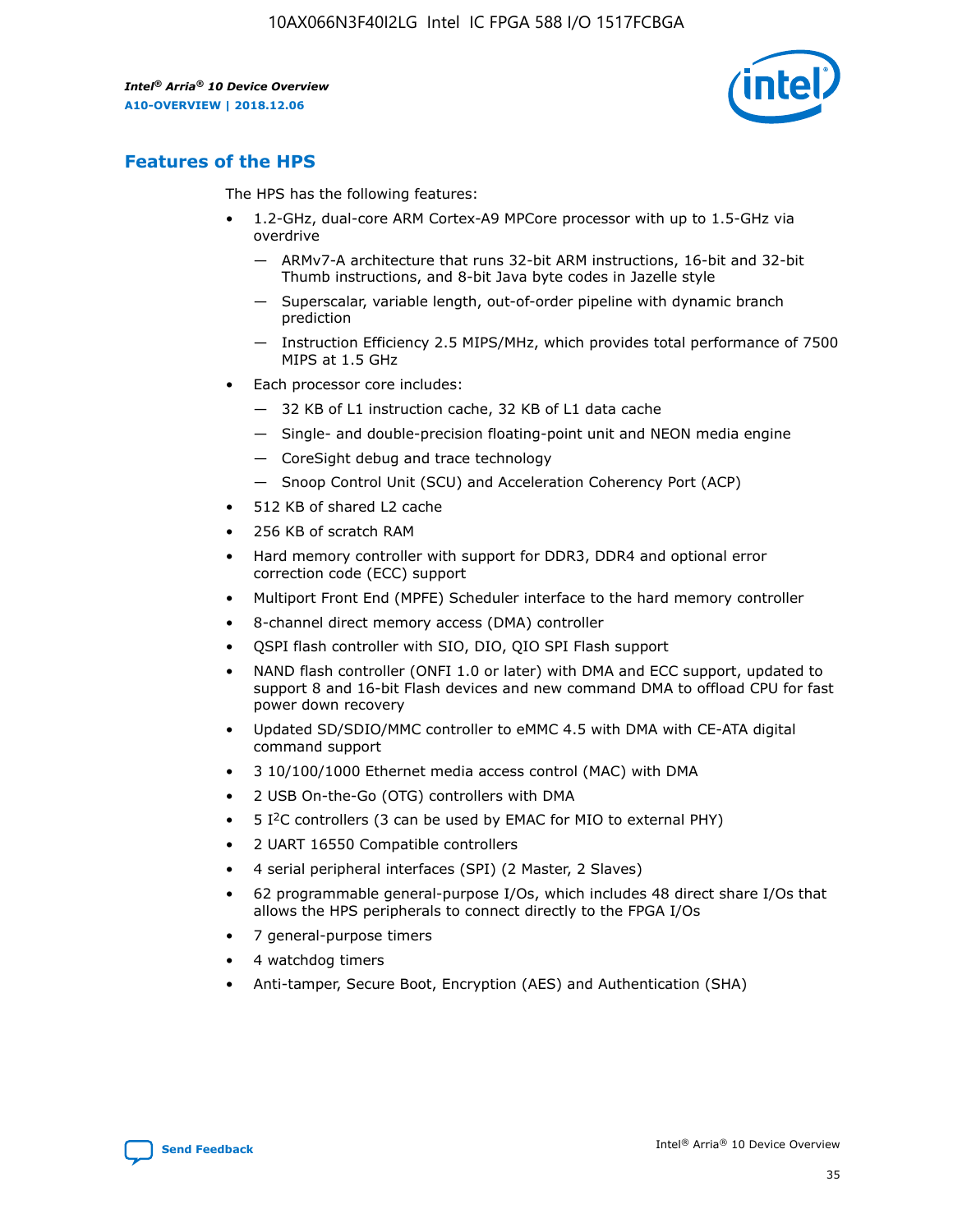

# **System Peripherals and Debug Access Port**

Each Ethernet MAC, USB OTG, NAND flash controller, and SD/MMC controller module has an integrated DMA controller. For modules without an integrated DMA controller, an additional DMA controller module provides up to eight channels of high-bandwidth data transfers. Peripherals that communicate off-chip are multiplexed with other peripherals at the HPS pin level. This allows you to choose which peripherals interface with other devices on your PCB.

The debug access port provides interfaces to industry standard JTAG debug probes and supports ARM CoreSight debug and core traces to facilitate software development.

#### **HPS–FPGA AXI Bridges**

The HPS–FPGA bridges, which support the Advanced Microcontroller Bus Architecture (AMBA) Advanced eXtensible Interface (AXI™) specifications, consist of the following bridges:

- FPGA-to-HPS AMBA AXI bridge—a high-performance bus supporting 32, 64, and 128 bit data widths that allows the FPGA fabric to issue transactions to slaves in the HPS.
- HPS-to-FPGA Avalon/AMBA AXI bridge—a high-performance bus supporting 32, 64, and 128 bit data widths that allows the HPS to issue transactions to slaves in the FPGA fabric.
- Lightweight HPS-to-FPGA AXI bridge—a lower latency 32 bit width bus that allows the HPS to issue transactions to soft peripherals in the FPGA fabric. This bridge is primarily used for control and status register (CSR) accesses to peripherals in the FPGA fabric.

The HPS–FPGA AXI bridges allow masters in the FPGA fabric to communicate with slaves in the HPS logic, and vice versa. For example, the HPS-to-FPGA AXI bridge allows you to share memories instantiated in the FPGA fabric with one or both microprocessors in the HPS, while the FPGA-to-HPS AXI bridge allows logic in the FPGA fabric to access the memory and peripherals in the HPS.

Each HPS–FPGA bridge also provides asynchronous clock crossing for data transferred between the FPGA fabric and the HPS.

#### **HPS SDRAM Controller Subsystem**

The HPS SDRAM controller subsystem contains a multiport SDRAM controller and DDR PHY that are shared between the FPGA fabric (through the FPGA-to-HPS SDRAM interface), the level 2 (L2) cache, and the level 3 (L3) system interconnect. The FPGA-to-HPS SDRAM interface supports AMBA AXI and Avalon® Memory-Mapped (Avalon-MM) interface standards, and provides up to six individual ports for access by masters implemented in the FPGA fabric.

The HPS SDRAM controller supports up to 3 masters (command ports), 3x 64-bit read data ports and 3x 64-bit write data ports.

To maximize memory performance, the SDRAM controller subsystem supports command and data reordering, deficit round-robin arbitration with aging, and high-priority bypass features.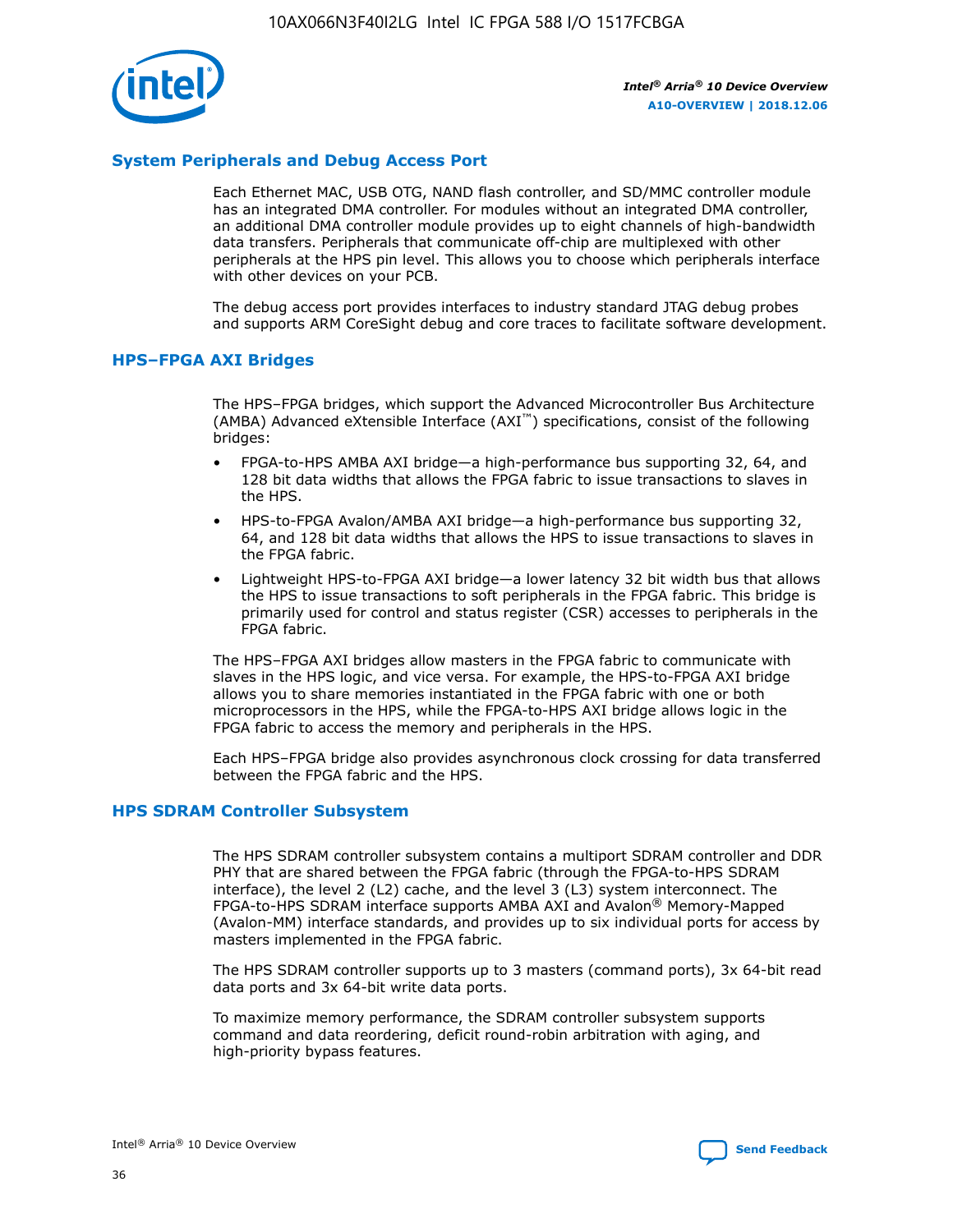

# **FPGA Configuration and HPS Booting**

The FPGA fabric and HPS in the SoC FPGA must be powered at the same time. You can reduce the clock frequencies or gate the clocks to reduce dynamic power.

Once powered, the FPGA fabric and HPS can be configured independently thus providing you with more design flexibility:

- You can boot the HPS independently. After the HPS is running, the HPS can fully or partially reconfigure the FPGA fabric at any time under software control. The HPS can also configure other FPGAs on the board through the FPGA configuration controller.
- Configure the FPGA fabric first, and then boot the HPS from memory accessible to the FPGA fabric.

## **Hardware and Software Development**

For hardware development, you can configure the HPS and connect your soft logic in the FPGA fabric to the HPS interfaces using the Platform Designer system integration tool in the Intel Quartus Prime software.

For software development, the ARM-based SoC FPGA devices inherit the rich software development ecosystem available for the ARM Cortex-A9 MPCore processor. The software development process for Intel SoC FPGAs follows the same steps as those for other SoC devices from other manufacturers. Support for Linux\*, VxWorks\*, and other operating systems are available for the SoC FPGAs. For more information on the operating systems support availability, contact the Intel FPGA sales team.

You can begin device-specific firmware and software development on the Intel SoC FPGA Virtual Target. The Virtual Target is a fast PC-based functional simulation of a target development system—a model of a complete development board. The Virtual Target enables the development of device-specific production software that can run unmodified on actual hardware.

# **Dynamic and Partial Reconfiguration**

The Intel Arria 10 devices support dynamic and partial reconfiguration. You can use dynamic and partial reconfiguration simultaneously to enable seamless reconfiguration of both the device core and transceivers.

# **Dynamic Reconfiguration**

You can reconfigure the PMA and PCS blocks while the device continues to operate. This feature allows you to change the data rates, protocol, and analog settings of a channel in a transceiver bank without affecting on-going data transfer in other transceiver banks. This feature is ideal for applications that require dynamic multiprotocol or multirate support.

# **Partial Reconfiguration**

Using partial reconfiguration, you can reconfigure some parts of the device while keeping the device in operation.

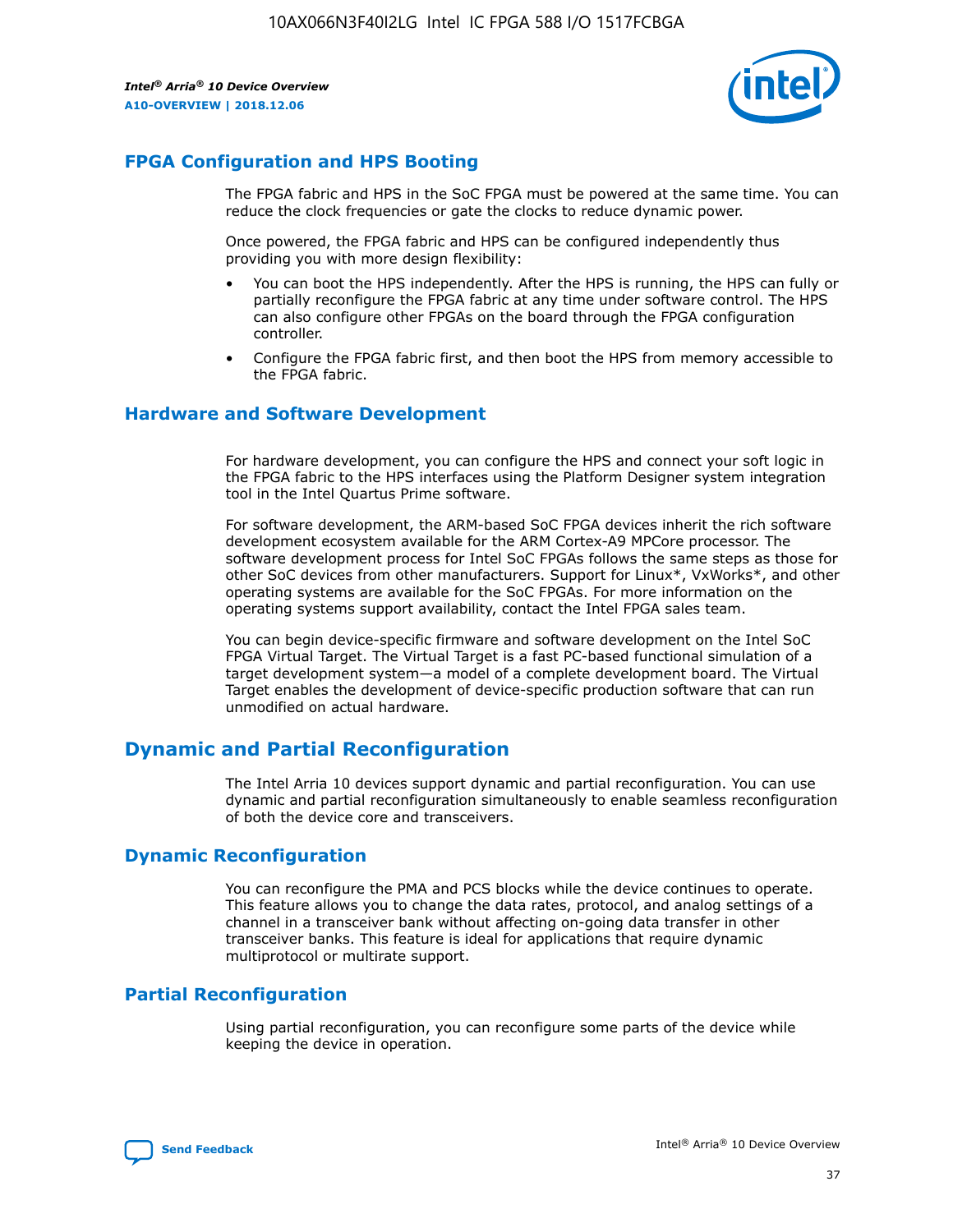

Instead of placing all device functions in the FPGA fabric, you can store some functions that do not run simultaneously in external memory and load them only when required. This capability increases the effective logic density of the device, and lowers cost and power consumption.

In the Intel solution, you do not have to worry about intricate device architecture to perform a partial reconfiguration. The partial reconfiguration capability is built into the Intel Quartus Prime design software, making such time-intensive task simple.

Intel Arria 10 devices support partial reconfiguration in the following configuration options:

- Using an internal host:
	- All supported configuration modes where the FPGA has access to external memory devices such as serial and parallel flash memory.
	- Configuration via Protocol [CvP (PCIe)]
- Using an external host—passive serial (PS), fast passive parallel (FPP) x8, FPP x16, and FPP x32 I/O interface.

# **Enhanced Configuration and Configuration via Protocol**

# **Table 25. Configuration Schemes and Features of Intel Arria 10 Devices**

Intel Arria 10 devices support 1.8 V programming voltage and several configuration schemes.

| <b>Scheme</b>                                                          | <b>Data</b><br><b>Width</b> | <b>Max Clock</b><br>Rate<br>(MHz) | <b>Max Data</b><br>Rate<br>(Mbps)<br>(13) | <b>Decompression</b> | <b>Design</b><br>Security <sup>(1</sup><br>4) | <b>Partial</b><br><b>Reconfiguration</b><br>(15) | <b>Remote</b><br><b>System</b><br><b>Update</b> |
|------------------------------------------------------------------------|-----------------------------|-----------------------------------|-------------------------------------------|----------------------|-----------------------------------------------|--------------------------------------------------|-------------------------------------------------|
| <b>JTAG</b>                                                            | 1 bit                       | 33                                | 33                                        |                      |                                               | Yes(16)                                          |                                                 |
| Active Serial (AS)<br>through the<br>EPCO-L<br>configuration<br>device | 1 bit,<br>4 bits            | 100                               | 400                                       | Yes                  | Yes                                           | $Y_{PS}(16)$                                     | Yes                                             |
| Passive serial (PS)<br>through CPLD or<br>external<br>microcontroller  | 1 bit                       | 100                               | 100                                       | Yes                  | Yes                                           | Yes(16)                                          | Parallel<br>Flash<br>Loader<br>(PFL) IP<br>core |
|                                                                        |                             |                                   |                                           |                      |                                               |                                                  | continued                                       |

<sup>(13)</sup> Enabling either compression or design security features affects the maximum data rate. Refer to the Intel Arria 10 Device Datasheet for more information.

<sup>(14)</sup> Encryption and compression cannot be used simultaneously.

 $<sup>(15)</sup>$  Partial reconfiguration is an advanced feature of the device family. If you are interested in</sup> using partial reconfiguration, contact Intel for support.

 $(16)$  Partial configuration can be performed only when it is configured as internal host.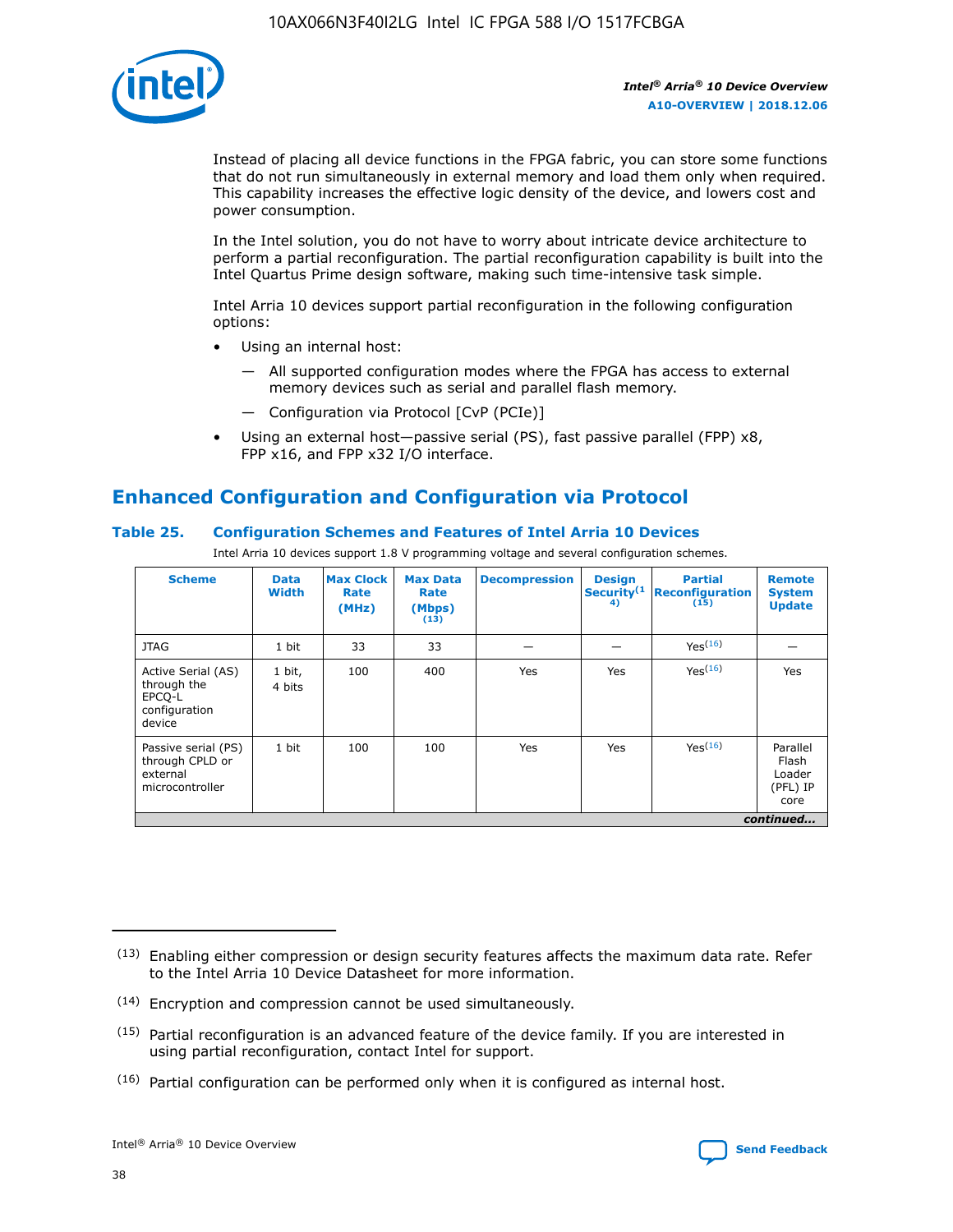

| <b>Scheme</b>                                    | <b>Data</b><br><b>Width</b> | <b>Max Clock</b><br>Rate<br>(MHz) | <b>Max Data</b><br>Rate<br>(Mbps)<br>(13) | <b>Decompression</b> | <b>Design</b><br>Security <sup>(1</sup><br>4) | <b>Partial</b><br><b>Reconfiguration</b><br>(15) | <b>Remote</b><br><b>System</b><br><b>Update</b> |
|--------------------------------------------------|-----------------------------|-----------------------------------|-------------------------------------------|----------------------|-----------------------------------------------|--------------------------------------------------|-------------------------------------------------|
| Fast passive                                     | 8 bits                      | 100                               | 3200                                      | Yes                  | Yes                                           | Yes(17)                                          | PFL IP                                          |
| parallel (FPP)<br>through CPLD or                | 16 bits                     |                                   |                                           | Yes                  | Yes                                           |                                                  | core                                            |
| external<br>microcontroller                      | 32 bits                     |                                   |                                           | Yes                  | Yes                                           |                                                  |                                                 |
| Configuration via                                | 16 bits                     | 100                               | 3200                                      | Yes                  | Yes                                           | Yes <sup>(17)</sup>                              |                                                 |
| <b>HPS</b>                                       | 32 bits                     |                                   |                                           | Yes                  | Yes                                           |                                                  |                                                 |
| Configuration via<br>Protocol [CvP<br>$(PCIe^*)$ | x1, x2,<br>x4, x8<br>lanes  |                                   | 8000                                      | Yes                  | Yes                                           | Yes(16)                                          |                                                 |

You can configure Intel Arria 10 devices through PCIe using Configuration via Protocol (CvP). The Intel Arria 10 CvP implementation conforms to the PCIe 100 ms power-up-to-active time requirement.

## **Related Information**

[Configuration via Protocol \(CvP\) Implementation in Intel FPGAs User Guide](https://www.intel.com/content/www/us/en/programmable/documentation/dsu1441819344145.html#dsu1442269728522) Provides more information about the CvP configuration scheme.

# **SEU Error Detection and Correction**

Intel Arria 10 devices offer robust and easy-to-use single-event upset (SEU) error detection and correction circuitry.

The detection and correction circuitry includes protection for Configuration RAM (CRAM) programming bits and user memories. The CRAM is protected by a continuously running CRC error detection circuit with integrated ECC that automatically corrects one or two errors and detects higher order multi-bit errors. When more than two errors occur, correction is available through reloading of the core programming file, providing a complete design refresh while the FPGA continues to operate.

The physical layout of the Intel Arria 10 CRAM array is optimized to make the majority of multi-bit upsets appear as independent single-bit or double-bit errors which are automatically corrected by the integrated CRAM ECC circuitry. In addition to the CRAM protection, the M20K memory blocks also include integrated ECC circuitry and are layout-optimized for error detection and correction. The MLAB does not have ECC.

(14) Encryption and compression cannot be used simultaneously.

<sup>(17)</sup> Supported at a maximum clock rate of 100 MHz.



 $(13)$  Enabling either compression or design security features affects the maximum data rate. Refer to the Intel Arria 10 Device Datasheet for more information.

 $(15)$  Partial reconfiguration is an advanced feature of the device family. If you are interested in using partial reconfiguration, contact Intel for support.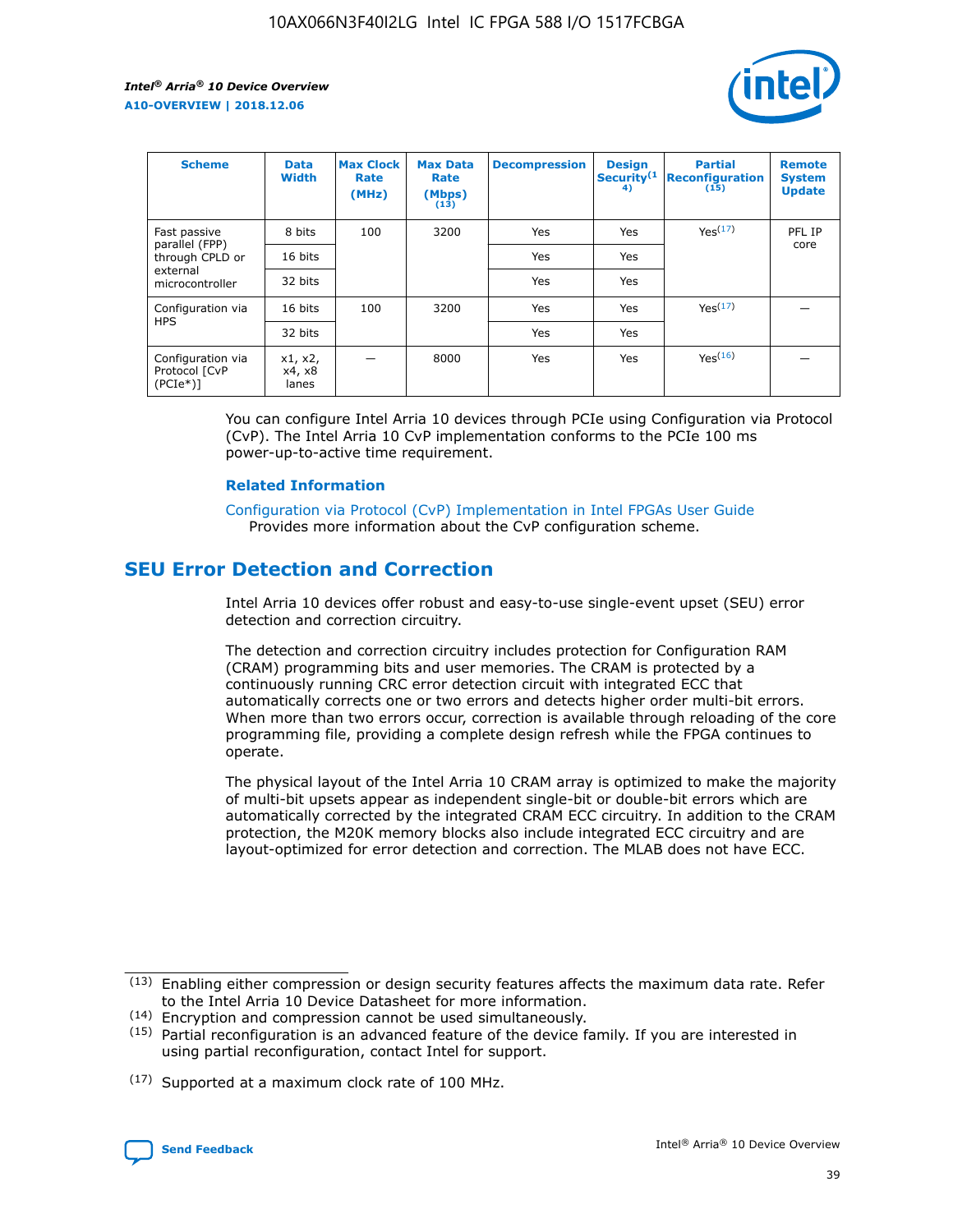

# **Power Management**

Intel Arria 10 devices leverage the advanced 20 nm process technology, a low 0.9 V core power supply, an enhanced core architecture, and several optional power reduction techniques to reduce total power consumption by as much as 40% compared to Arria V devices and as much as 60% compared to Stratix V devices.

The optional power reduction techniques in Intel Arria 10 devices include:

- **SmartVID**—a code is programmed into each device during manufacturing that allows a smart regulator to operate the device at lower core  $V_{CC}$  while maintaining performance
- **Programmable Power Technology**—non-critical timing paths are identified by the Intel Quartus Prime software and the logic in these paths is biased for low power instead of high performance
- **Low Static Power Options**—devices are available with either standard static power or low static power while maintaining performance

Furthermore, Intel Arria 10 devices feature Intel's industry-leading low power transceivers and include a number of hard IP blocks that not only reduce logic resources but also deliver substantial power savings compared to soft implementations. In general, hard IP blocks consume up to 90% less power than the equivalent soft logic implementations.

# **Incremental Compilation**

The Intel Quartus Prime software incremental compilation feature reduces compilation time and helps preserve performance to ease timing closure. The incremental compilation feature enables the partial reconfiguration flow for Intel Arria 10 devices.

Incremental compilation supports top-down, bottom-up, and team-based design flows. This feature facilitates modular, hierarchical, and team-based design flows where different designers compile their respective design sections in parallel. Furthermore, different designers or IP providers can develop and optimize different blocks of the design independently. These blocks can then be imported into the top level project.

# **Document Revision History for Intel Arria 10 Device Overview**

| <b>Document</b><br><b>Version</b> | <b>Changes</b>                                                                                                                                                                                                                                                              |
|-----------------------------------|-----------------------------------------------------------------------------------------------------------------------------------------------------------------------------------------------------------------------------------------------------------------------------|
| 2018.12.06                        | Added links to Intel Arria 10 device errata documents.<br>Removed automotive temperature option from the Intel Arria 10 GX devices.<br>Removed -3 fabric speed grade from the Intel Arria 10 GT devices.<br>Updated power options for the Intel Arria 10 GX and GT devices. |
| 2018.04.09                        | Updated the lowest $V_{CC}$ from 0.83 V to 0.82 V in the topic listing a summary of the device features.                                                                                                                                                                    |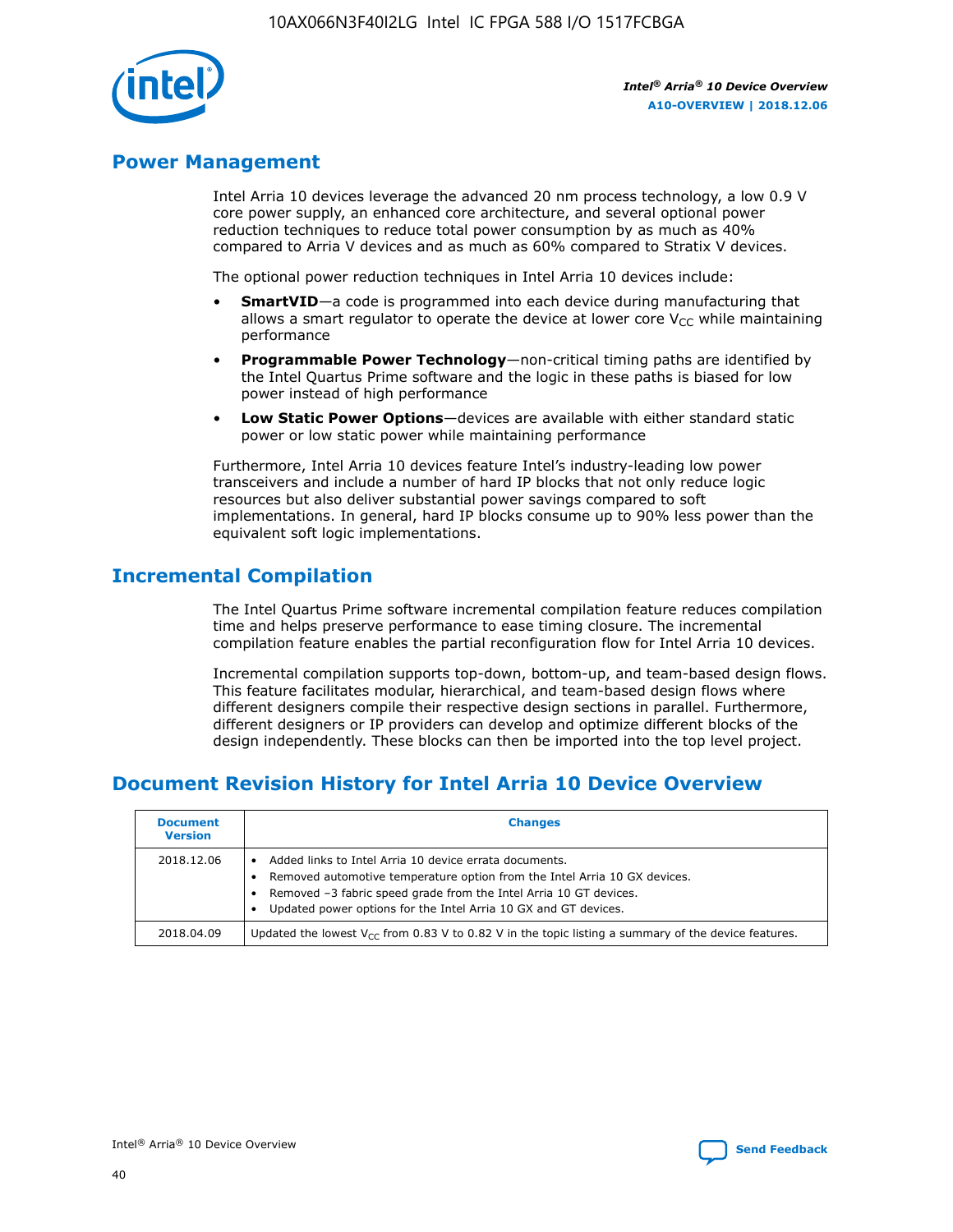

| <b>Date</b>    | <b>Version</b> | <b>Changes</b>                                                                                                                                                                                                                                                                                                                                                                                                                                                                                                                                                                                                                                                                                                                                                                                                                                                                                                                                               |
|----------------|----------------|--------------------------------------------------------------------------------------------------------------------------------------------------------------------------------------------------------------------------------------------------------------------------------------------------------------------------------------------------------------------------------------------------------------------------------------------------------------------------------------------------------------------------------------------------------------------------------------------------------------------------------------------------------------------------------------------------------------------------------------------------------------------------------------------------------------------------------------------------------------------------------------------------------------------------------------------------------------|
| January 2018   | 2018.01.17     | Updated the maximum data rate for HPS (Intel Arria 10 SX devices<br>external memory interface DDR3 controller from 2,166 Mbps to 2,133<br>Mbps.<br>Updated maximum frequency supported for half rate QDRII and QDRII<br>+ SRAM to 633 MHz in Memory Standards Supported by the Soft<br>Memory Controller table.<br>Updated transceiver backplane capability to 12.5 Gbps.<br>Removed transceiver speed grade 5 in Sample Ordering Core and<br>Available Options for Intel Arria 10 GX Devices figure.<br>Removed package code 40, low static power, SmartVID, industrial, and<br>military operating temperature support from Sample Ordering Core and<br>Available Options for Intel Arria 10 GT Devices figure.<br>Updated short reach transceiver rate for Intel Arria 10 GT devices to<br>25.8 Gbps.<br>Removed On-Die Instrumentation - EyeQ and Jitter Margin Tool<br>support from PMA Features of the Transceivers in Intel Arria 10 Devices<br>table. |
| September 2017 | 2017.09.20     | Updated the maximum speed of the DDR4 external memory interface from<br>1,333 MHz/2,666 Mbps to 1,200 MHz/2,400 Mbps.                                                                                                                                                                                                                                                                                                                                                                                                                                                                                                                                                                                                                                                                                                                                                                                                                                        |
| July 2017      | 2017.07.13     | Corrected the automotive temperature range in the figure showing the<br>available options for the Intel Arria 10 GX devices from "-40°C to 100°C"<br>to "-40°C to 125°C".                                                                                                                                                                                                                                                                                                                                                                                                                                                                                                                                                                                                                                                                                                                                                                                    |
| July 2017      | 2017.07.06     | Added automotive temperature option to Intel Arria 10 GX device family.                                                                                                                                                                                                                                                                                                                                                                                                                                                                                                                                                                                                                                                                                                                                                                                                                                                                                      |
| May 2017       | 2017.05.08     | Corrected protocol names with "1588" to "IEEE 1588v2".<br>$\bullet$<br>Updated the vertical migration table to remove vertical migration<br>$\bullet$<br>between Intel Arria 10 GX and Intel Arria 10 SX device variants.<br>Removed all "Preliminary" marks.<br>$\bullet$                                                                                                                                                                                                                                                                                                                                                                                                                                                                                                                                                                                                                                                                                   |
| March 2017     | 2017.03.15     | Removed the topic about migration from Intel Arria 10 to Intel Stratix<br>$\bullet$<br>10 devices.<br>Rebranded as Intel.<br>$\bullet$                                                                                                                                                                                                                                                                                                                                                                                                                                                                                                                                                                                                                                                                                                                                                                                                                       |
| October 2016   | 2016.10.31     | Removed package F36 from Intel Arria 10 GX devices.<br>Updated Intel Arria 10 GT sample ordering code and maximum GX<br>$\bullet$<br>transceiver count. Intel Arria 10 GT devices are available only in the<br>SF45 package option with a maximum of 72 transceivers.                                                                                                                                                                                                                                                                                                                                                                                                                                                                                                                                                                                                                                                                                        |
| May 2016       | 2016.05.02     | Updated the FPGA Configuration and HPS Booting topic.<br>$\bullet$<br>Remove V <sub>CC</sub> PowerManager from the Summary of Features, Power<br>Management and Arria 10 Device Variants and packages topics. This<br>feature is no longer supported in Arria 10 devices.<br>Removed LPDDR3 from the Memory Standards Supported by the HPS<br>Hard Memory Controller table in the Memory Standards Supported by<br>Intel Arria 10 Devices topic. This standard is only supported by the<br><b>FPGA</b><br>Removed transceiver speed grade 5 from the Device Variants and<br>Packages topic for Arria 10 GX and SX devices.                                                                                                                                                                                                                                                                                                                                   |
| February 2016  | 2016.02.11     | Changed the maximum Arria 10 GT datarate to 25.8 Gbps and the<br>$\bullet$<br>minimum datarate to 1 Gbps globally.<br>Revised the state for Core clock networks in the Summary of Features<br>$\bullet$<br>topic.<br>Changed the transceiver parameters in the "Summary of Features for<br>$\bullet$<br>Arria 10 Devices" table.<br>Changed the transceiver parameters in the "Maximum Resource Counts<br>for Arria 10 GT Devices" table.<br>Changed the package availability for GT devices in the "Package Plan<br>for Arria 10 GT Devices" table.<br>Changed the package configurations for GT devices in the "Migration"<br>Capability Across Arria 10 Product Lines" figure.<br>continued                                                                                                                                                                                                                                                               |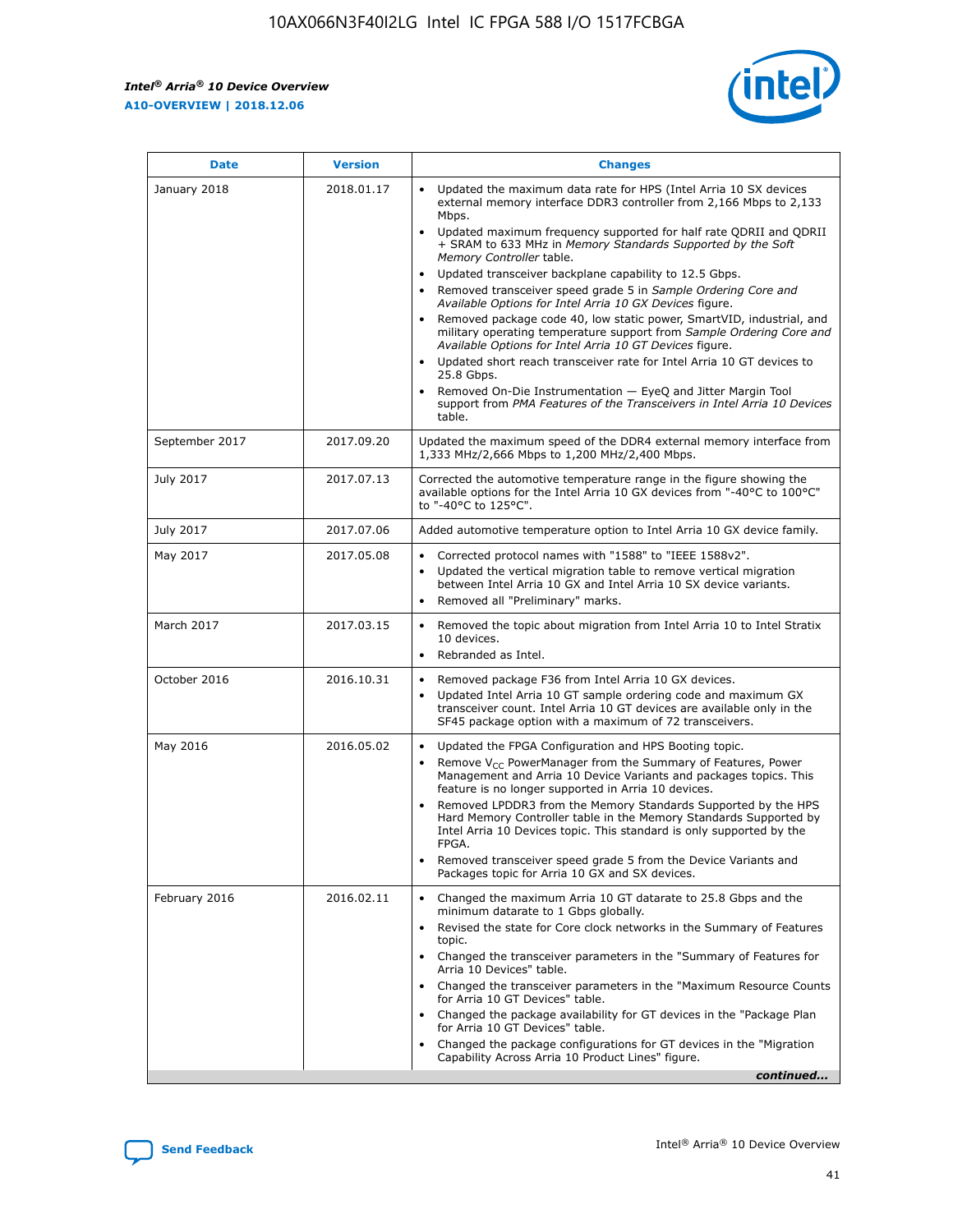

| <b>Date</b>   | <b>Version</b> | <b>Changes</b>                                                                                                                                                                   |
|---------------|----------------|----------------------------------------------------------------------------------------------------------------------------------------------------------------------------------|
|               |                | • Changed transceiver parameters in the "Low Power Serial Transceivers"<br>section.                                                                                              |
|               |                | • Changed the transceiver descriptions in the "Device Variants for the<br>Arria 10 Device Family" table.                                                                         |
|               |                | Changed the "Sample Ordering Code and Available Options for Arria 10<br>GT Devices" figure.                                                                                      |
|               |                | Changed the datarates for GT devices in the "PMA Features" section.                                                                                                              |
|               |                | Changed the datarates for GT devices in the "PCS Features" section.<br>$\bullet$                                                                                                 |
| December 2015 | 2015.12.14     | Updated the number of M20K memory blocks for Arria 10 GX 660 from<br>$\bullet$<br>2133 to 2131 and corrected the total RAM bit from 48,448 Kb to<br>48,408 Kb.                   |
|               |                | Corrected the number of DSP blocks for Arria 10 GX 660 from 1688 to<br>$\bullet$<br>1687 in the table listing floating-point arithmetic resources.                               |
| November 2015 | 2015.11.02     | Updated the maximum resources for Arria 10 GX 220, GX 320, GX 480,<br>$\bullet$<br>GX 660, SX 220, SX 320, SX 480, and SX 660.                                                   |
|               |                | Updated resource count for Arria 10 GX 320, GX 480, GX 660, SX 320,<br>$\bullet$<br>SX 480, a SX 660 devices in Number of Multipliers in Intel Arria 10<br><b>Devices</b> table. |
|               |                | Updated the available options for Arria 10 GX, GT, and SX.<br>$\bullet$                                                                                                          |
|               |                | Changed instances of Quartus II to Quartus Prime.<br>$\bullet$                                                                                                                   |
| June 2015     | 2015.06.15     | Corrected label for Intel Arria 10 GT product lines in the vertical migration<br>figure.                                                                                         |
| May 2015      | 2015.05.15     | Corrected the DDR3 half rate and quarter rate maximum frequencies in the<br>table that lists the memory standards supported by the Intel Arria 10 hard<br>memory controller.     |
| May 2015      | 2015.05.04     | • Added support for 13.5G JESD204b in the Summary of Features table.<br>• Added a link to Arria 10 GT Channel Usage in the Arria 10 GT Package<br>Plan topic.                    |
|               |                | • Added a note to the table, Maximum Resource Counts for Arria 10 GT<br>devices.                                                                                                 |
|               |                | Updated the power requirements of the transceivers in the Low Power<br>Serial Transceivers topic.                                                                                |
| January 2015  | 2015.01.23     | • Added floating point arithmetic features in the Summary of Features<br>table.                                                                                                  |
|               |                | • Updated the total embedded memory from 38.38 megabits (Mb) to<br>65.6 Mb.                                                                                                      |
|               |                | • Updated the table that lists the memory standards supported by Intel<br>Arria 10 devices.                                                                                      |
|               |                | Removed support for DDR3U, LPDDR3 SDRAM, RLDRAM 2, and DDR2.                                                                                                                     |
|               |                | Moved RLDRAM 3 support from hard memory controller to soft memory<br>controller. RLDRAM 3 support uses hard PHY with soft memory<br>controller.                                  |
|               |                | Added soft memory controller support for QDR IV.                                                                                                                                 |
|               |                | Updated the maximum resource count table to include the number of<br>hard memory controllers available in each device variant.                                                   |
|               |                | Updated the transceiver PCS data rate from 12.5 Gbps to 12 Gbps.<br>$\bullet$                                                                                                    |
|               |                | Updated the max clock rate of PS, FPP x8, FPP x16, and Configuration<br>via HPS from 125 MHz to 100 MHz.                                                                         |
|               |                | Added a feature for fractional synthesis PLLs: PLL cascading.                                                                                                                    |
|               |                | Updated the HPS programmable general-purpose I/Os from 54 to 62.                                                                                                                 |
|               |                | continued                                                                                                                                                                        |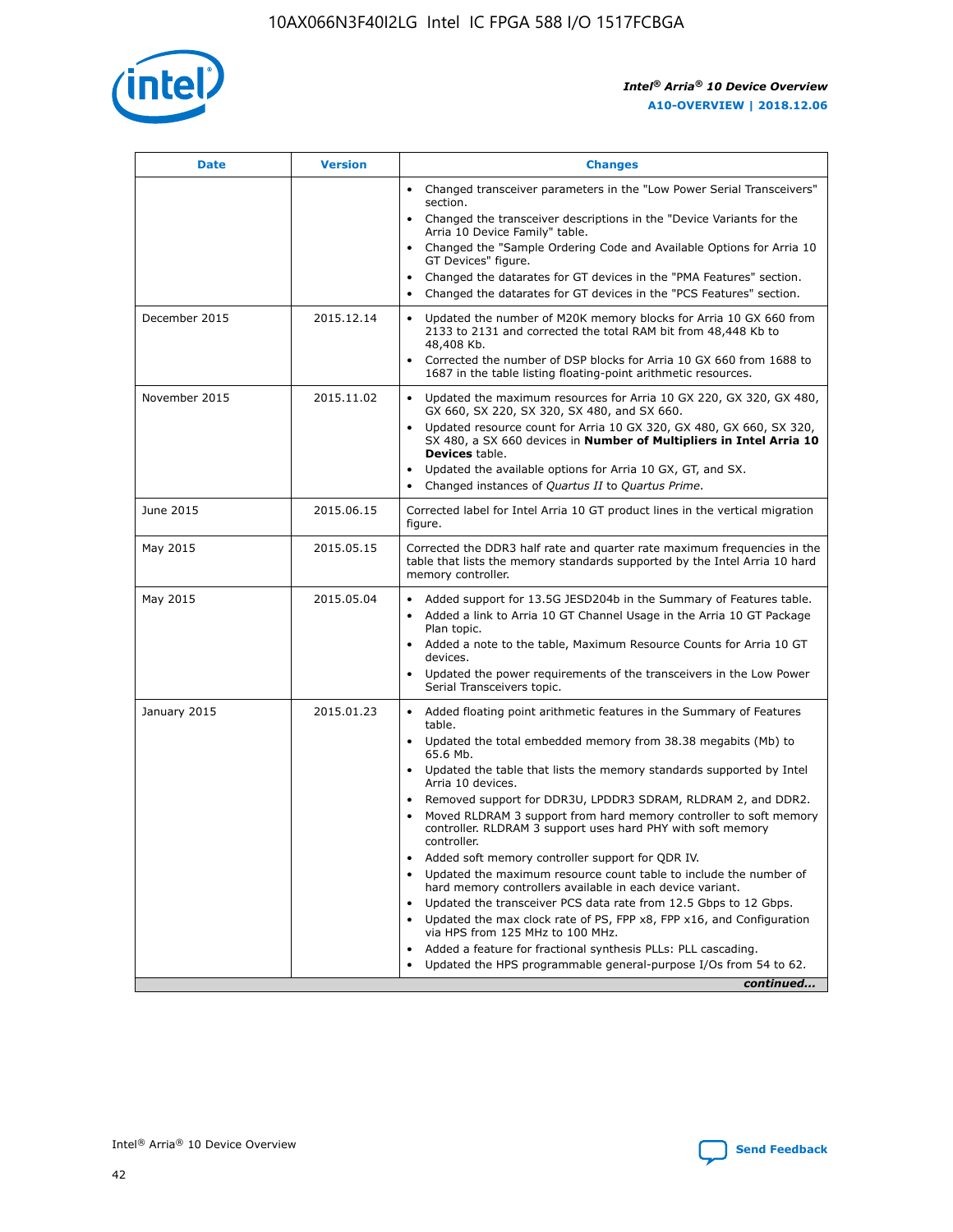r



| <b>Date</b>    | <b>Version</b> | <b>Changes</b>                                                                                                                                                                                                                                                                                                                                                                                                                                                                                                                                      |
|----------------|----------------|-----------------------------------------------------------------------------------------------------------------------------------------------------------------------------------------------------------------------------------------------------------------------------------------------------------------------------------------------------------------------------------------------------------------------------------------------------------------------------------------------------------------------------------------------------|
| September 2014 | 2014.09.30     | Corrected the 3 V I/O and LVDS I/O counts for F35 and F36 packages<br>$\bullet$<br>of Arria 10 GX.<br>Corrected the 3 V I/O, LVDS I/O, and transceiver counts for the NF40<br>$\bullet$<br>package of the Arria GX 570 and 660.<br>Removed 3 V I/O, LVDS I/O, and transceiver counts for the NF40<br>package of the Arria GX 900 and 1150. The NF40 package is not<br>available for Arria 10 GX 900 and 1150.                                                                                                                                       |
| August 2014    | 2014.08.18     | Updated Memory (Kb) M20K maximum resources for Arria 10 GX 660<br>devices from 42,660 to 42,620.<br>Added GPIO columns consisting of LVDS I/O Bank and 3V I/O Bank in<br>$\bullet$<br>the Package Plan table.<br>Added how to use memory interface clock frequency higher than 533<br>$\bullet$<br>MHz in the I/O vertical migration.<br>Added information to clarify that RLDRAM3 support uses hard PHY with<br>$\bullet$<br>soft memory controller.<br>Added variable precision DSP blocks support for floating-point<br>$\bullet$<br>arithmetic. |
| June 2014      | 2014.06.19     | Updated number of dedicated I/Os in the HPS block to 17.                                                                                                                                                                                                                                                                                                                                                                                                                                                                                            |
| February 2014  | 2014.02.21     | Updated transceiver speed grade options for GT devices in Figure 2.                                                                                                                                                                                                                                                                                                                                                                                                                                                                                 |
| February 2014  | 2014.02.06     | Updated data rate for Arria 10 GT devices from 28.1 Gbps to 28.3 Gbps.                                                                                                                                                                                                                                                                                                                                                                                                                                                                              |
| December 2013  | 2013.12.10     | Updated the HPS memory standards support from LPDDR2 to LPDDR3.<br>Updated HPS block diagram to include dedicated HPS I/O and FPGA<br>$\bullet$<br>Configuration blocks as well as repositioned SD/SDIO/MMC, DMA, SPI<br>and NAND Flash with ECC blocks.                                                                                                                                                                                                                                                                                            |
| December 2013  | 2013.12.02     | Initial release.                                                                                                                                                                                                                                                                                                                                                                                                                                                                                                                                    |